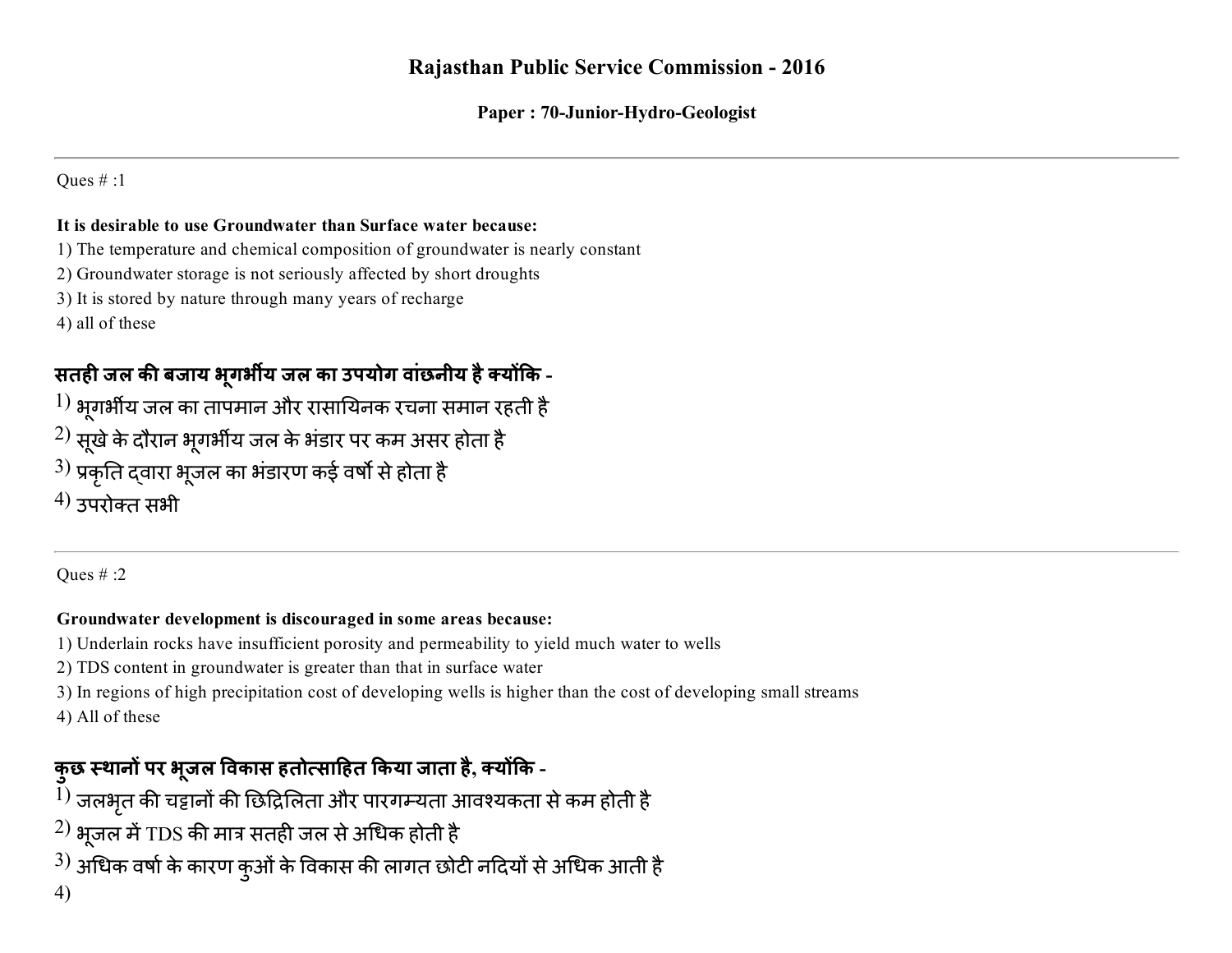### उपरोक्त सभी

#### Ques # :3

#### In the vicinity of cities the TDS is higher in precipitation because

- 1) The dust and smoke produced by factories
- 2) Dissolved gases
- 3) There are no TDS in precipitation
- 4) The dust and smoke produced by factories and Dissolved urban gases

### शहरों के नजदीक वर्षा के पानी में TDS की मात्रा अधिक होती है क्योंकि -

- $^{1)}$  उद्योग से उत्पादित धूल और धुंए के कारण
- $^{2)}$  हवा में घुली हुई गैस के कारण
- $^{3)}$  वर्षा के जल में TDS नहीं होता
- $^{4)}$  उद्योग से उत्पादित धूल और धुंए के कारण तथा हवा में घुली हुई गैस के कारण

#### Ques # :4

#### The amount of energy required to evaporate one cubic centimetre of water is

- 1) 597 calories
- 2) 1000 calories
- 3) 1597 calories
- 4) 100 calories

### एक क्यूबिक सेंटीमीटर जल के वाष्पीयकरण के लिये इतनी उर्जा की आवश्यकता होती है -

- $1)$  597 कैलोरी
- $2)$  1000 कैलोरी
- $3)$  1597 कैलोरी
- $(4)$  100 कैलोरी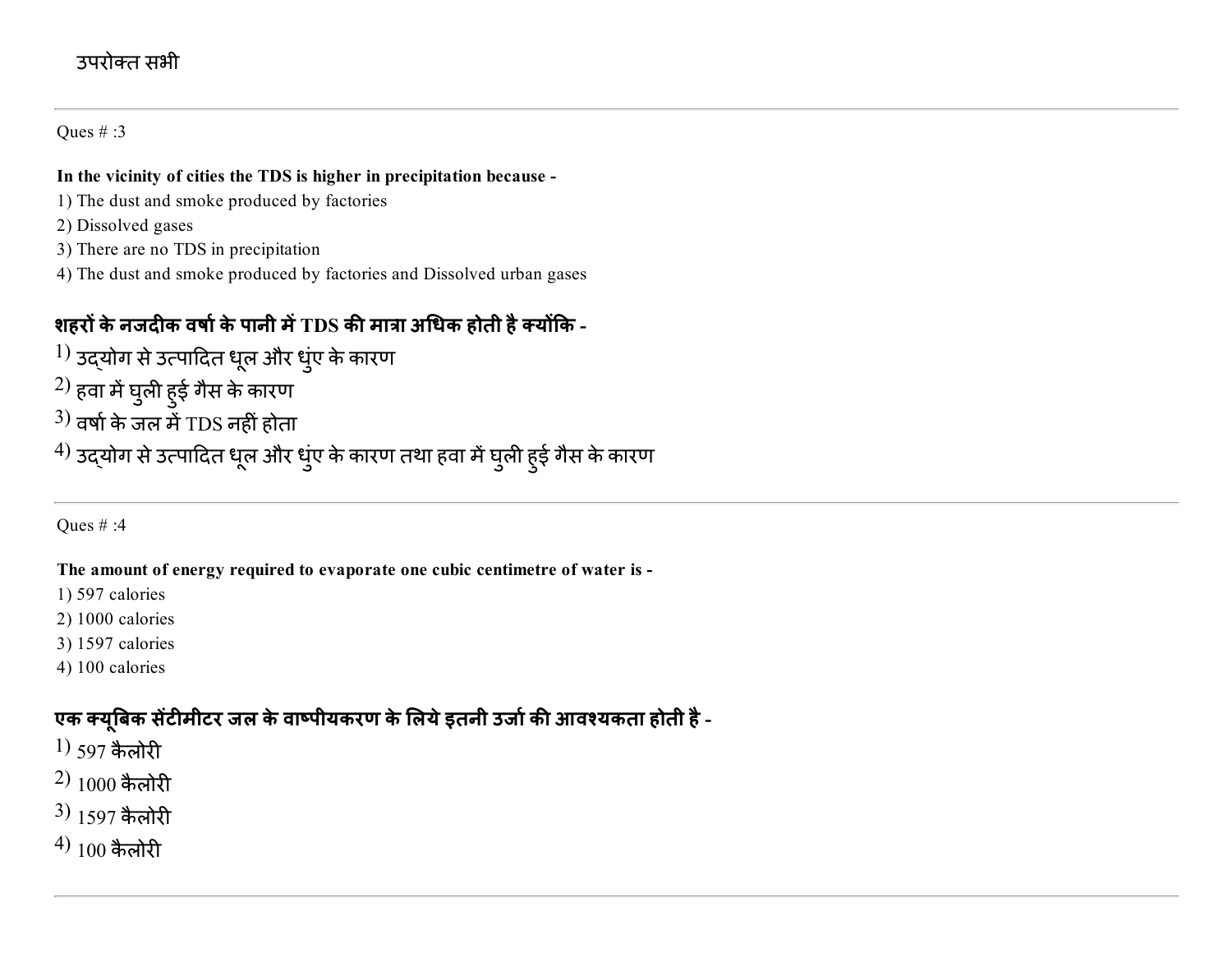Oues  $# : 5$ 

#### Vadose water is in the vadose zone that includes:

1) Groundwater and capillary water

- 2) Capillary water, soil water and groundwater
- 3) Capillary water, gravitational water and soil water
- 4) Groundwater, gravitational water and soil water

### वेडोस क्षेत्र के वेडोस जल में निम्न शामिल होते है :-

- $\left(1\right)$  भूजल तथा केशिकीय जल
- $^{2)}$  केशिकीय जल, मृदा जल तथा भूजल
- $^{\rm 3)}$  केशिकीय जल, गुरुत्व जल तथा मृदा जल
- $^{\prime 4)}$  भूजल, गुरुत्व जल तथा मृदा जल

Ques # :6

### Water table is:

1) The surface in unconfined material along which the hydrostatic pressure is equal to the atmospheric pressure

2) The surface separating the capillary fringe from the zone of saturation

3) Water level surface in wells that tap an unconfined saturated material

4) All of these

## वाटर टेबल क्या होता है  $?$

 $^{1)}$  अनकन्फाईण्ड चट्टानों में वह सतह जहाँ द्रवस्थैतिय तथा वायुमंडलीय

- $^{2)}$  केशिका फ्रिंज तथा परिपूर्णता क्षेत्र को अलग करने वाली सतह
- $^{3)}$  कुओं में अनकन्फाईण्ड परिपूर्ण चट्टानों की जल-स्तर सतह
- $^{(4)}$  उपरोक्त सभी

Ques # :7

Aquitards :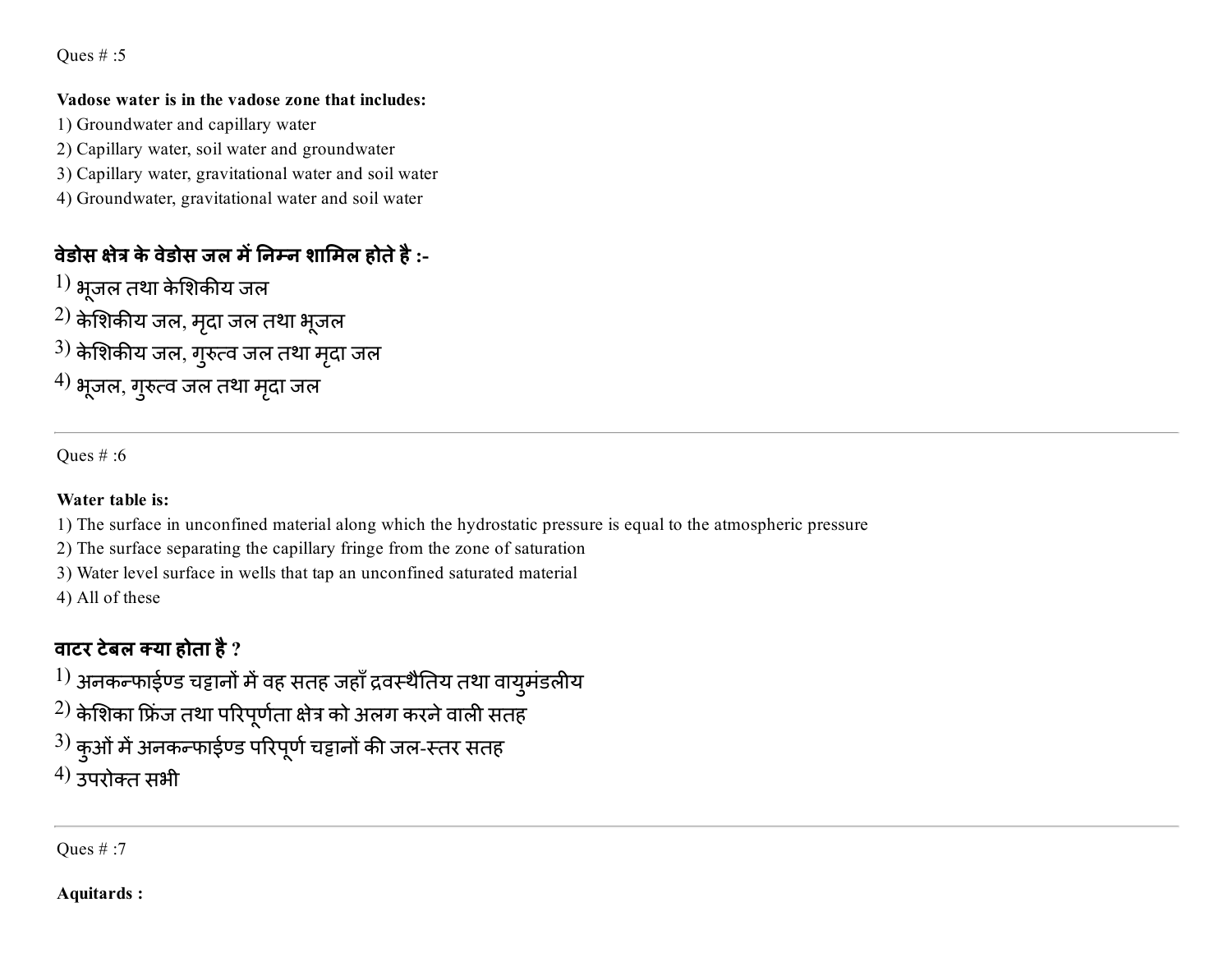1) are layers of clay and silt that retard water flow underground and act as barriers for groundwater

2) direct the surface water that seeps down and replenishes aquifers

3) Both Statement are incorrect

4) Both Statements are correct

### एक्विटर्ड :

 $^{1)}$  मिट्टी और गाद की परतें जो भूमिगत जल का बहाव कम करती है तथा भूजल को बहने से रोक देती है

 $^{2)}$  सतह जल को जलभृत में रिस कर जाने की दिशा दिखाता है

 $(3)$  दोनों वाक्य गलत हैं

 $^{4)}$  दोनों वाक्य सही हैं

Oues  $\#$  :8

#### Water level fluctuations are due to:

1) changes in groundwater storage

2) deformation of aquifers

3) fluctuations of atmospheric pressure

4) all of these

### जल स्तर अस्थिरता किन कारणों से होती है :-

 $\left(1\right)$  भूजल भंडार में बदलाव

 $^{2)}$  एक्विफर में विकृति

 $^{3)}$  वायुमंडलीय दबाव में अस्थिरता

 $^{(4)}$  उपरोक्त सभी

Ques # :9

# If there are  $10^{-5}$  moles per liter of  $H^+$  in water

1) then the pH of water is 5

2) then it is pure water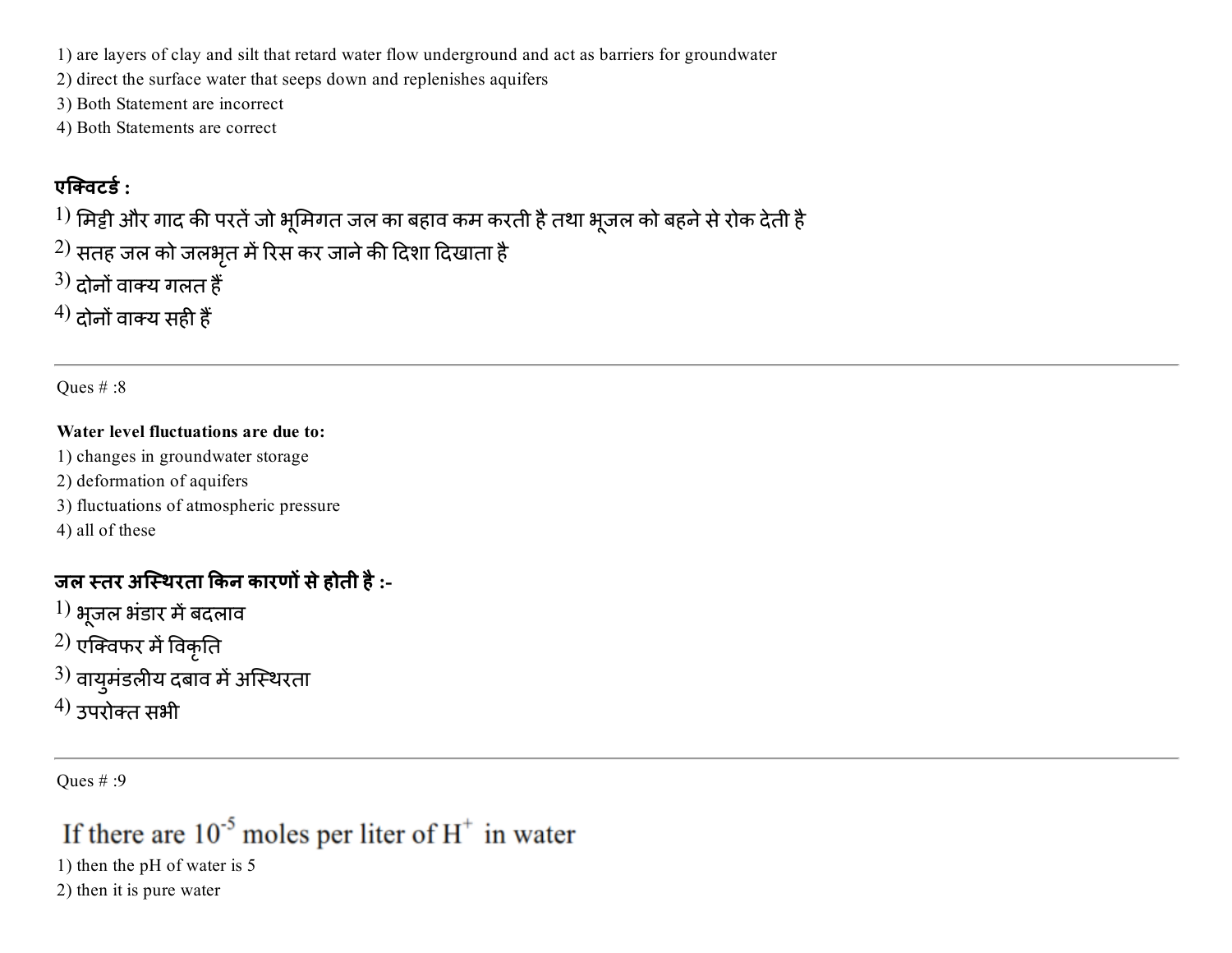<sup>3)</sup> then water contains no dissociated OH<sup>-</sup> ions

4) then the Eh of water is 10

# यदि जल में  $10^{-5}$  मोल प्रति लीटर  $H^+$  है तो  $1)$  जल का pH, 5 हैं  $^{2)}$  यह शुद्ध जल है $\,$  $3)$  जल में पृथक OH नहीं हैं  $^{(4)}$  जल का Eh10 है

Ques # :10

63 ppm  $Mg^{2+}$  (At wt of Mg = 24.32, valency = 2) is equal to

1) 5.19 epm

- 2) 6.7 epm
- 3) 63 epm

```
4) 6.3 epm
```
63 ppm  $Mg^{2+}$  (At wt of Mg = 24.32, valency = 2) निम्न के बराबर है

1) 5.19 epm 2) 6.7 epm 3) 63 epm 4) 6.3 epm

Ques # :11

Specific electric conductance of potable subsurface water ranges from

1) 30 to 2000 micromhos

2) 0.055 to 0.5 micromhos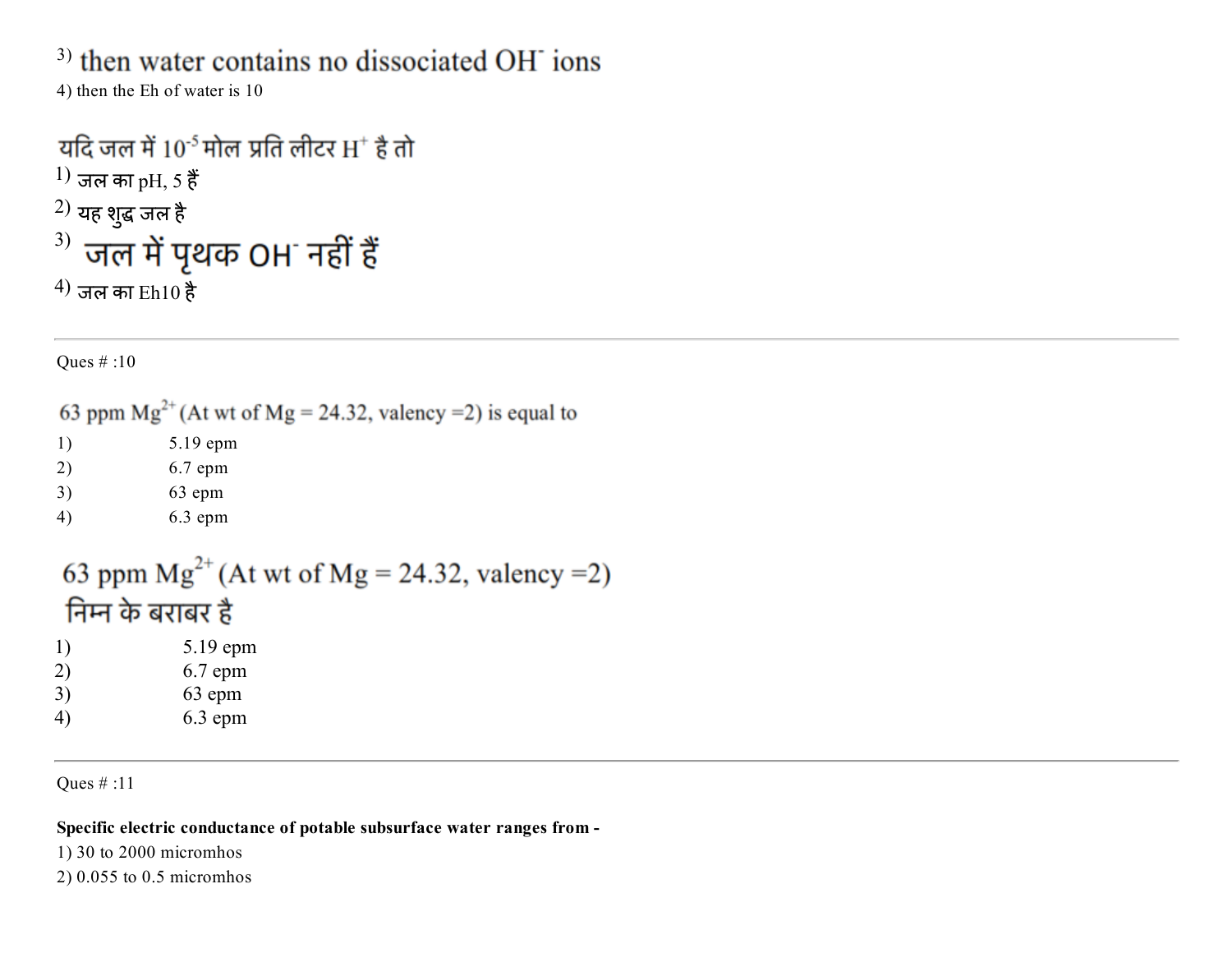3) 45000 to 55000 micromhos 4) 5.0 to 30 micromhos

### पीने योग्य भूजल का विशिष्ट विद्युत प्रवाहकत्व निम्न होता है -

1) 30 to 2000 micromhos 2) 0.055 to 0.5 micromhos 3) 45000 to 55000 micromhos 4) 5.0 to 30 micromhos

Ques # :12

Water for domestic and industrial uses should have less than 1000 ppm TDS and for agricultural uses less than 3000 ppm TDS.

1) True

2) false

3) about 300,000 ppm

4) 10 and 100 ppm TDS respectively

### घरेलु तथा औद्योगिक उपयोग के लिये जल का TDS 1000 ppm तथा कृषि के लिये 3000 ppm से कम होना चाहिए

 $^{1)}$  सही

 $(2)$  गलत

 $3)$  लगभग 300,000 ppm

 $^{(4)}$  10 तथा 100 ppm TDS

Ques # :13

#### Water that has never been part of hydrosphere is called

1) Juvenile water

2) Ice water

3) Metamorphic water

4) Connate water

### जो कभी हाइड़ोस्फीयर का हिस्सा नहीं रहा वह जल कहलाता है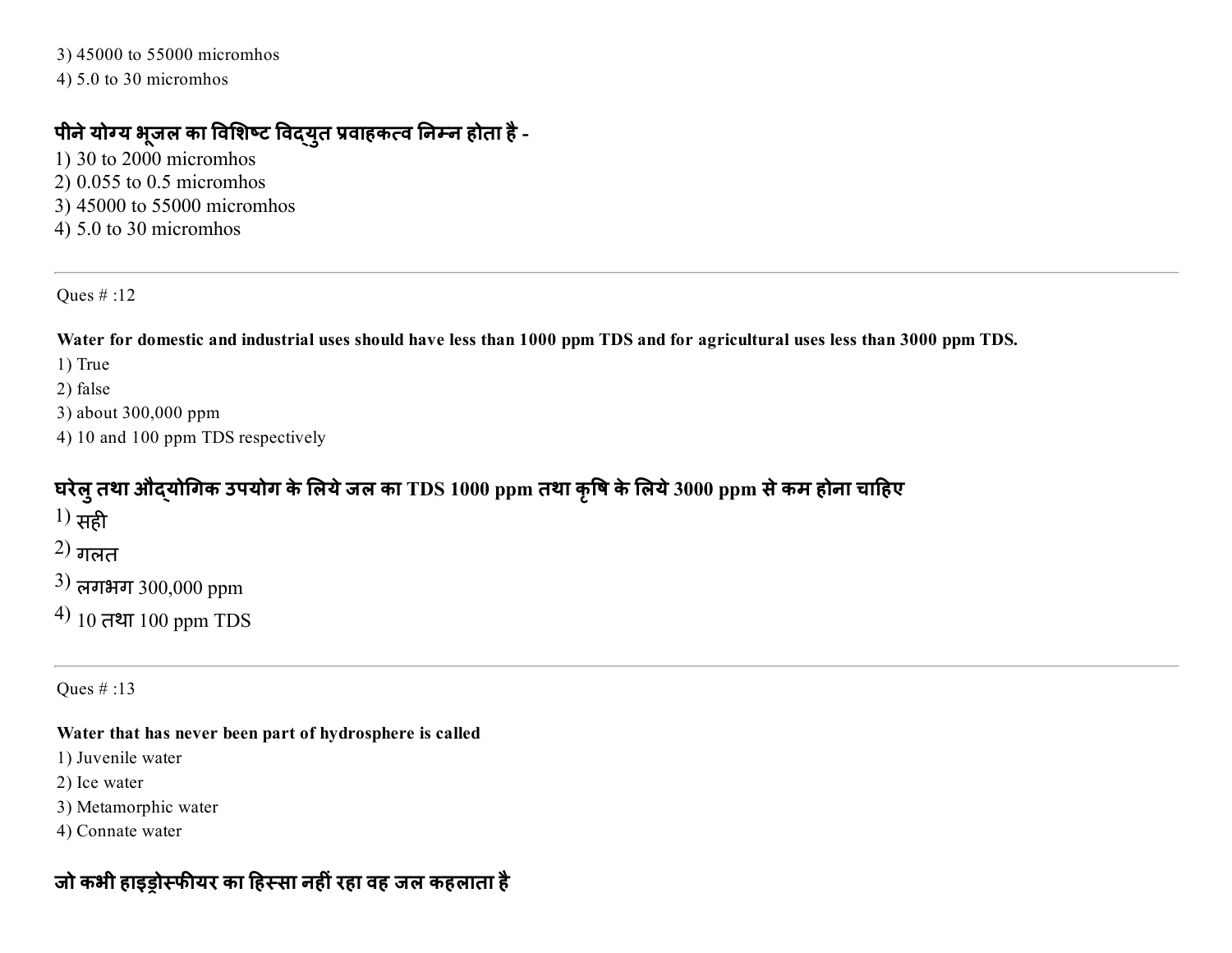- $^{1)}$  जुवेनाइल जल
- 2) आइस जल
- $^{3)}$  मेटामोर्फिक जल
- $^{(4)}$  सहजात जल

#### A mixture of miscible salt water and fresh water is treated as homogeneous

1) True

2) False

- 3) only if density does not vary from place to place
- 4) is treated as heterogeneous

### घुलनशील क्षारीय जल तथा शुद्ध जल का मिश्रण सजातीय होता है

 $1)$  सही

- $2)$  गलत
- $^{3)}$  यदि घनत्व नहीं बदलता है तो
- $^{4)}$  नहीं, विजातीय होता है

Ques # :15

### Porosity will be highest for cubical array of

1) rhombs

- 2) spheres
- 3) cubes
- 4) rectangular sandstones pieces

## निम्न के क्यूबिकल ऐरे की छिद्रिलता सबसे अधिक होती है

- $1)$  विषम कोण
- 2)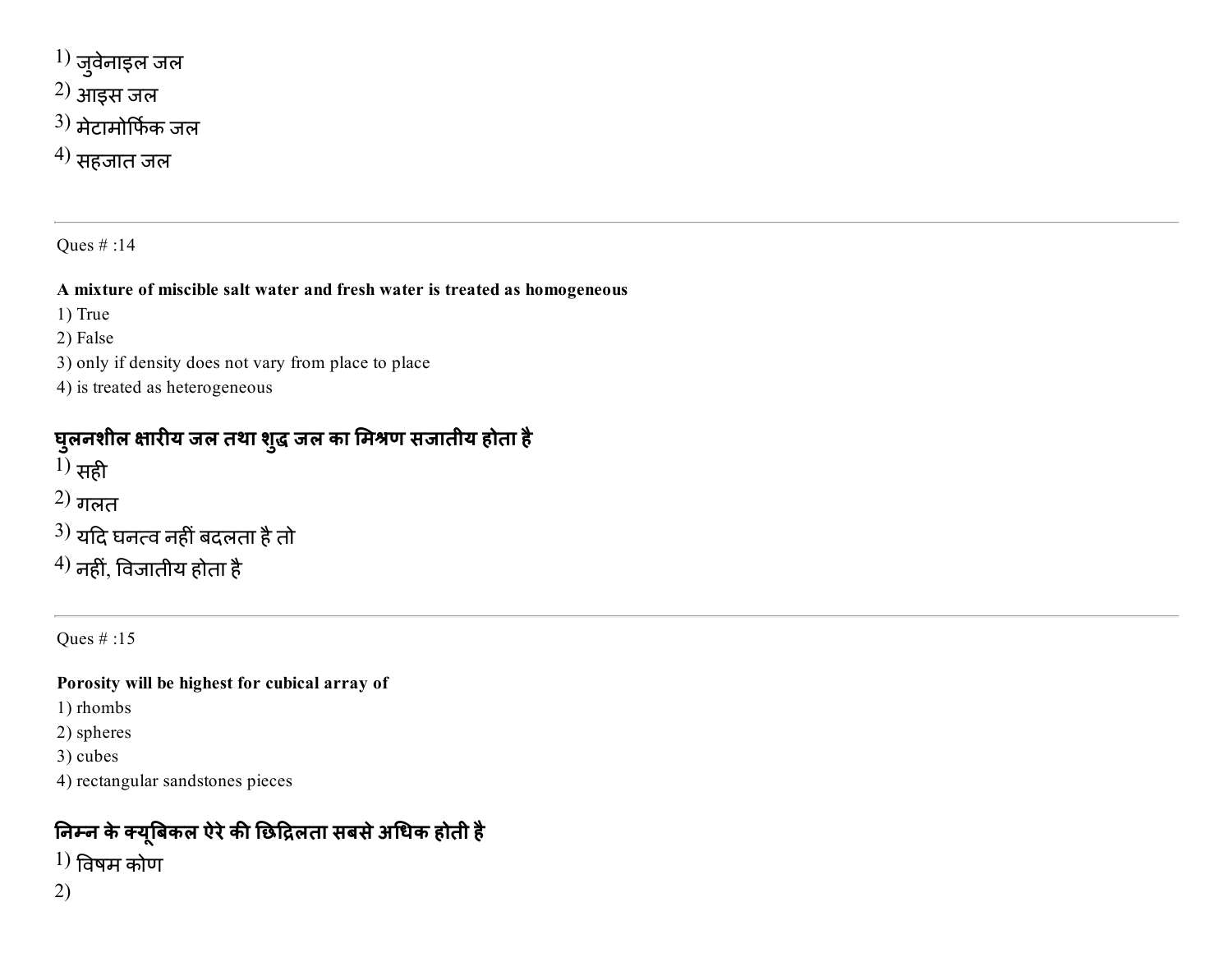## गेंदाकार  $3)$  घन

 $^{4)}$  आयताकार सैंडस्टोन के टुकड़े

Ques # :16

#### Hydraulic conductivity depends on properties of the fluid as well as characteristics of the medium

- 1) Darcy failed to recognise the above fact
- 2) Dupuit failed to recognise the above fact
- 3) Both Darcy and Dupuit failed to recognise the above fact
- 4) Darcy was aware of the above fact

## द्रवचालित प्रवाहिता द्रव तथा माध्यम के गुणो पर निर्भर रहती है

- $1)$   $\rm{Darcy}$  यह तथ्य नहीं जानता था
- $^{2)}$  Dupuit यह तथ्य नहीं जानता था
- $3)$  Darcy और Dupuit दोनों यह तथ्य नहीं जानते थे
- $^{4)}$   $_{\rm{Darcy}}$  को इस इस तथ्य की जानकारी थी

Ques # :17

### Intrinsic permeability is characteristic of the

- 1) properties of soil and fluid
- 2) properties of soil (medium)
- 3) properties of fluid
- 4) properties of groundwater

## आतंरिक पारगम्यता निम्न की विशेषता होती है

 $^{1)}$  मिट्टी तथा द्रव के गुण  $^{2)}$  मिट्टी (माध्यम) के गुण  $^{3)}$  द्रव के गुण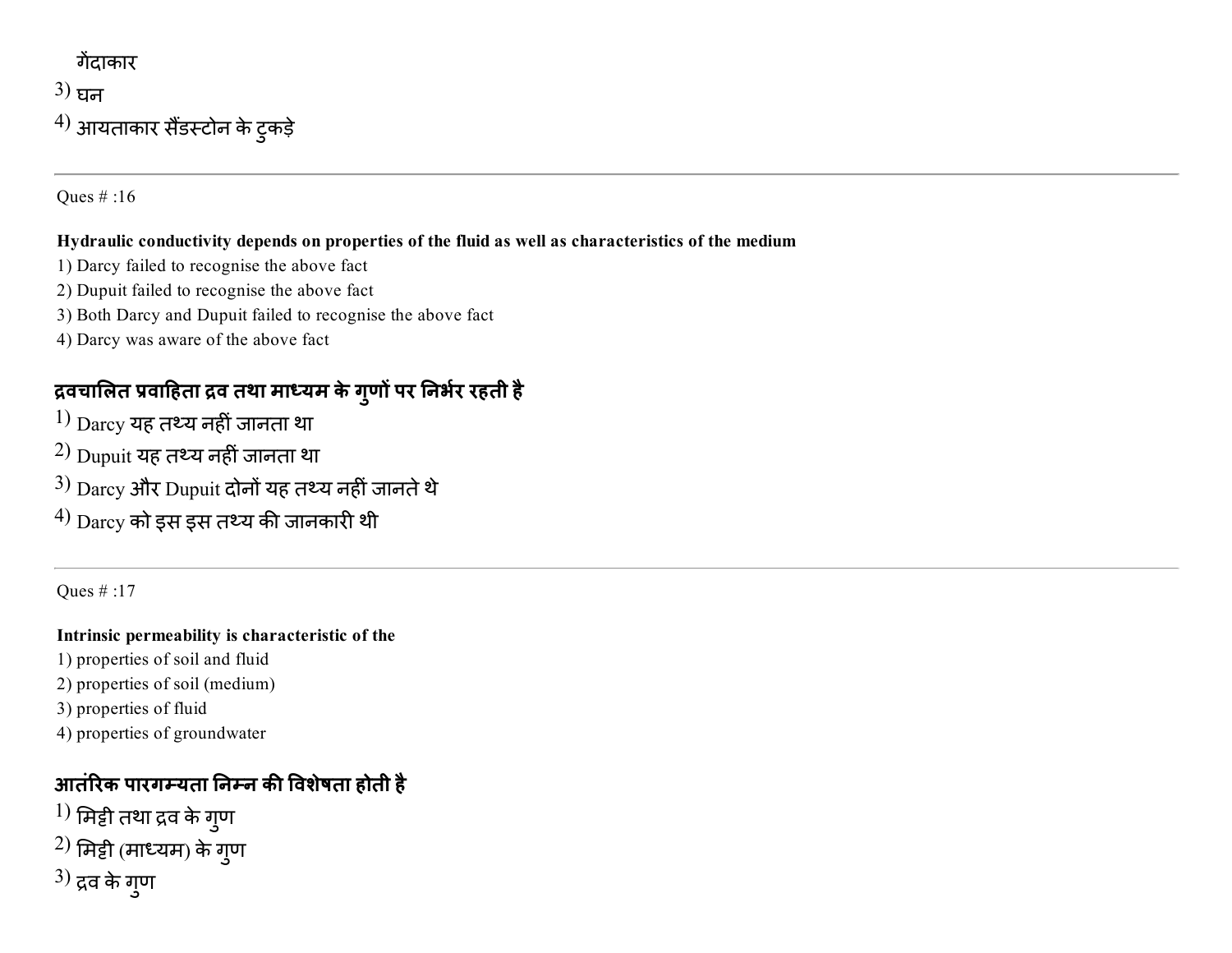$$
^{4)}
$$
 भूजल के गुण

Reynold's No is given as ; if V is specific discharge, D is characteristic length and v is kinematic viscosity

- $N_R = V D/v$ 1)
- $N_R = Vv/D$ 2) 3)  $N_R = Dv/V$
- $N_R = V + D/v$ 4)

यदि  $V = \overline{x}$ पेसिफिक डिस्चार्ज, D = लक्षणित लम्बाई,  $v = 6$ केनेमातिक विस्कोसिटी है, तो रेनॉल्ड नंबर होता है :-1)  $N_R = V D/v$ 2)  $N_R = Vv/D$ <sup>3)</sup>  $N_R = Dv/V$ 

4)  $N_R = V + D/v$ 

#### Ques # :19

The amount of water used in storage released from a column of aquifer with unit cross section under a unit decline of head is represented as:

1) K

- 2) S
- 3) T
- 4) A

एक्वीफर के ईकाई स्तम्भ में जल प्लावन के द्वारा दबाव में इकाई गिरावट आने पर जितना जल का भण्डारण होता है ; उसे निम्न से दर्शाया जाता है 1) K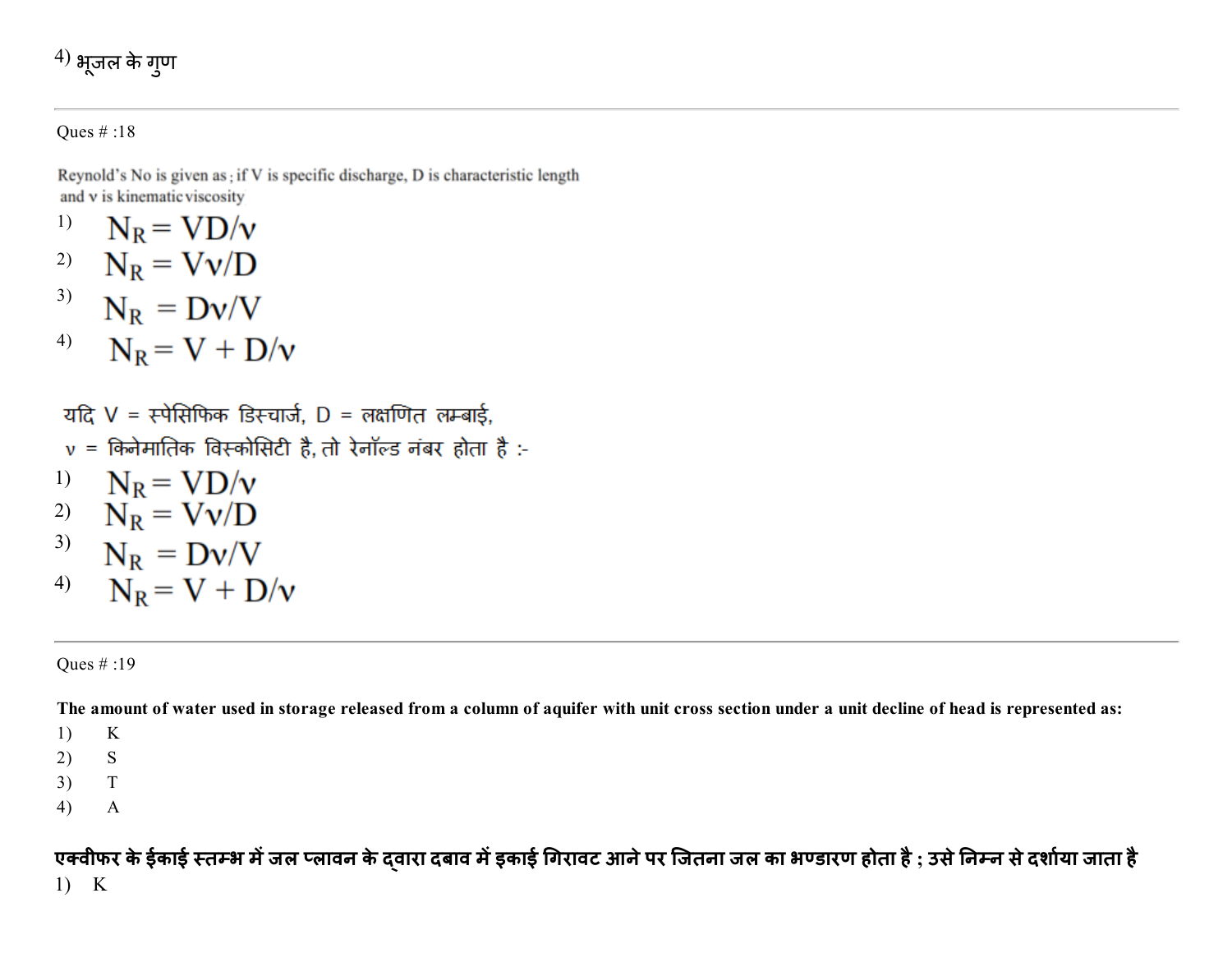2) S 3) T 4) A

#### Ques # :20

#### For every meter (m) of fresh water above mean sea level, the thickness of the fresh water lens resting on the salt water is about'

- 1) 35m
- 2) 36m
- 3) 40m
- 4) 37m

### लवणीय जल पर स्थित प्रत्येक meter शुद्ध जल के लिये मीन सी लेवल से ऊपर शुद्ध जल के लेन्स की मोटाई कितनी होती है

- 1) 35m
- 2) 36m
- 3) 40m
- 4) 37m

### Ques # :21

The rocks generally have distinctive porosity and permeability and for that a geologist during exploration of subsurface water first seeks help by utilizing

- 1) petrography
- 2) drilling
- 3) seismic methods of exploration
- 4) magnetic methods of exploration

### चद्दानों की छिद्रिलता और पारगम्यता अक्सर विशेष प्रकार की होती है जिसका पता भूवैज्ञानिक भूजल अन्वेषण के समय निम्न के दवारा जांच कर पता लगता है

- $1)$  पेटोग्राफी
- $^{2)}$ ड्रिलिंग
- $^{\rm 3)}$  सिस्मिक अन्वेषण पद्धति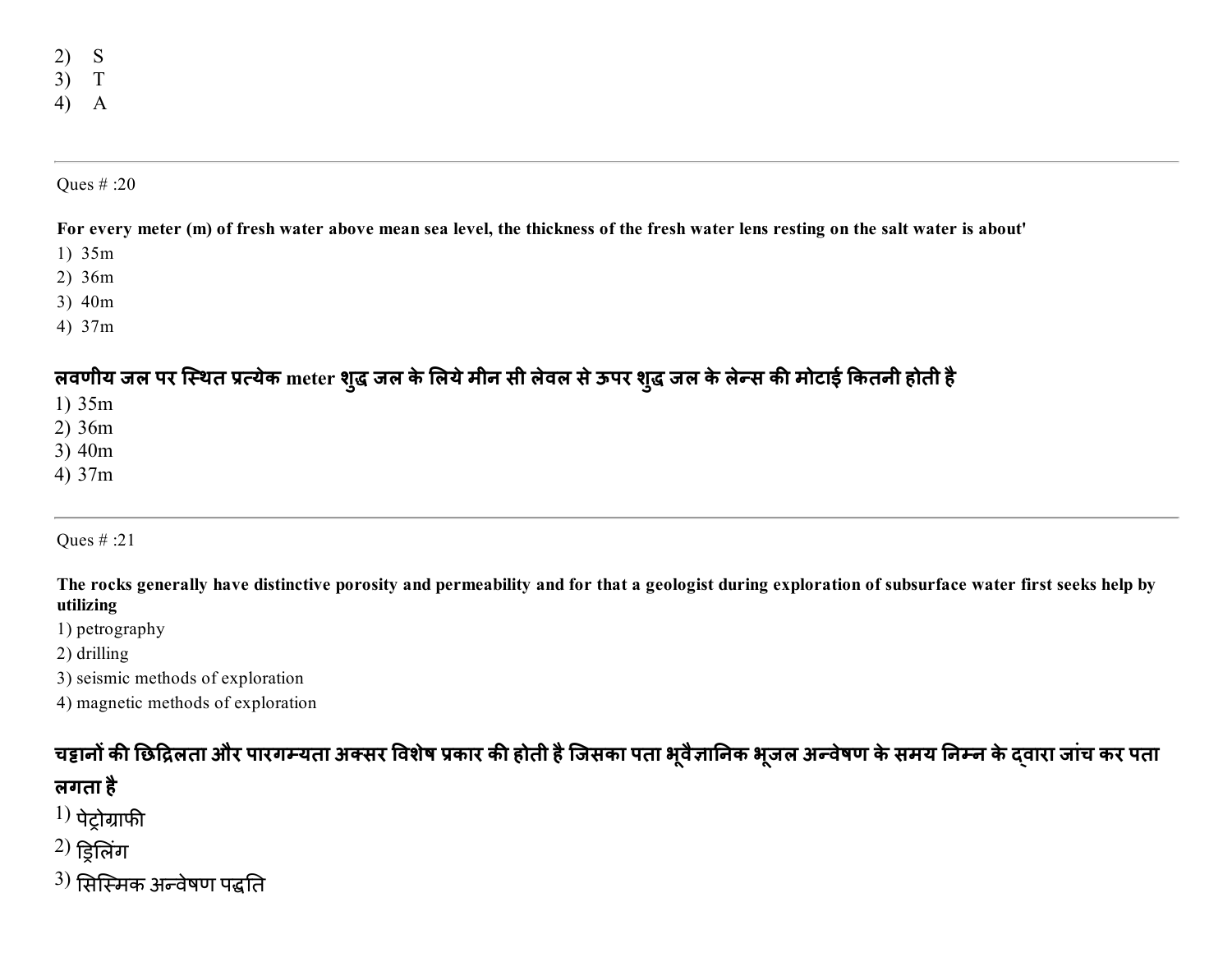### $^{4)}$  मैग्नेटिक अन्वेषण पद्धति

#### Ques # :22

#### Total water available for recharge, ease of recharge and quantity of groundwater discharge at the surface is determined by

- 1) Hydrologic methods of prospecting
- 2) Dowsing
- 3) Geological maps
- 4) Atmospheric analysis

## पुनर्भरण के लिए जल की उपलब्धता , सरलता तथा भूजल विसर्जन की मात्रा का पता निम्न पद्धति से लगाया जाता है

- $^{1)}$  जलवैज्ञानिकीय खोज विधि
- $^{2)}$  दौसिंग
- $3)$  भूवैज्ञानिक नक़्शे
- $^{4)}$  एटमोस्फियरिक विश्लेषण

### Ques # :23

### The average permeability of igneous and plutonic rocks with depth will generally

- 1) increase
- 2) decrease
- 3) not change
- 4) highly increase

## आग्नेय तथा प्लूटोनिक चट्टानों की औसत पारगम्यता आमतौर पर गहराई में

- $1)$  बढ़ जाती है
- $^{2)}$  घट जाती है
- $^{3)}$  बदलती नहीं है
- $^{\prime 4)}$  बहुत अधिक बढ़ जाती है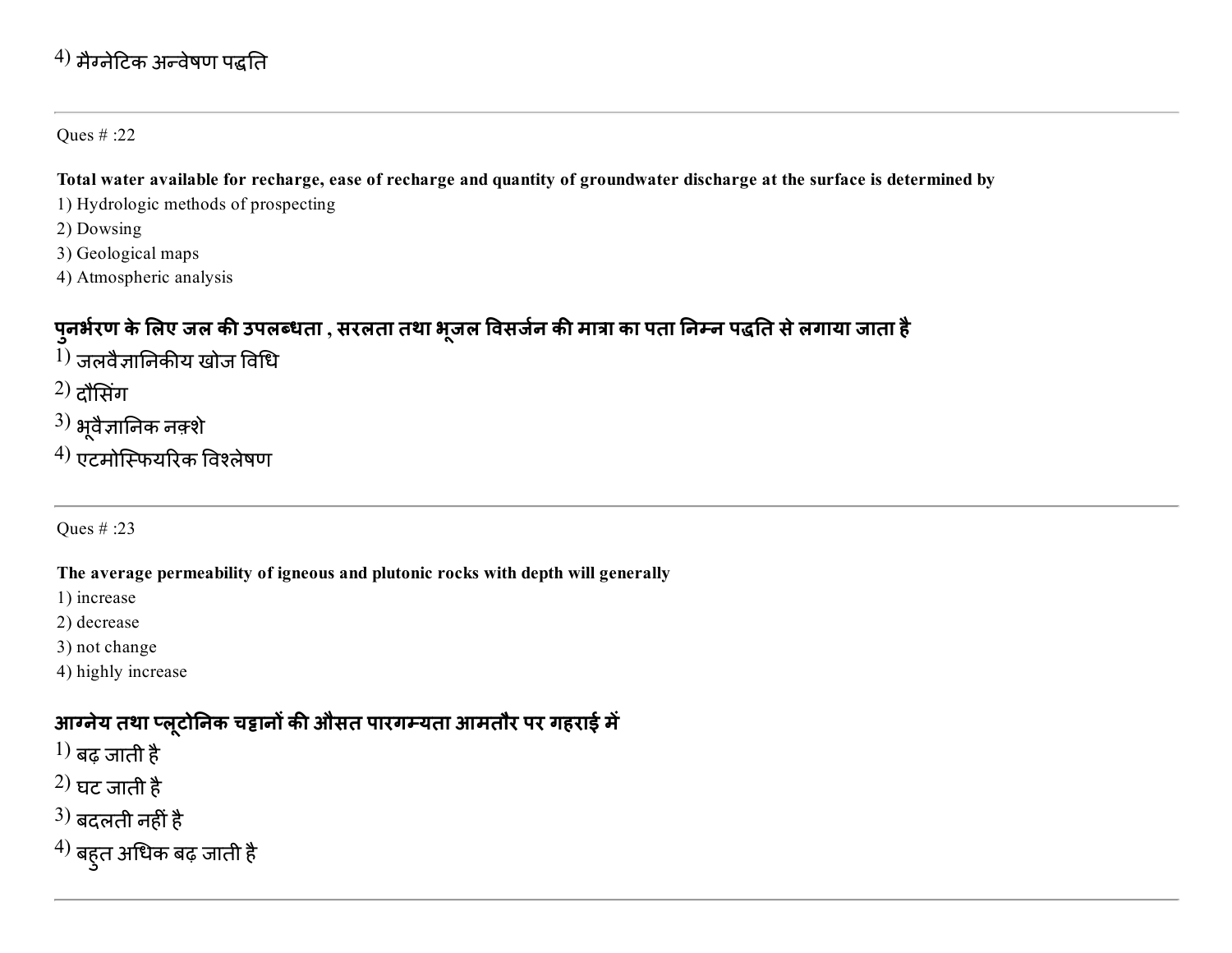#### Difference in yield in wells of igneous and metamorphic rock aquifers is because of

- 1) differences of mineralogy
- 2) differences in degree of weathering
- 3) differences in degree of compaction
- 4) None of these

## आग्नेय तथा कायातरित चट्टानों के जलभृतों की जल प्राप्ति में अतर निम्न कारणों से होता है

- $1)$  खनिजों में अंतर
- $(2)$  अपक्षयण मात्रा में अंतर
- $3)$  संघनन में अंतर
- $^{(4)}$  इनमे से कोई नहीं

Ques # :25

### Pathological organisms will move efficiently in alluvial aquifers if

- 1) soil is thin or absent over water bearing aquifers
- 2) wells are unprotected
- 3) there is storm runoff in wells
- 4) all of these

## रोगात्मक जीव जलोढ़ जलभृत में सरलता से विचरण कर सकते हैं यदि

- $^{1)}$  जलभृत पर मिट्टी की परत न हो या पतली हो
- $^{2)}$  कुएँ असुरक्षित हो
- $^{3)}$  कुओं में आंधी का अपवाह आ जाता हो
- $^{(4)}$  इनमें से सभी

Ques # :26

In volcanic rock aquifers, following rocks will generally have high porosity but very low permeability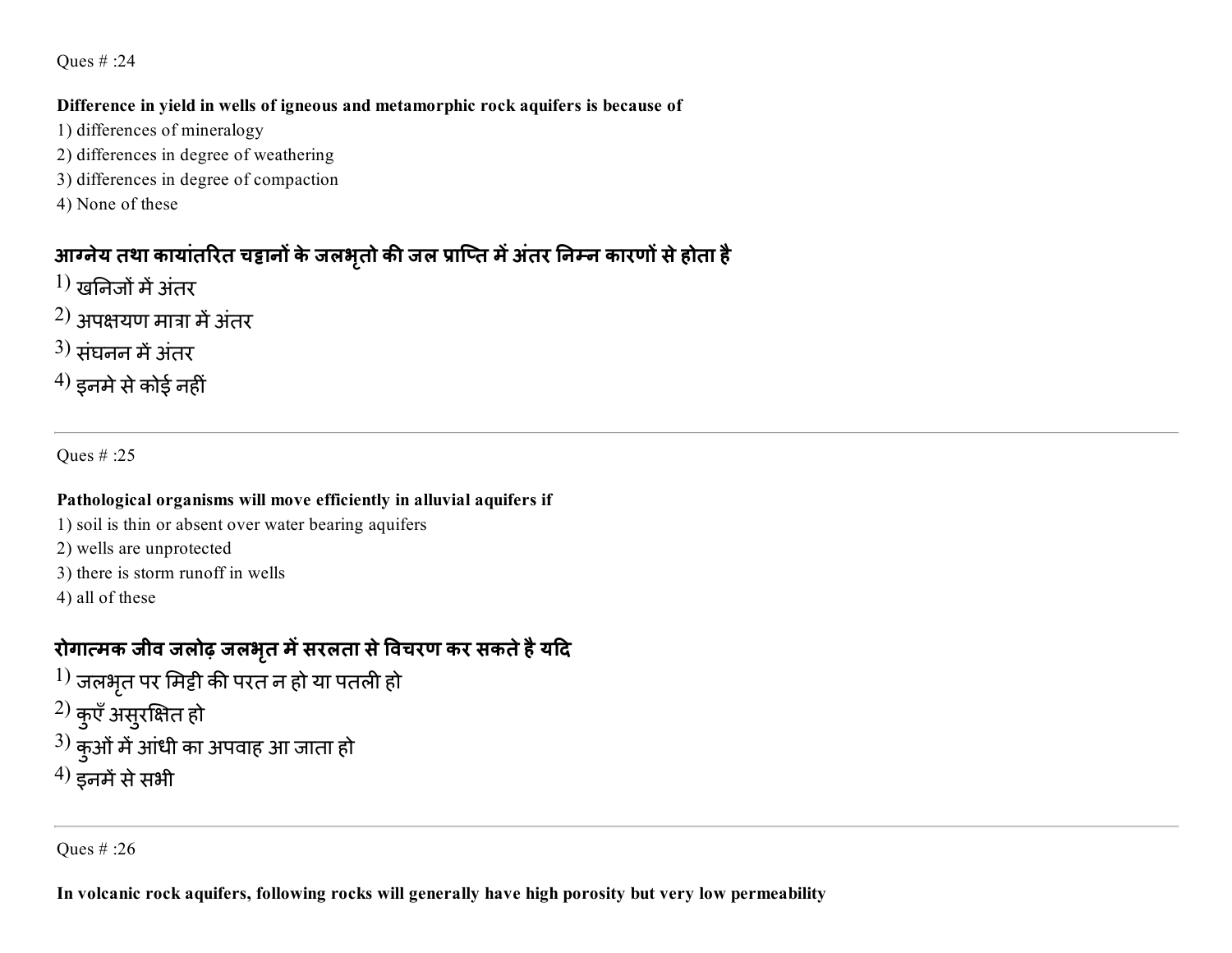- 1) Basalts
- 2) Tuffs
- 3) Dike rocks
- 4) Intrusives

### लावा चट्टानो के जलभृतो में निम्न चट्टानो की छिद्रिलता अधिक होगी परन्तु पारगम्यता कम होगी

- $1)$  बेसाल्ट
- 2) टूफ
- $3)$  डाईक रॉक
- $^{4)}$  इंड्रुसिव

Ques # :27

#### In Cenozoic sediments the salinity of connate water is

- 1) less than that of sea water
- 2) more than that of sea water
- 3) equal to the sea water
- 4) less than that of meteoric water

### सेनोजोइक काल के अवसादों में कोनेट जल की क्षारीयता

 $^{\rm 1)}$  समुद्री जल से कम होगी  $^{\rm 2)}$  समुद्री जल से अधिक होगी  $^{\rm 3)}$  समुद्री जल से बराबर होगी  $^{4)}$  वर्षा के जल से कम होगी

Ques # :28

#### The reduction of artesian pressure in valley deposits will induce

- 1) expansion of aquifers
- 2) compaction of aquifers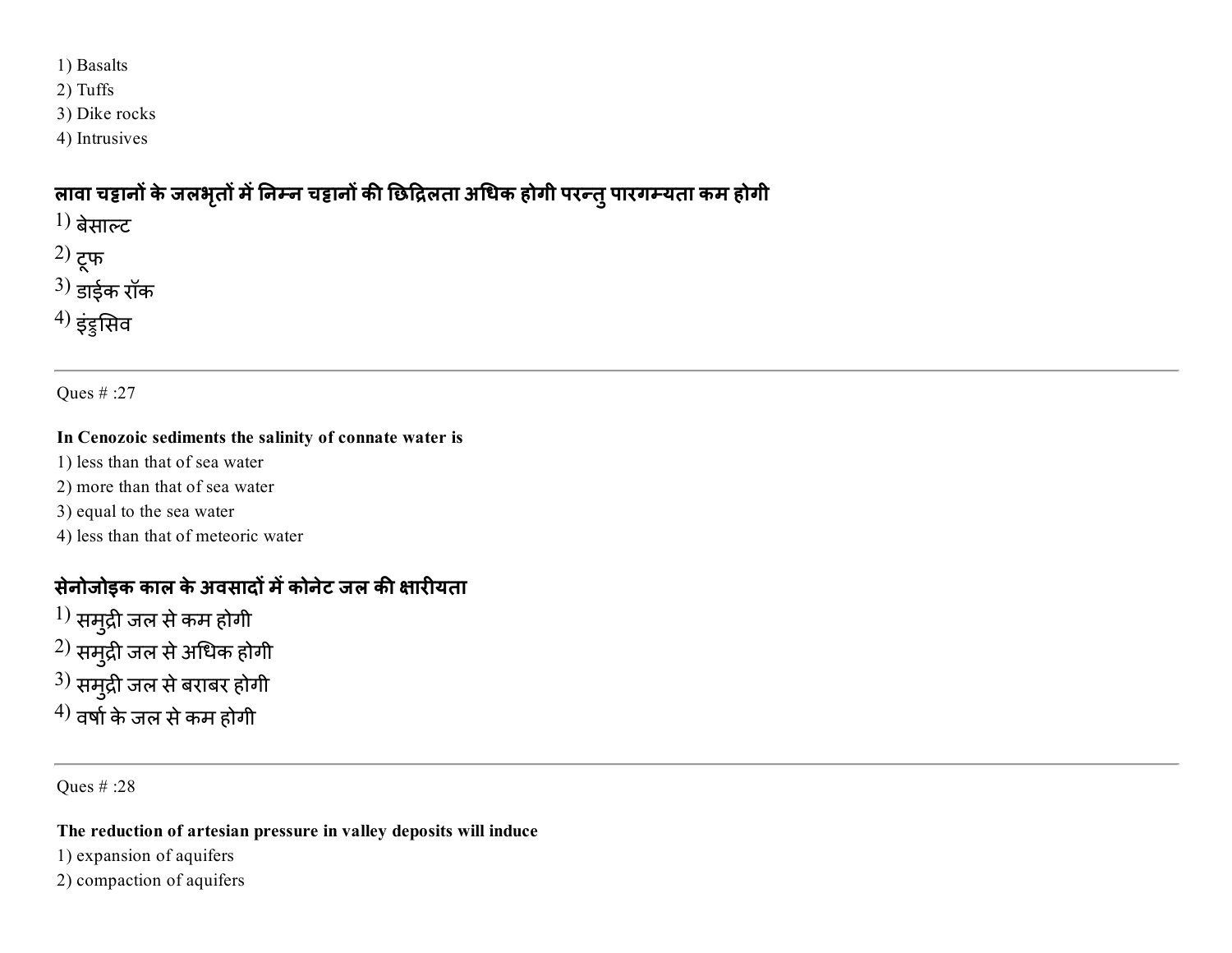3) compaction of aquifers and adjacent silts and clays

4) expansion of aquifers and adjacent silts and clays

### घाटिय निक्षेप में आर्टीसियन दबाव कम होने पर

- $\left\vert 1\right)$  जलभृत का विस्तार होगा
- $^{\rm 2)}$  जलभृत का संहनन होगा
- $^{3)}$  जलभृत और समीपी मिट्टी और गाद का संहनन होगा
- $^{4)}$  जलभृत और समीपी मिट्टी और गाद का विस्तार होगा

Ques # :29

### Chemical character of groundwater in large valleys of tectonic origin will generally be

- 1) highly variable
- 2) the same
- 3) always free of salinity induced from ancient sea water
- 4) always free of evaporitic solutions

## विवतीनेक से उत्पन्न बड़ी घाटियों के भूजल के रासायनिक गुण

- $^{\rm 1)}$  अत्यधिक अस्थिर होंगे
- $\,2)$  स्थिर होंगे
- $^{\rm 3)}$  पुरानी समुद्री लवणीयता से मुक्त होंगे
- $^{\prime 4)}$  वाष्पीय घोल से मुक्त होंगे

Ques # :30

### The greatest danger of organic pollution is

- 1) in areas of extremely permeable auifers
- 2) in areas of improper waste-disposable facilities
- 3) not a problem in wells within large valleys
- 4) all of these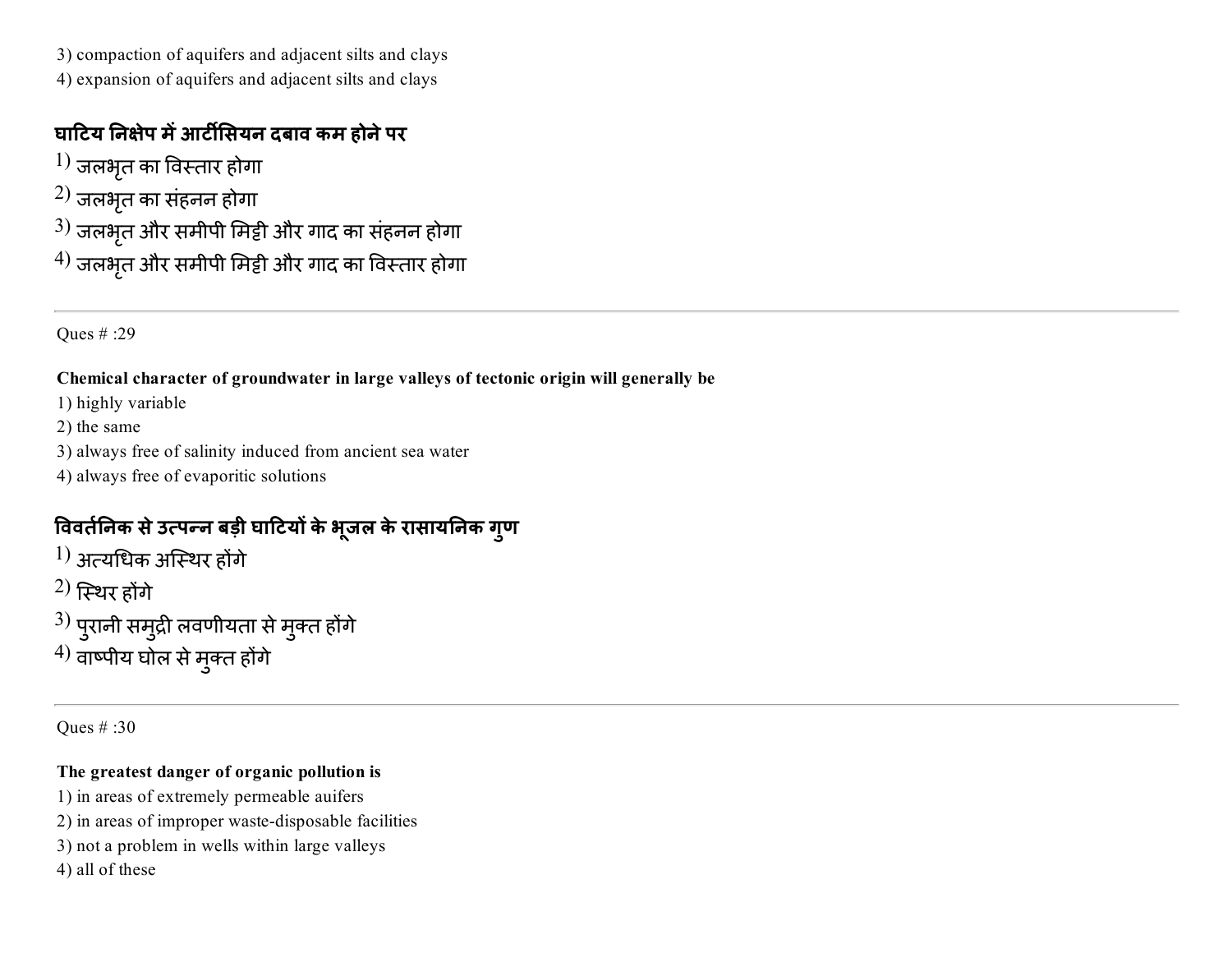### कार्बनिक प्रदुषण का अत्यधिक खतरा

- $^{1)}$  अत्यधिक पारगम्य जलभृतो के क्षेत्र में होगा
- $^{2)}$  असुरक्षित कचरा निस्तारण क्षेत्र पर होगा
- $^{3)}$  बड़ी घाटियों के कुओं में यह समस्या नहीं होगी

 $^{(4)}$  सभी

Ques # :31

#### What type of water bearing material has the most uniform hydrogeologic properties ?

1) sandstone

2) conglomerate

3) evaporite

4) dune sand (Consolidated)

### कौन से जल सचित करने वाले पदार्थ के भूजलवैज्ञानिकी गुण समान होगे

- $1)$  सैंडम्टोन
- $2)$  कांग्लोमरेट
- $(3)$  वाष्पीय चंद्रान
- $^{(4)}$  धोरे ( जमा)

Ques # :32

#### The average chemical quality of groundwater is poorer in desert regions because

- 1) slow circulation of ground water will slow the flushing of connate water
- 2) salt contained in rain will get concentrated at the surface
- 3) fine dust in soluble salts blown from playas
- 4) all of these

## रेगिस्तान मे भू जल की औसत रासायनिक गुणवत्ता अच्छी नहीं होती क्योंकि

 $^{1)}$  भू जल की धीमी परिक्रिमा से कोनेट जल मुक्त नहीं हो पाता है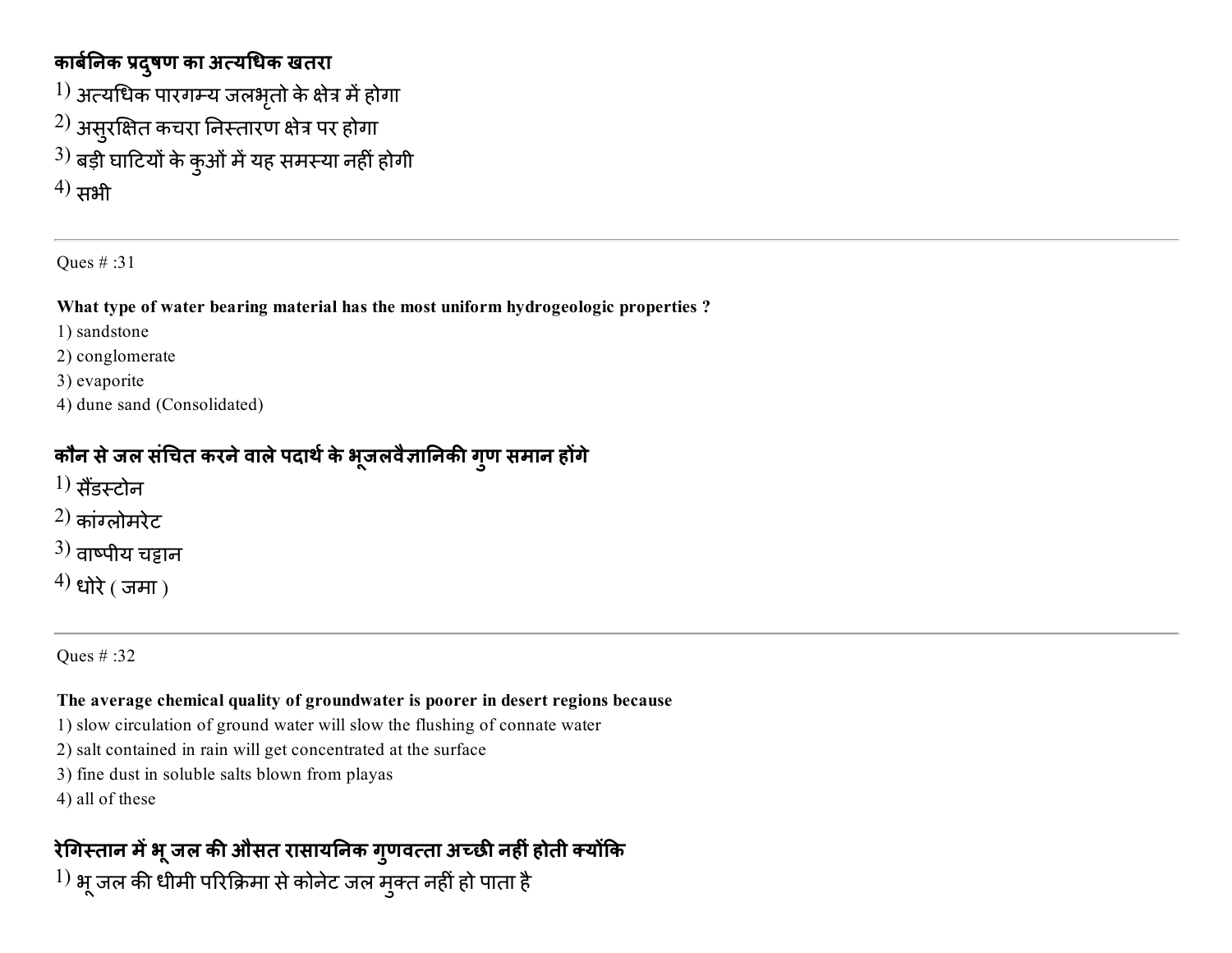$\left( 2\right)$  वर्षा जल का क्षार सतह पर इकट्ठा हो जाता है  $^{3)}$  प्लाया की बारीक धुल घुलनशील लवण के साथ घुल जाती है  $^{(4)}$  सभी

Ques # :33

#### Varying electrode spacing in resistivity survey helps in

- 1) vertical investigation of an aquifer
- 2) noting changes in quality of groundwater
- 3) knowing impermeable formations
- 4) all of these

## इलेक्ट्रोड की दूरी परिवर्तित करने से रेसिस्टीविटी सर्वे में निम्न सहायता मिलती है

- $^{1)}$  जलभृत की लम्बवत जांच में
- $^{2)}$  भू जल की गुणवत्ता की जांच में
- $(3)$  अपारगम्य विन्यासों का पता लगाने में
- $^{(4)}$  सभी

Ques # :34

### The ground around electrodes during resistivity survey is moistened to

- 1) establish proper contact with earth
- 2) to break the conductivity
- 3) decrease the salinity of the ground
- 4) None of these

## इलेक्ट्रोड के आस पास की भूमि को रेसिस्टीविटी सर्वे के दौरान गीला करने से

- $^{1)}$  पृथ्वी से अच्छा सम्पर्क स्थापित हो जाता है
- 2) चालकता टूट जाती है
- $(3)$  जमीन की लवणीयता कम हो जाती हैं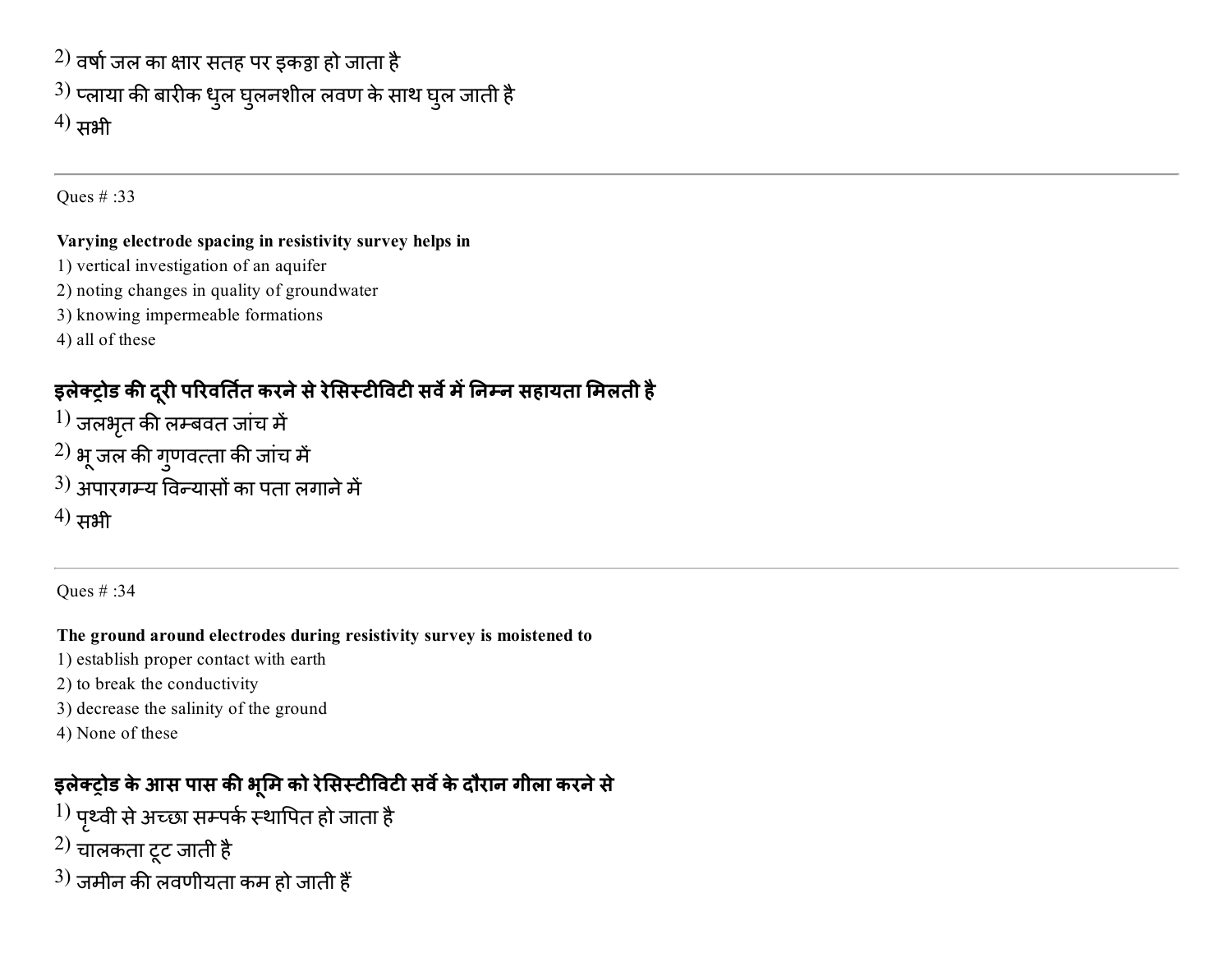### $^{4)}$  इनमे से कोई नहीं

#### Ques # :35

#### The sub-surface salt water boundaries become apparent on a resistivity-depth curve due to

- 1) increase in resistivity
- 2) decrease in resistivity
- 3) straightening of the curve
- 4) refraction of the curve

### अध:स्थल लवणीय जल सीमा रेसिस्टीविटी - गहराई ग्राफ पर दृष्टिगत हो जाती है क्योंकि

- $^{1)}$  रेसिस्टीविटी अधिक हो जाती है
- $^{2)}$  रेसिस्टीविटी घट जाती है
- $^{3)}$  ग्राफ पर रेखा सीधी हो जाती है
- $^{4)}$  रेखा परावर्तित हो जाती है

Ques # :36

#### Seismic waves may be reflected or refracted

- 1) at interface where a velocity change occurs
- 2) in homogeneous formations
- 3) in groundwater
- 4) in ocean water

### सिस्मिक किरणों का परावर्तन या अपवर्तन कहाँ होता है ?

- $^{1)}$  जहाँ वेग बदल जाता उस इंटरफ़ेस पर
- $(2)$  समरूप विन्यासों में
- $^{3)}$  भू जल में
- $^{4)}$  समुद्री जल में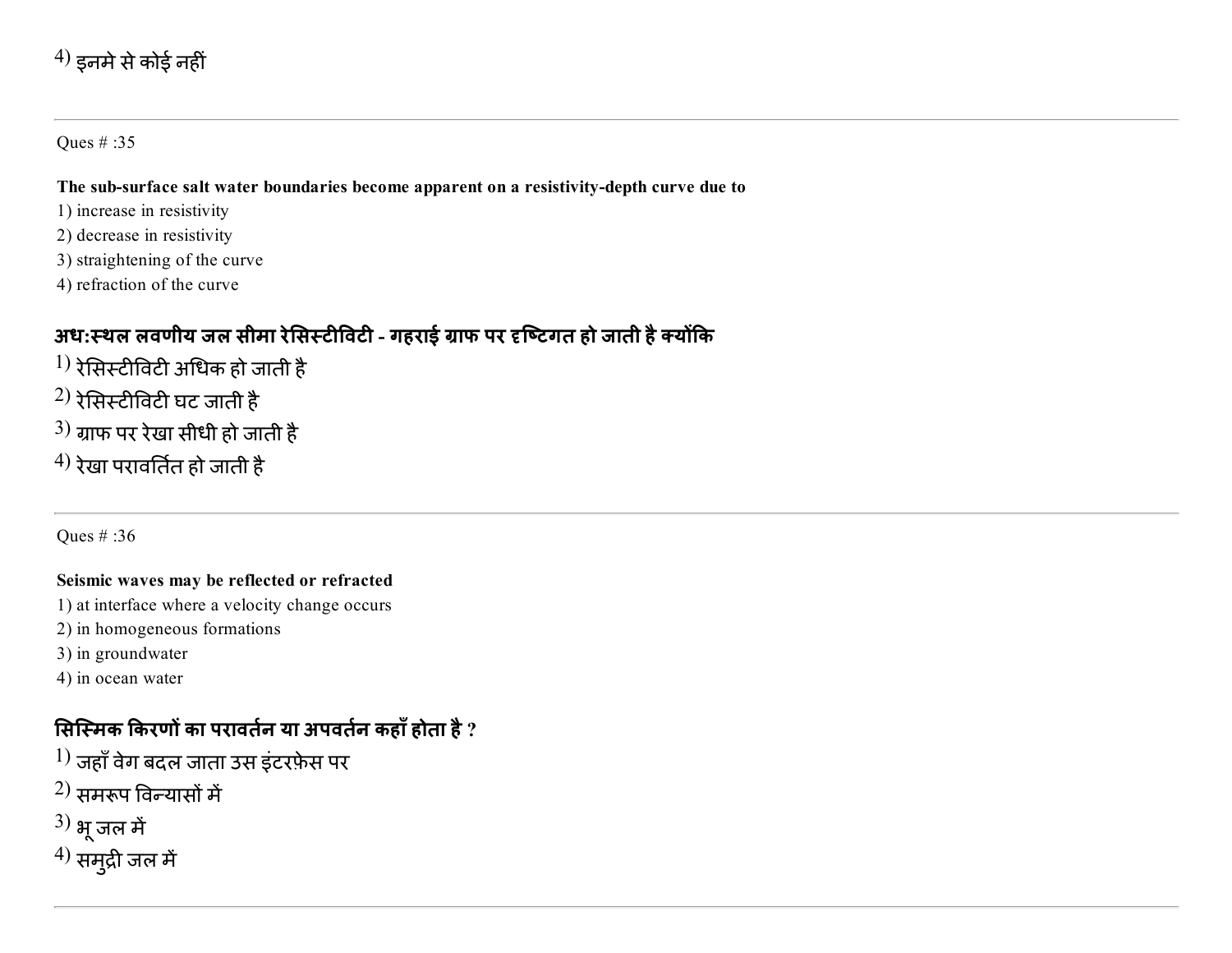#### Resistivity Log is affected by

- 1) fluid within a well and ground water
- 2) character of the surrounding strata
- 3) Well diameter
- 4) all of these

## रेसिस्टीविटी अभिलेख किस से प्रभावित होता है ?

- $^{1)}$  भूजल तथा कुँए में द्रव से  $^{2)}$  समीपी चट्टानों के गुणों से  $^{3)}$  कुँए के व्यास से
- $^{(4)}$  इनमें से सभी

Ques # :38

#### In SP log, flow from the formation into the wells shows

- 1) positive values
- 2) negative values
- 3) no change in values
- 4) sharp change in negative values

### विन्यासो से कुओं में जल बहाव को SP अभिलेख कैसे दिखाता है ?

- $\rm ^1$ ) धनात्मक परिमाण से
- $\rm ^2$ ) ऋणात्मक परिमाण से
- $(3)$  परिमाण में बगैर बदलाव से
- $^{\prime 4)}$  ऋणात्मक परिमाण में अप्रत्याशित बदलाव से

Ques # :39

To note water from different aquifers intersected by a well, readings are taken of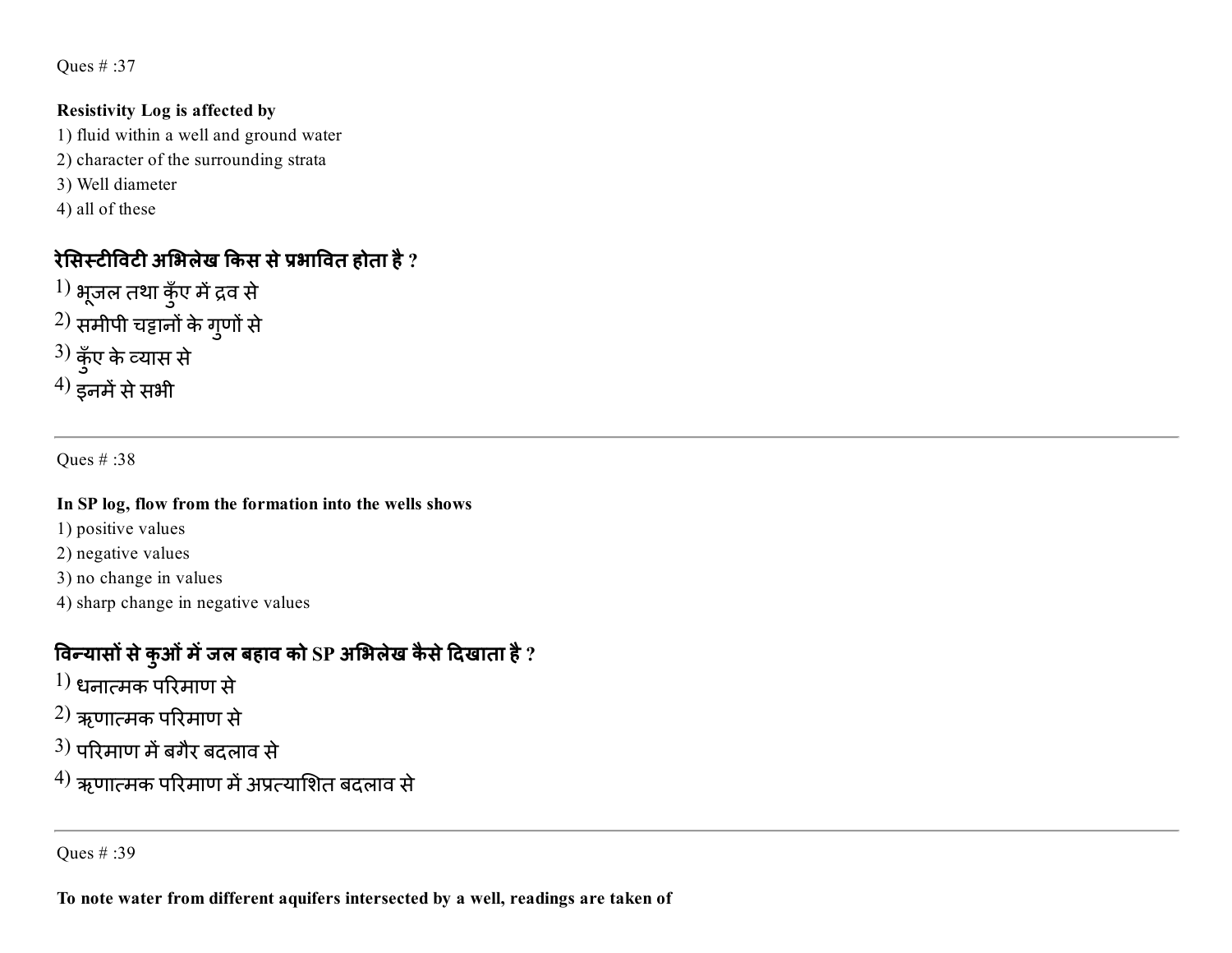1) SP log

2) Resistivity log

3) Temperature log

4) Calliper log

### यदि कुँए में कई जलभृतों से जल आ रहा है तो उसका पता किससे चलता है ?

 $1)$  SP लोग (अभिलेख)

 $^{2)}$  रेसिस्टीविटी लोग (अभिलेख)

 $^{3)}$  तापीय लोग (अभिलेख)

 $^{4)}$  कैलिपर लोग (अभिलेख)

Ques # :40

#### Well diameters along a well can be measured with the help of

1) Calliper log

2) Neutron log

3) Temperature log

4) Resistivity log

## कुएँ की गहराई में कुएँ के बदलते व्यास का पता किस से लगाया जाता है ?

 $1)$  कैलिपर लोग (अभिलेख)

 $(2)$  न्यूट्रॉन लोग (अभिलेख)

 $^{3)}$  तापीय लोग (अभिलेख)

 $^{4)}$  रसिस्टीविटी लोग (अभिलेख)

Ques # :41

#### Tracer–techniques are adopted to note

1) Ground water velocity

2) Ground water quality

3) Ground water occurrence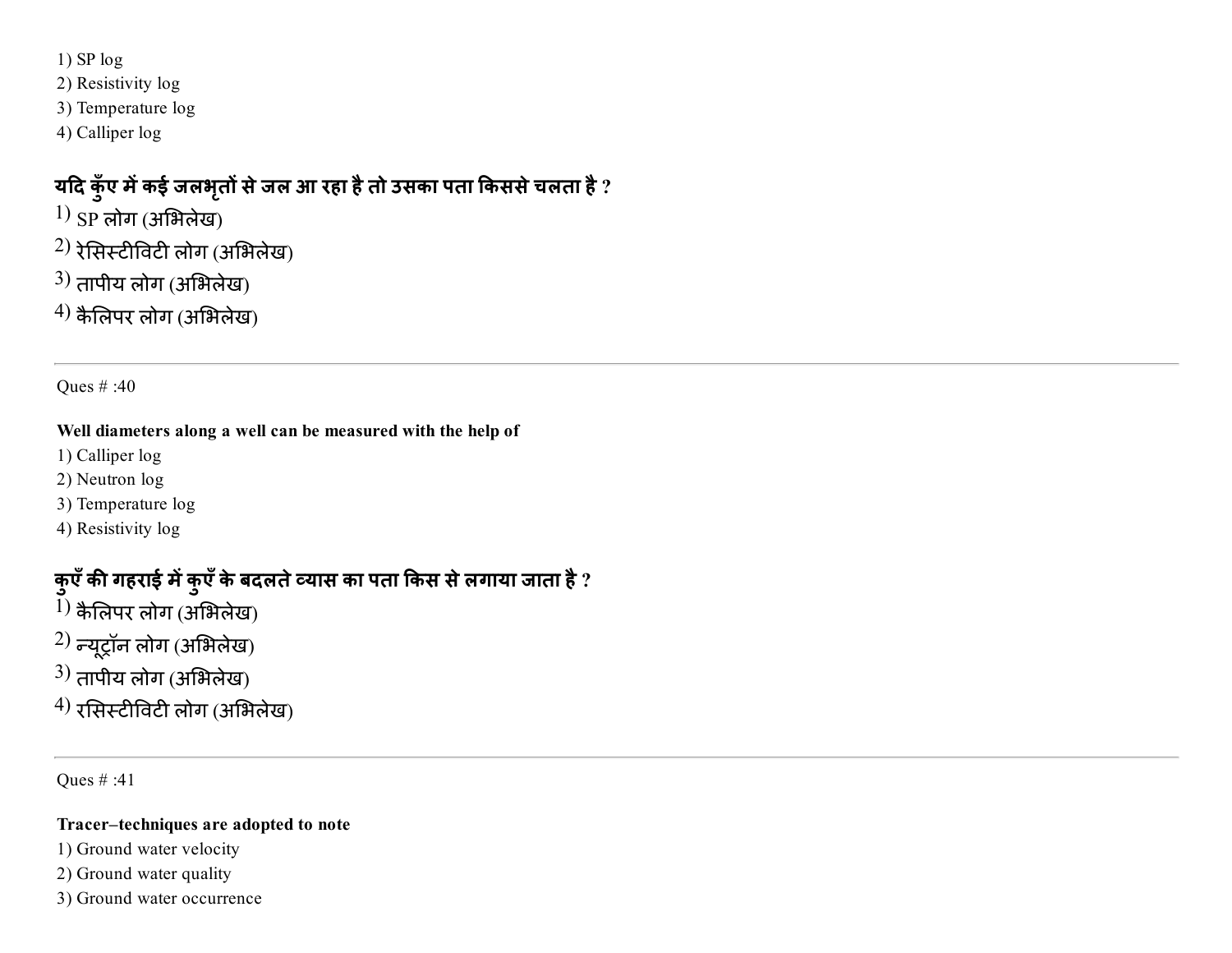4) Ground water permeability

### ट्रेसर-पद्धति क्या पता करने को अपनाई जाती है ?

 $\left( 1\right)$  भू जल का वेग $\left( 1\right)$  $^{\rm 2)}$  भू जल की गुणवत्ता  $^{3)}$  भू जल की उपस्थिति  $^{4)}$  भूजल की पारगम्यता

Ques # :42

#### Which is used in Radioactive logs

1) Neutron rays

2) gamma particles

- 3) Both Gamma particles and neutron rays
- 4) all of these

## रेडियोएक्टिव लोग में किस का उपयोग होता है ?

 $\left( 1\right)$  न्यूट्रॉन किरणे  $(2)$  गामा पार्टिकल  $^{3)}$  गामा पार्टिकल तथा न्यूट्रॉन किरणे

 $^{(4)}$  सभी

Ques # :43

The equation  $h^2 = W/.0512K (R^2 - r^2)$  shows depth to salt water at any location is function of

1) rainfall recharge, size of the island and permeability

- 2) rainfall recharge and permeability
- 3) rainfall recharge and size of the island
- 4) size of the island and permeability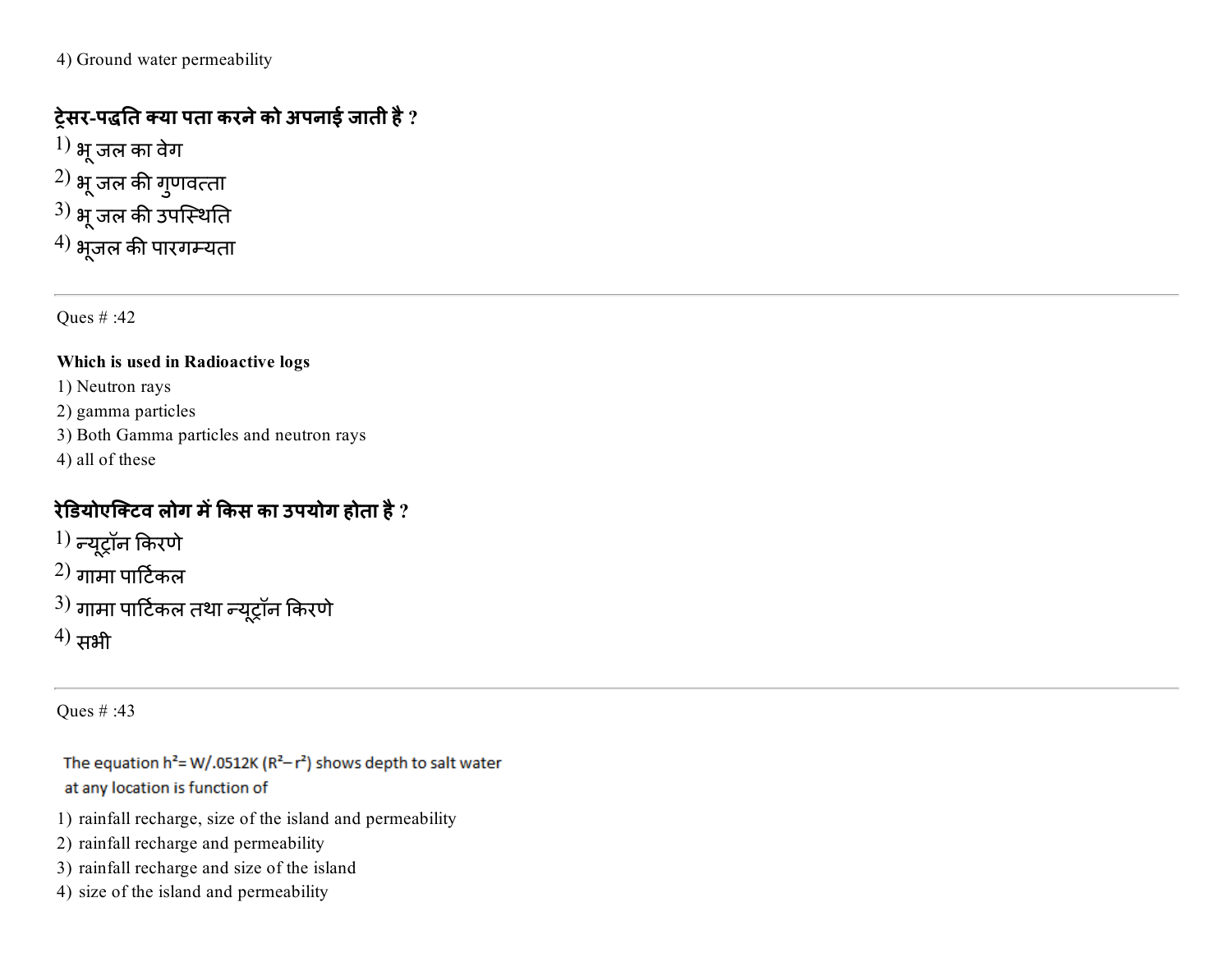समीकरण  $h^2 = W/0.0512K (R^2 - r^2)$  का किसी स्थान पर क्षारीय जल की गहराई दर्शाना किस से सम्बंधित है ?  $^{1)}$  वर्षा जल पुनर्भरण , दवीप का विस्तार और पारगम्यता  $^{2)}$  वर्षा जल पुनर्भरण तथा पारगम्यता  $^{3)}$  वर्षा जल पुनर्भरण तथा द्वीप का विस्तार  $^{4)}$  दवीप का विस्तार तथा पारगम्यता

Ques # :44

#### Modification in composition of sea water entering an aquifer can occur

1) by base exchange between water and minerals of aquifer

2) sulphate reduction, solution and precipitation

3) by base exchange between water and minerals of aquifer & sulphate reduction, solution and precipitation

4) None of these

### समुद्र के लवणीय जल का जलभृत में प्रवेश के दौरान बदलाव निम्न कारणों से हो सकता है ?

 $\ket{1}$  जल तथा जलभृत के खनिजो में बेस-एक्सचेंज द्वारा

 $^{2)}$  सल्फेट अपचयन, घुलन तथा अवक्षेपण से

 $^{3)}$  जल तथा जलभृत के खनिजो में बेस-एक्सचेंज द्वारा तथा सल्फेट अपचयन, घुलन तथा अवक्षेपण से

 $^{(4)}$  इनमे से कोई नहीं

Ques # :45

One of the following does not have significant contribution in establishing hydraulics of ground water.

1) Henry Darcy

2) N. Steno

3) J. Dupuit

4) A. Theim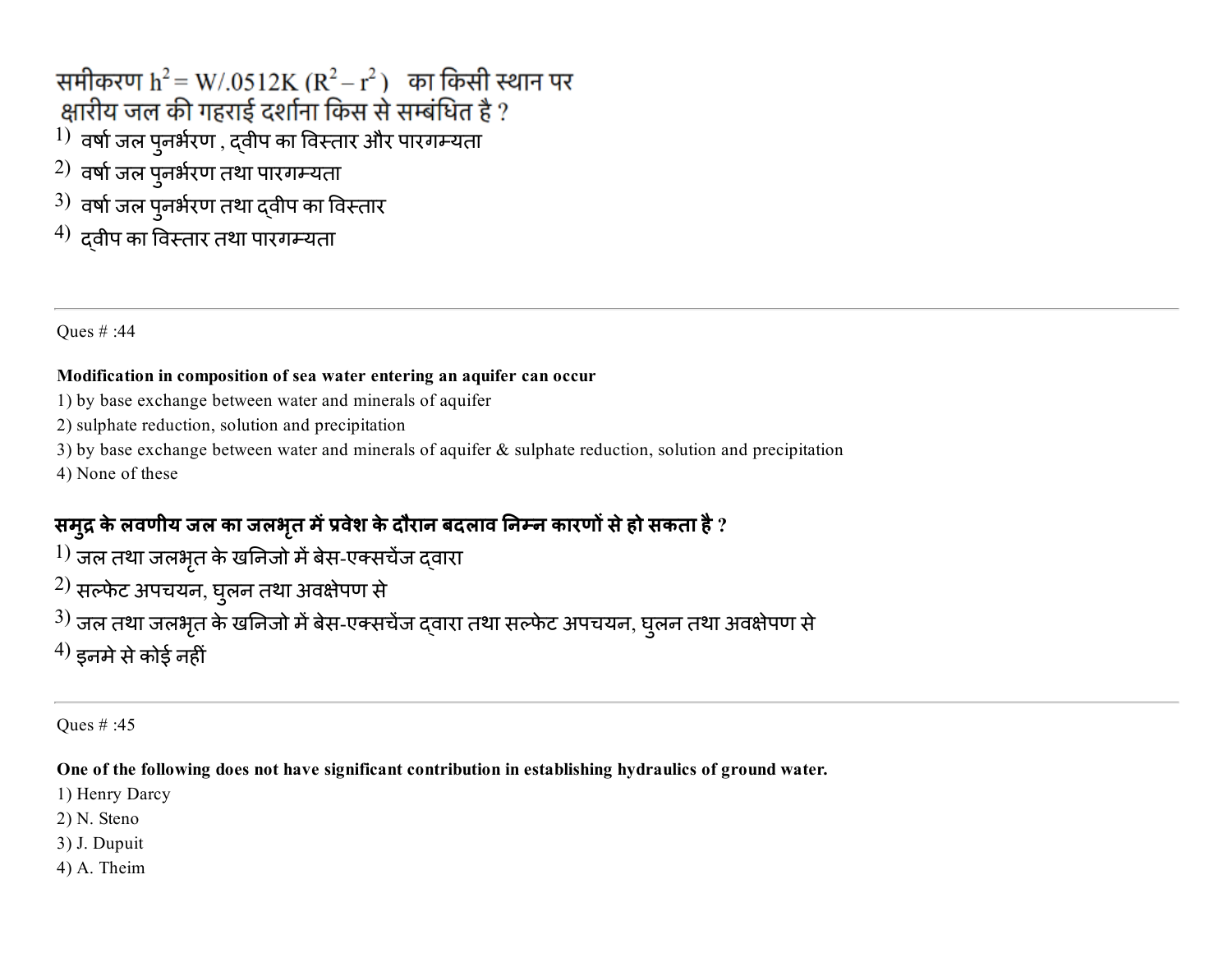### निम्न में से किसी एक का भू जल - जलगति में योगदान नहीं है ?

 $^{1)}$  हेनरी डार्सी

- $^{(2)}$  एन स्टेनो
- $3)$  जे डूपिट
- $^{\prime 4) }$  ऐ थियम

Ques # :46

Initially dry soil that will absorb maximum moisture in contact with atmosphere is called as

- 1) wilting point
- 2) capillary fringe
- 3) hygroscopic coefficient
- 4) moisture point

## सूखी मिट्टी वातावरण के सम्पर्क में आने पर अधिकतम नमी सोख लेती है उस बिंदु को क्या कहते है ?

- $^{1)}$  विल्टिंग बिंदु $^{\,}$
- $(2)$  केशिका फ्रिंज
- $^{3)}$  अद्रताग्रही गुणांक
- $^{(4)}$  नमी बिंद्

### Ques # :47

#### Soil moisture is measured by Neutron Scattering based on the fact that fast neutrons are slowed by collisions with

1) hydrogen

- 2) oxygen
- 3) chlorine
- 4) water

## न्यूट्रॉन प्रकीर्णन विधि से मिट्टी की नमी नापी जाती है , यह संभव है क्योंकि न्यूट्रॉन का टकराव निम्न से होता है

 $\left(1\right)$  हाइडोजन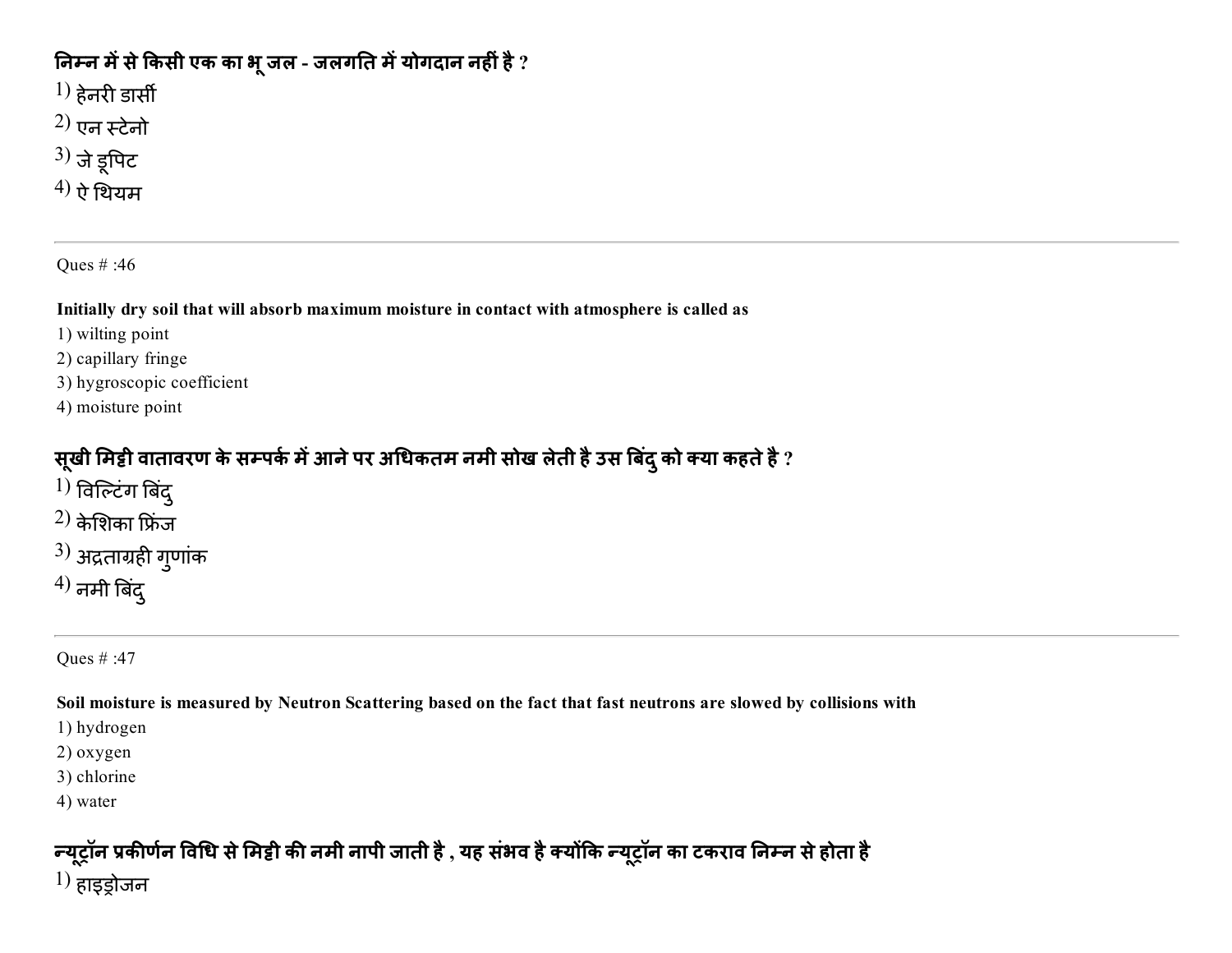$(2)$  ऑक्सीजन  $3)$  कलोरीन  $^{(4)}$  जल

Ques # :48

#### As per Darcy's law Flow rate through porous media is

- 1) inversely proportional to head loss
- 2) not in accordance with hydraulic gradient
- 3) proportional to flow path length
- 4) None of these

### डार्सी का नियम कहता है की छिद्रित माध्यम में प्रवाह की गति

- $^{1)}$  दबाव की कमी (हैड लॉस) के प्रतिपानुपति है
- $^{2)}$  हाइड्रोलीक ढलान ( ग्रेडिएंट) के अनुसार नहीं होती है
- $^{3)}$  बहाव की सीमा के आनुपातिक है
- $^{(4)}$  इनमे से कोई नहीं

Ques # :49

The Water which , results due to mixing of fresh water and sea water is

- 1) Saline Water
- 2) Alkaline Water
- 3) Brakish Water
- 4) Acidic Water

### वह जल जो स्वच्छ जल और समुद्री जल के मिश्रण से बनता है

- $\left( 1\right)$  लवणीय जल
- $(2)$  क्षारीय जल
- $3)$  नूनखरा जल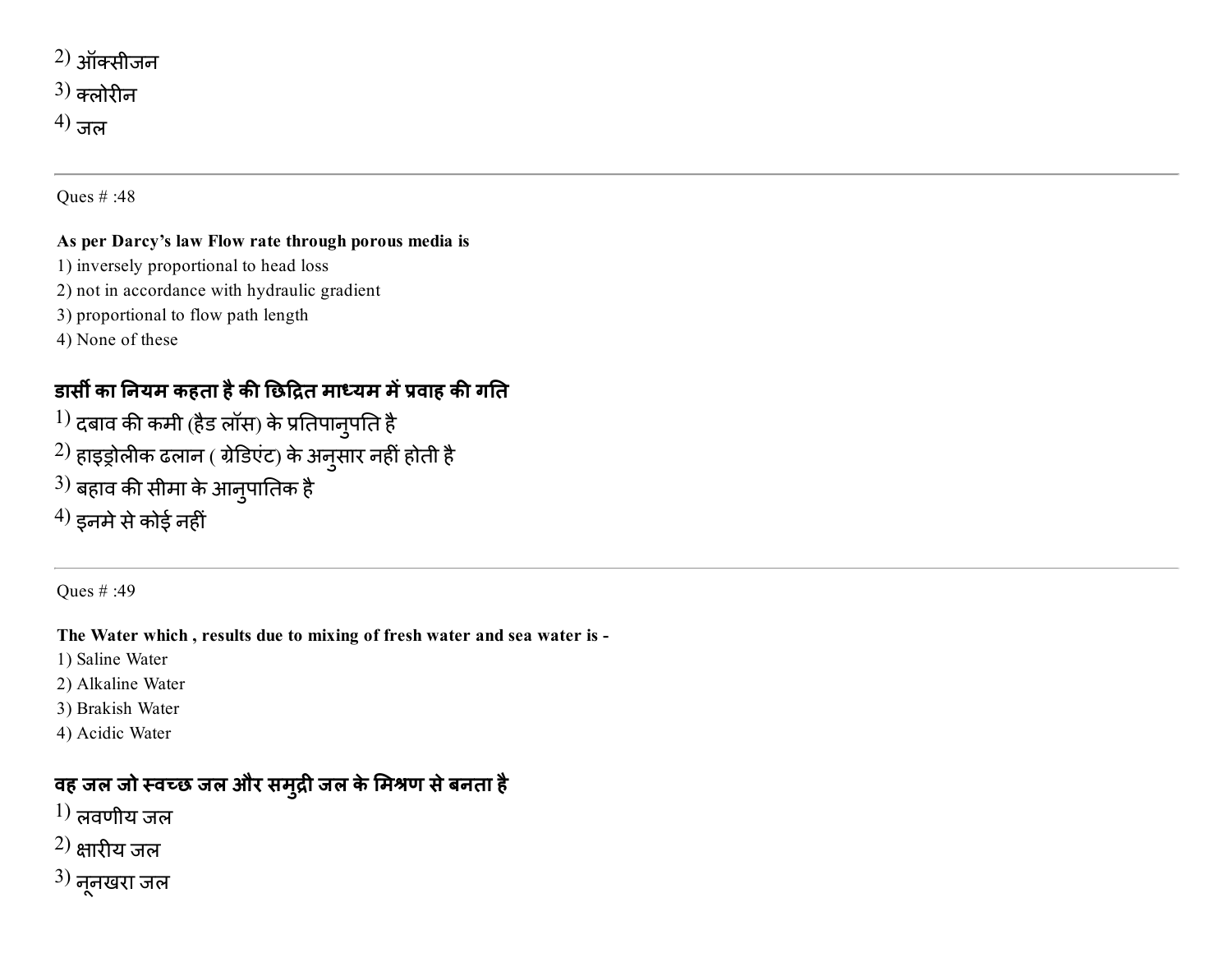### $^{4)}$  अम्लीय जल

Ques # :50

#### Permeablity K is expressed as Q/A(dh/dl) that shows K has dimensions of

1) velocity

2) area

3) acceleration

4) gravity

### पारगम्यता  $\bf K$  विवेचित होती है;  ${\rm Q}/{\rm A}$ (dh/dl) , तदनुसार  $\bf K$  का क्या परिमाप है ?

 $1)$  वेग

2)  $$\theta$ वेत्र$ 

 $^{3)}$  त्वरण

 $^{4)}$  गुरुत्व

Ques # :51

# Equilibrium (Thiem) equation  $Q = 2\pi Kb h - h_w / ln (r_o/r_w)$ enables determination of

1) permeablity from a pumped well

2) porosity from a pumped well

3) permeability from nonpumping well

4) transmissivity from nonpumped well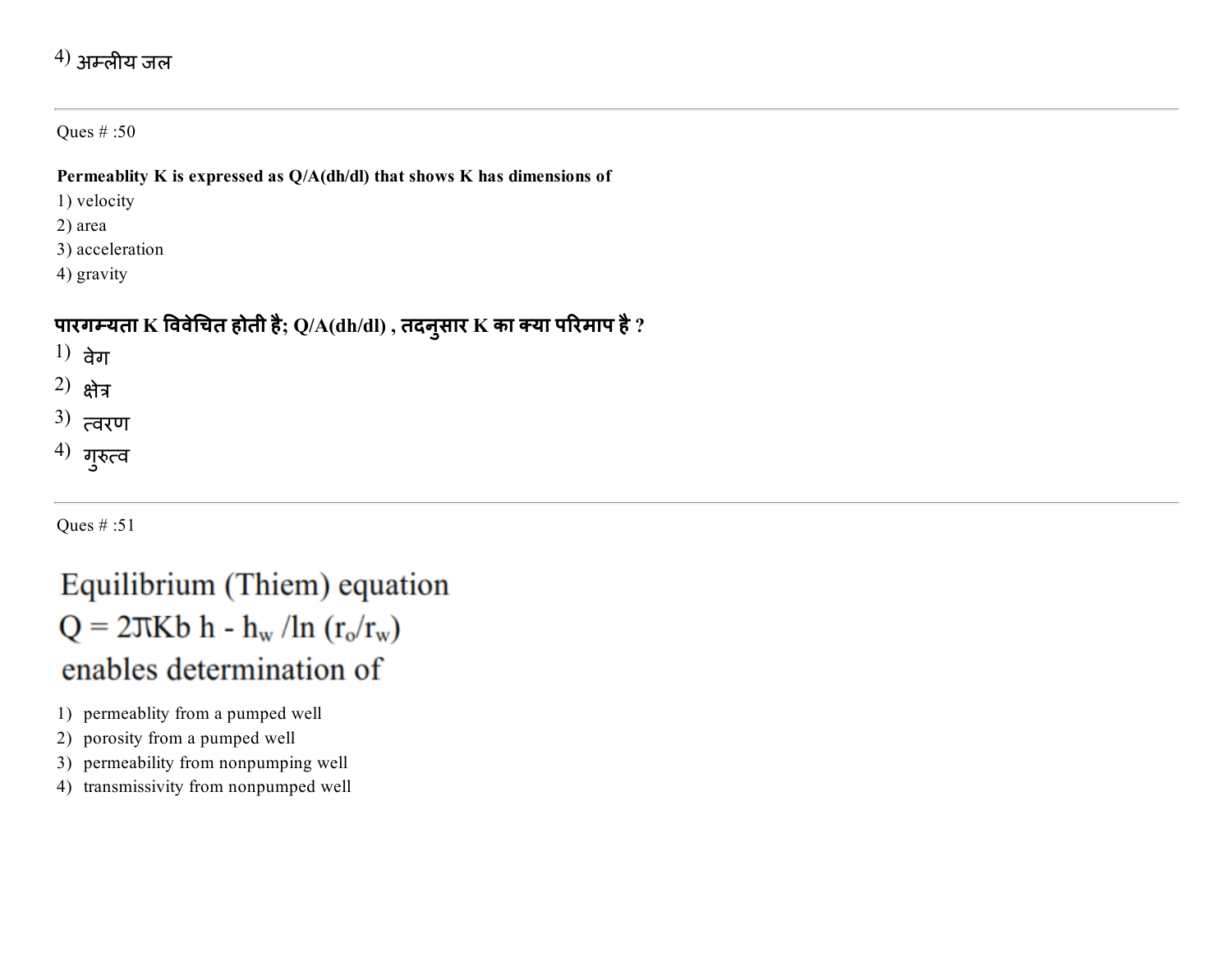थियम समीकरण Q = 2 $\nabla$ Kb h - h<sub>w</sub> /ln (r<sub>o</sub>/r<sub>w</sub>) से किस का पता लगाया जाता है ?

- $^{1)}$  पम्पित कुँए से पारगम्यता
- $^{2)}$  पम्पित कुँए से छिद्रृलता
- 3) स्थिर कुँए से पारगम्यता
- 4) स्थिर कुँए से सचारण

Ques # :52

```
Theis equation h_o - h = 114.6Q/T W(u),
where W(u) is called as well function.
The argument (u) is given by
1)
      u = 1.87r<sup>2</sup>S/Tt2)
       u = 2.87r<sup>2</sup>S/Tt3)
      u = 3.87r<sup>2</sup>S/Tt4)
       u = 4.87r<sup>2</sup>S/Ttथीस समीकरण h_o - h = 114.6Q/T W(u), में W(u) को
वेळ फंक्शन कहते हैं (u) किसके बराबर है ?
```
- 1)  $u = 1.87r<sup>2</sup>S/Tt$
- 2)  $u = 2.87r<sup>2</sup>S/Tt$
- 3)  $u = 3.87r<sup>2</sup>S/Tt$
- 4) $u = 4.87r<sup>2</sup>S/Tt$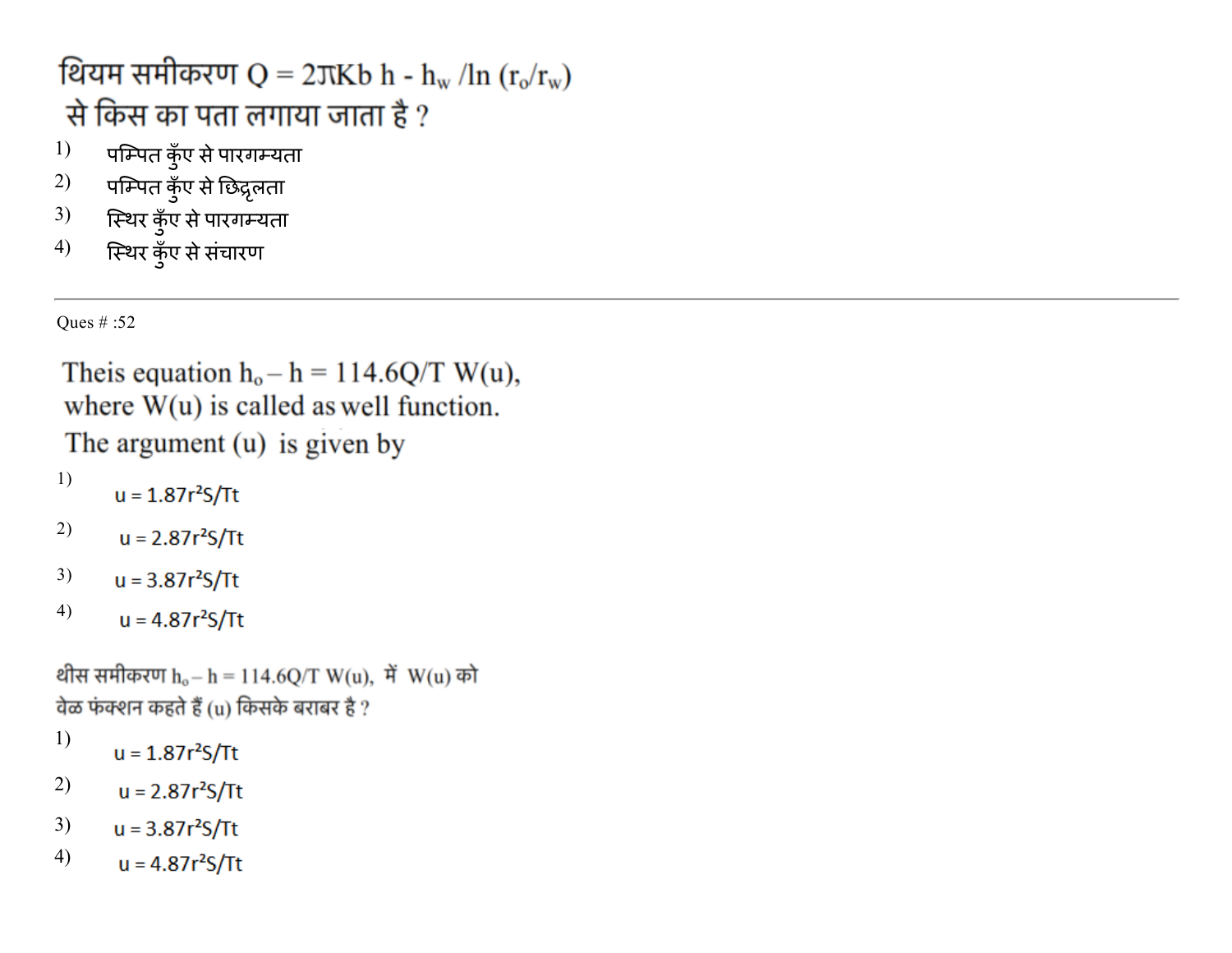#### The resistivity of Fresh water is around '20 ohm m', its conductivity therefore should be about

- 1) 500 Seimens/cm
- 2) 500 microS/cm
- 3) 500 microS/meter
- 4) 500 microS/feet

### शुद्ध जल की रसिस्टीविटी लगभग ' 20 ohm m ' है तो इसकी चालकता क्या होगी ?

- 1) 500 Seimens/cm
- 2) 500 microS/cm
- 3) 500 microS/meter
- 4) 500 microS/feet

Ques # :54

### The units of Yield, Transmissivity and drawdown are

- 1)  $m^3/s$ ,  $m^2/s$  and m respectively
- 2)  $m^2/s$ ,  $m^2/s$  and m respectively
- 3) m<sup>3</sup>/s, m<sup>2</sup>/s and m<sup>2</sup> respectively
- 4) m/s, m<sup>2</sup>/s and m respectively

### यील्ड, टांस्मिसिविटी तथा जलावतलन को किस में नापा जाता है ?

- 1)  $m^3/s$ ,  $m^2/s$  तथा m
- 2)  $m^2/s$ ,  $m^2/s$  तथा m
- $3)$  m<sup>3</sup>/s, m<sup>2</sup>/s तथा m<sup>2</sup>
- 4)m/s, m<sup>2</sup>/s तथा m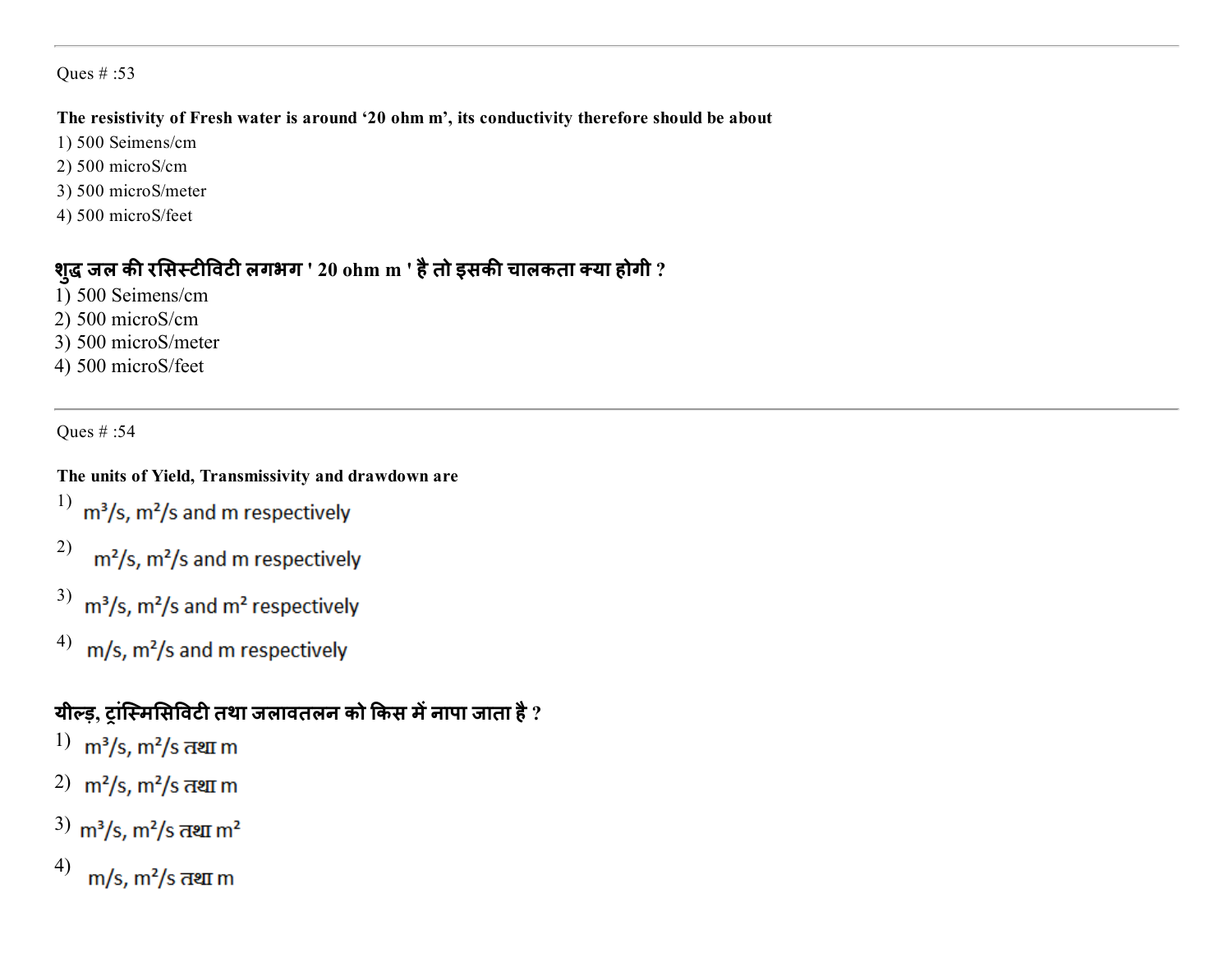Magnetic resonance sounding method for ground water exploration has many advantages such as: it is only geophysical method that is capable of estimating permeability but has disadvange such as:

- 1) not suitable for volcanic rocks
- 2) it is sensitive to power lines, pipes, fences
- 3) the maximum depth which can be reached to detect an aquifer layer is 150m.
- 4) all of these

## भू जल अन्वेषण के लिये मैग्नेटिक रेजोनेस विधि में बहुत खूबिया है जैसे इस विधि से हम पारगम्यता को नाप लेते है , इस विधि की क्या हानिया है ?

- $\left(1\right)$  लावा चड़ानों में यह काम नहीं कर सकती
- $^{2)}$  पॉवर लाइन , पाइप तथा जालियों से इसकी गणना गड़बड़ा जाती है
- $^{3)}$   $150\ \mathrm{m}$  जलभृत गहराई की सीमा जहाँ तक यह नापने में सक्षम है  $^{(4)}$  सभी

Ques # :56

#### Diseases which can spread through ground water are

- 1) typhoid , cholera and Hypertension
- 2) typhoid,amoebic dysentery and diabetes
- 3) typhoid, amoebic dysentery , infectious hepatitis and malaria
- 4) typhoid, cholera, amoebic dysentery and infectious hepatitis

### भू जल से निम्न बीमारियां हो सकती है -

- $^{1)}$  टाइफाइड , हैजा और उच्च रक्तचाप
- $^{\rm 2)}$  टाइफाइड, अमीबिक दस्त और मधुमेह
- $^{3)}$  टाइफाइड, अमीबिक दस्त , संक्रामक यकृतशोथ और मलेरिया
- $^{4)}$  टाइफाइड, हैजा,अमीबिक दस्त और संक्रामक यकृतशोथ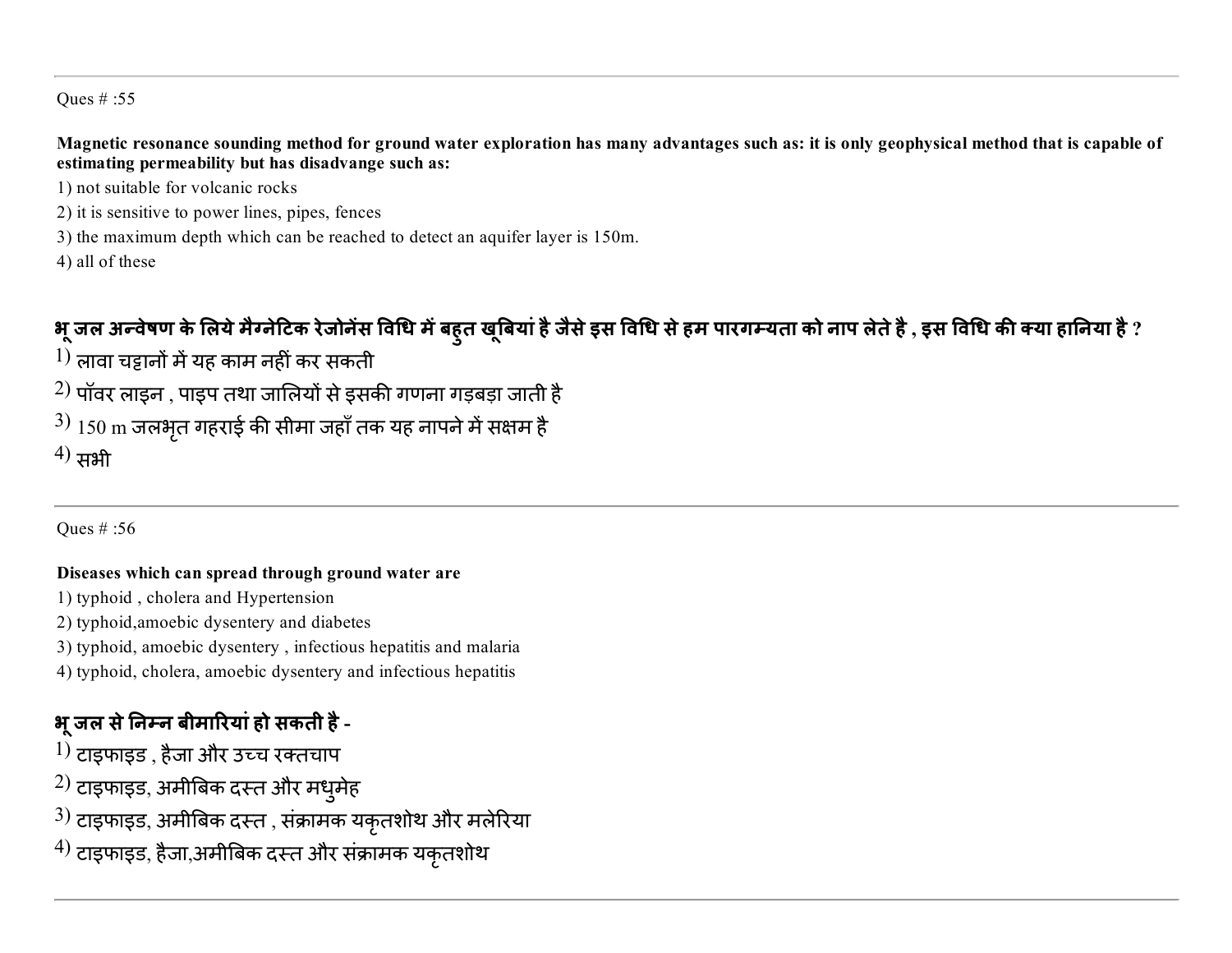#### The acceptable concentration of fluoride in drinking water is about:

- 1) 1.5 mg/L.
- 2) 1.5 g/L
- 3) 1.5 µg/L
- 4) 1.5 Kg/L

#### पीने योग्य जल में फ्लोराइड की मात्रा कितनी होनी चाहिए ?

- 1) 1.5 mg/L. 2) 1.5 g/L
- 3) 1.5 µg/L
- 4) 1.5 Kg/L

#### Ques # :58

#### The acceptable level as defined by WHO for maximum concentrations of arsenic in safe drinking water is

- 1) 0.01 mg/L.
- 2) 0.10 mg/L
- 3) 1.00 mg/L
- 4) 0.01 g/L

### WHO द्वारा प्रमाणित आर्सेनिक की मात्रा सुरक्षित पेय जल में कितनी है ?

- 1) 0.01 mg/L. 2) 0.10 mg/L
- 3) 1.00 mg/L
- 4) 0.01 g/L

#### Ques # :59

#### Arsenic contamination of the groundwater in Bangladesh around Ganga Delta is a serious problem. It is one of the solutions is:

- 1) to tap into deeper groundwater
- 2) to tap into shallow groundwater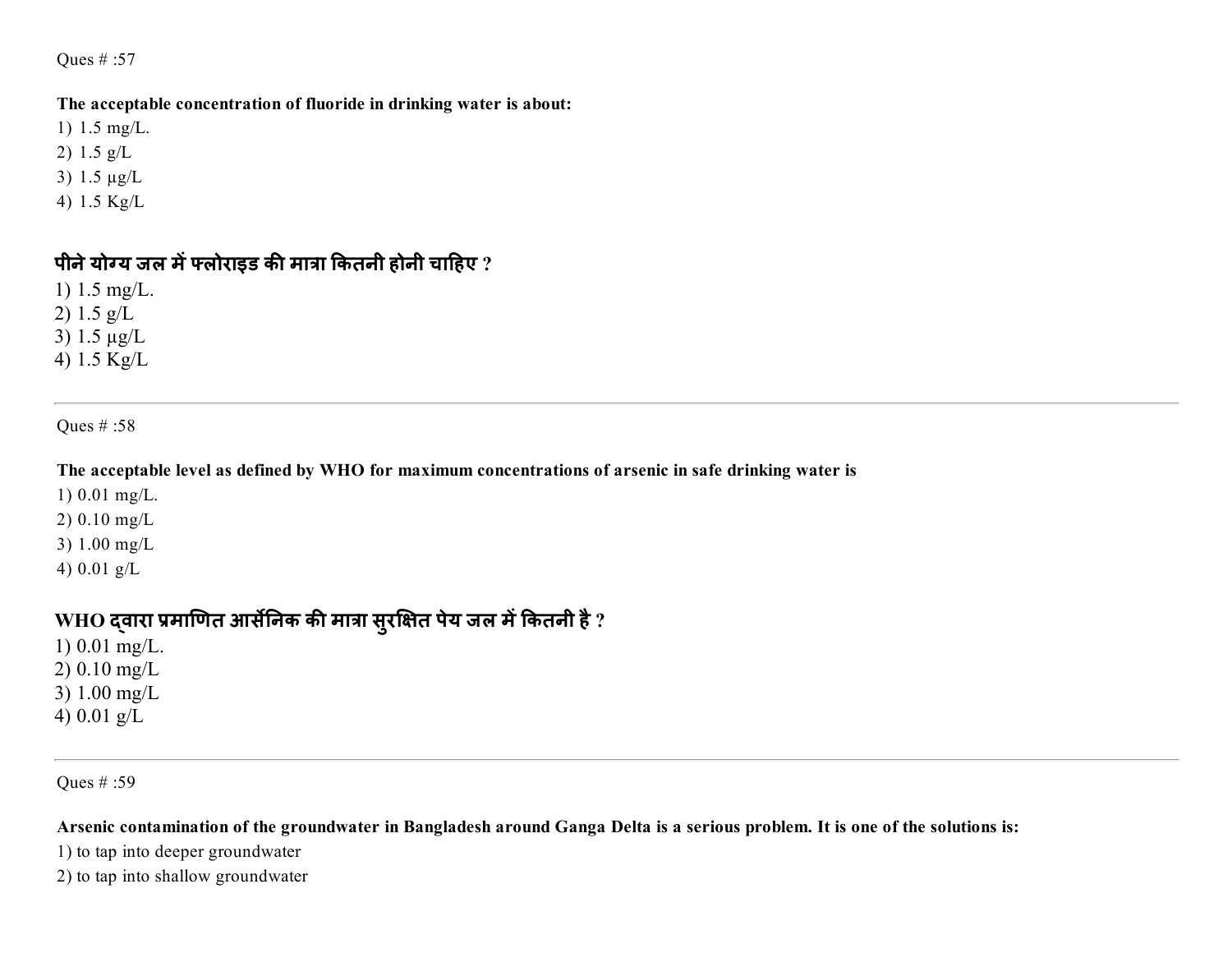3) to tap very shallow groundwater 4) None of these

बाग्लादेश में आर्सेनिक से सक्रमित जल एक गंभीर समस्या है , यह समस्या गगा डेल्टा क्षेत्र के आस पास है , इसे दूर करने का एक उपाय क्या हो सकता है

 $\overline{\phantom{a}}$  $\left|1\right\rangle$  बहुत गहरे भू जल का उपयोग  $^{2)}$  छिछले भू जल का उपयोग  $^{3)}$  बहुत छिछले भू जल का उपयोग  $^{(4)}$  इनमे से कोई नहीं

Ques # :60

#### Fluoride concentration in water can be reduced by using adsorbents such as:

- 1) activated charcoal and alumina
- 2) bentonite and kaolinite
- 3) red mud and rice husk
- 4) all of these

### जल में फ्लोराइड की मात्रा निम्न अधिशोषी के उपयोग से कम की जा सकती है

- $^{1)}$  सक्रिय चारकोल तथा एलुमिना
- $^{2)}$  बेंटोनाइट तथा केओलिन
- $^{3)}$  लाल मिट्टी तथा चावल की भूसी
- $^{(4)}$  सभी

Ques # :61

### The ground water problems being faced in Jodhpur are:

- 1) Declining water level, over exploitation of groundwater
- 2) Fluoride and nitrate pollution
- 3) Rising water level, leakage through sewerage system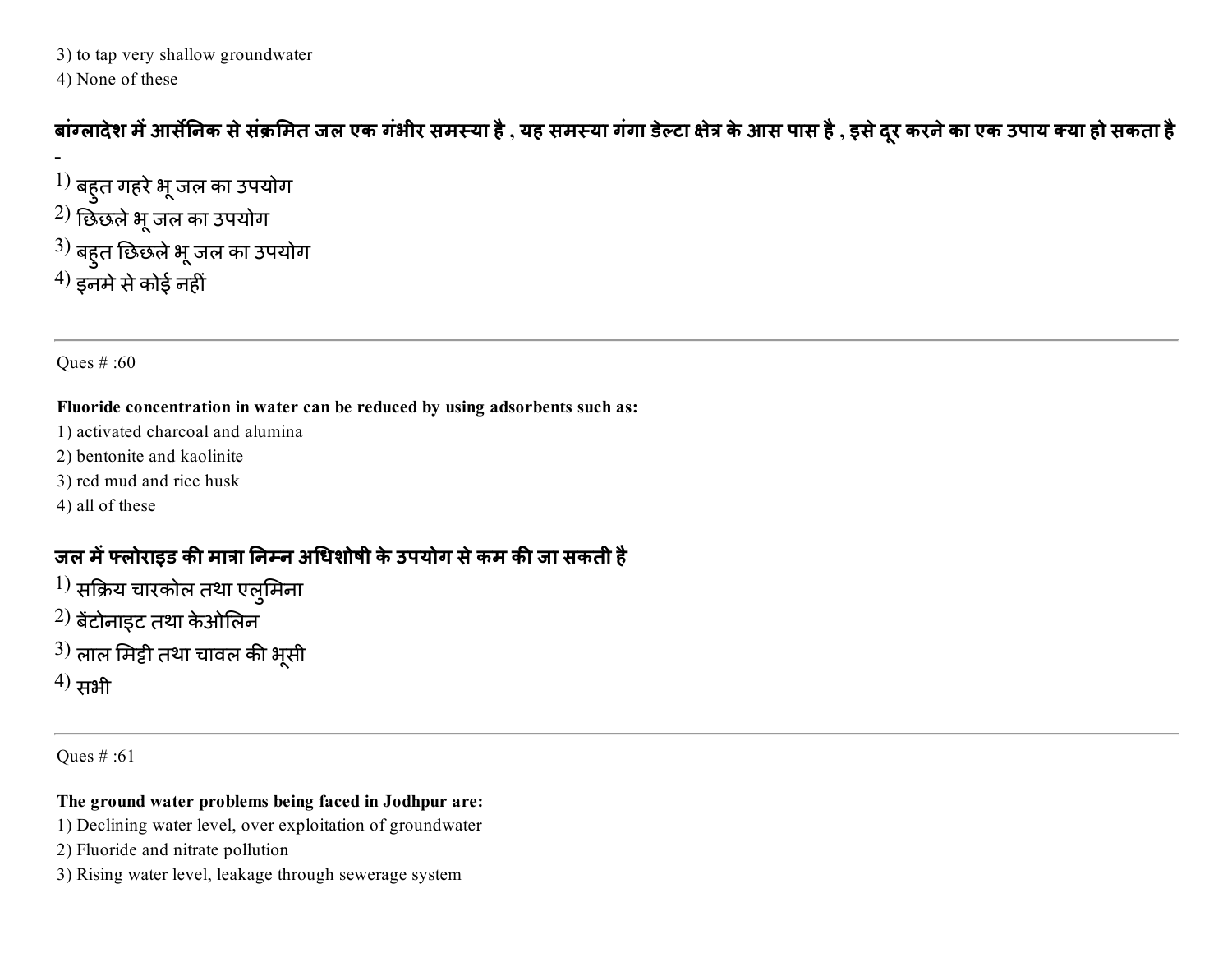4) all of these

### जोधपुर में भू जल से सम्बंधित क्या समस्या है ?

 $^{1)}$  पानी का कम हो जाना तथा आवश्यकता से अधिक दोहन

- $^{2)}$  फ्लोराइड तथा नाइट्रेट का प्रदुषण
- $^{3)}$  जल स्तर का ऊपर आ जाना तथा मॉल संक्रमित पानी का रिसाव
- $^{(4)}$  सभी

Ques # :62

Roof top rain water harvesting has been made mandatory in state owned buildings of plot size more than

- 1) 300 sq.m.
- 2) 500 sq.m
- 3) 600 sq.m
- 4) 200 sq.m

वर्षा जल संग्रहण के लिये सरकारी नियम के अनुसार निम्न किस नाप के प्लाट से ज्यादा होने पर ( सरकारी बिल्डिंगों ) यह जरुरी होगा ?

- 1) 300 sq.m.
- 2) 500 sq.m
- 3) 600 sq.m
- 4) 200 sq.m

Ques # :63

#### Tick mark the correct statement

- 1) Recharge to aquifer during normal rain fall in Western Rajasthan is inadequate
- 2) Major portion of precipitation in Western Rajasthan gets lost as run off
- 3) Identification of potential aquifers is still needed in Western Rajasthan
- 4) all of these

## सही कथन चिन्हित कीजिये :-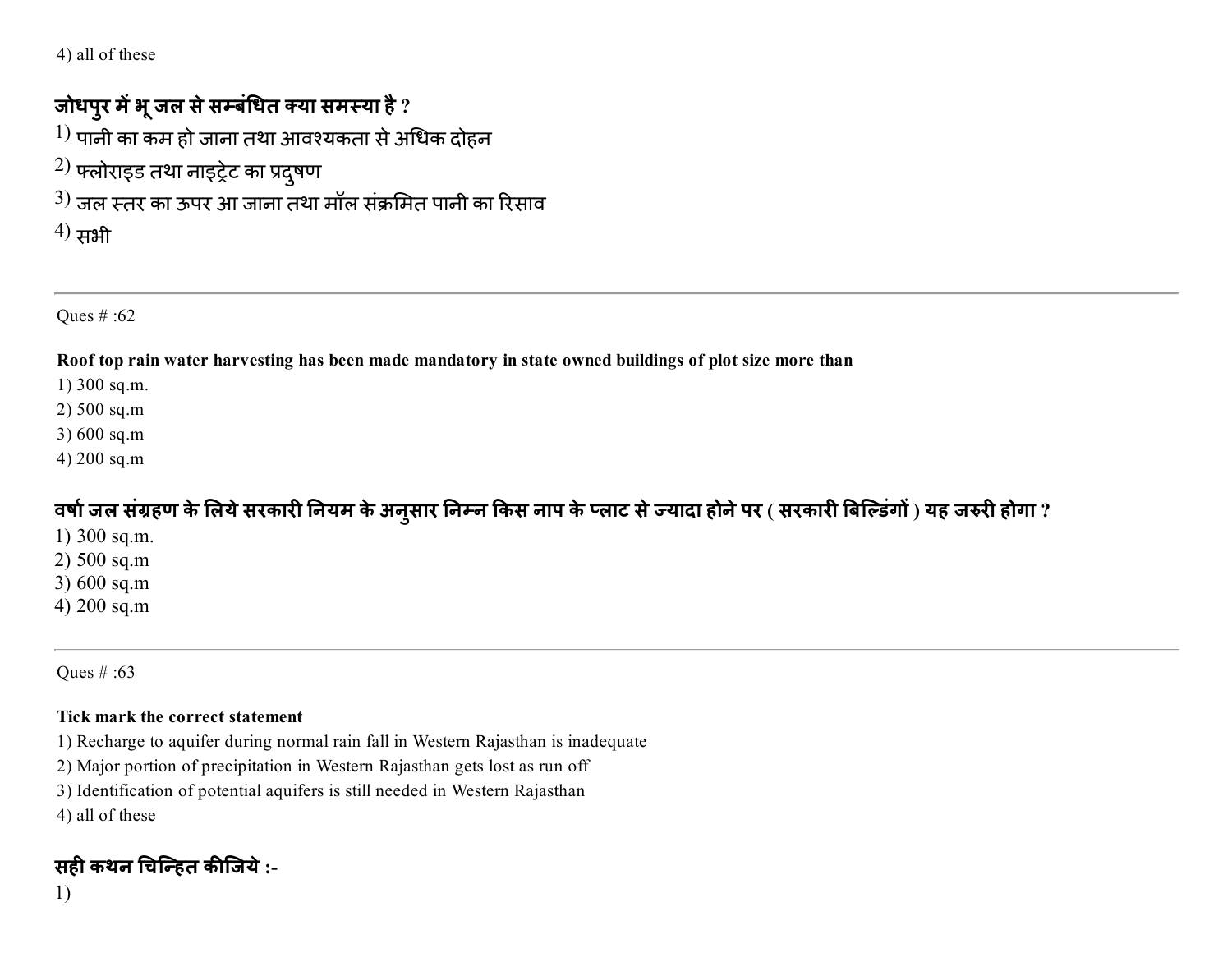औसत वर्षा जल पश्चिमी राजस्थान में जलभृत पुनर्भरण के लिये नाकाफी है  $^{2)}$  पश्चिमी राजस्थान में वर्षा जल का बड़ा हिस्सा अप्रवाहित हो जाता है  $^{3)}$  पश्चिमी राजस्थान में उपजाऊ जलभृतों की पहचान अभी और करनी बाकी है  $^{(4)}$  सभी

Ques # :64

#### The advantages of watershed development are:

- 1) Arrests soil erosion, improves soil moisture and recharges ground water
- 2) Reclaims eroded land and reduces flood
- 3) Arrests soil erosion, improves soil moisture and recharges ground water and Reclaims eroded land and reduces flood, both are correct
- 4) Only Arrests soil erosion, improves soil moisture and recharges ground water, is correct

## जलसंभर (वाटरशेड) विकास क्यों आवश्यक है ?

- $^{1)}$  मृदा का कटाव और नमी रोकता है तथा भू जल पुनर्भरण में सहायक है
- $^{2)}$  अनुपयुक्त भूमि को पुन: उपयुक्त बनाता है तथा बाढ़ रोकने में सहायक है
- $^{3)}$  मृदा का कटाव और नमी रोकता है तथा भू जल पुनर्भरण में सहायक है तथा अनुपयुक्त भूमि को पुन: उपयुक्त बनाता है तथा बाढ़ रोकने में सहायक है, दोनों सही है

 $^{4)}$  केवल ;मृदा का कटाव और नमी रोकता है तथा भू जल पुनर्भरण में सहायक है; सही है

Ques # :65

### How much of Earth's water is stored in underground aquifiers ?

1) Less than  $1\%$ 

2) 2%

3) 9.5 %

4) 5 %

पृथ्वी का कितना प्रतिशत जल भूमिगत जलभृत के रूप में एक्विफर में भडारित होता है 1)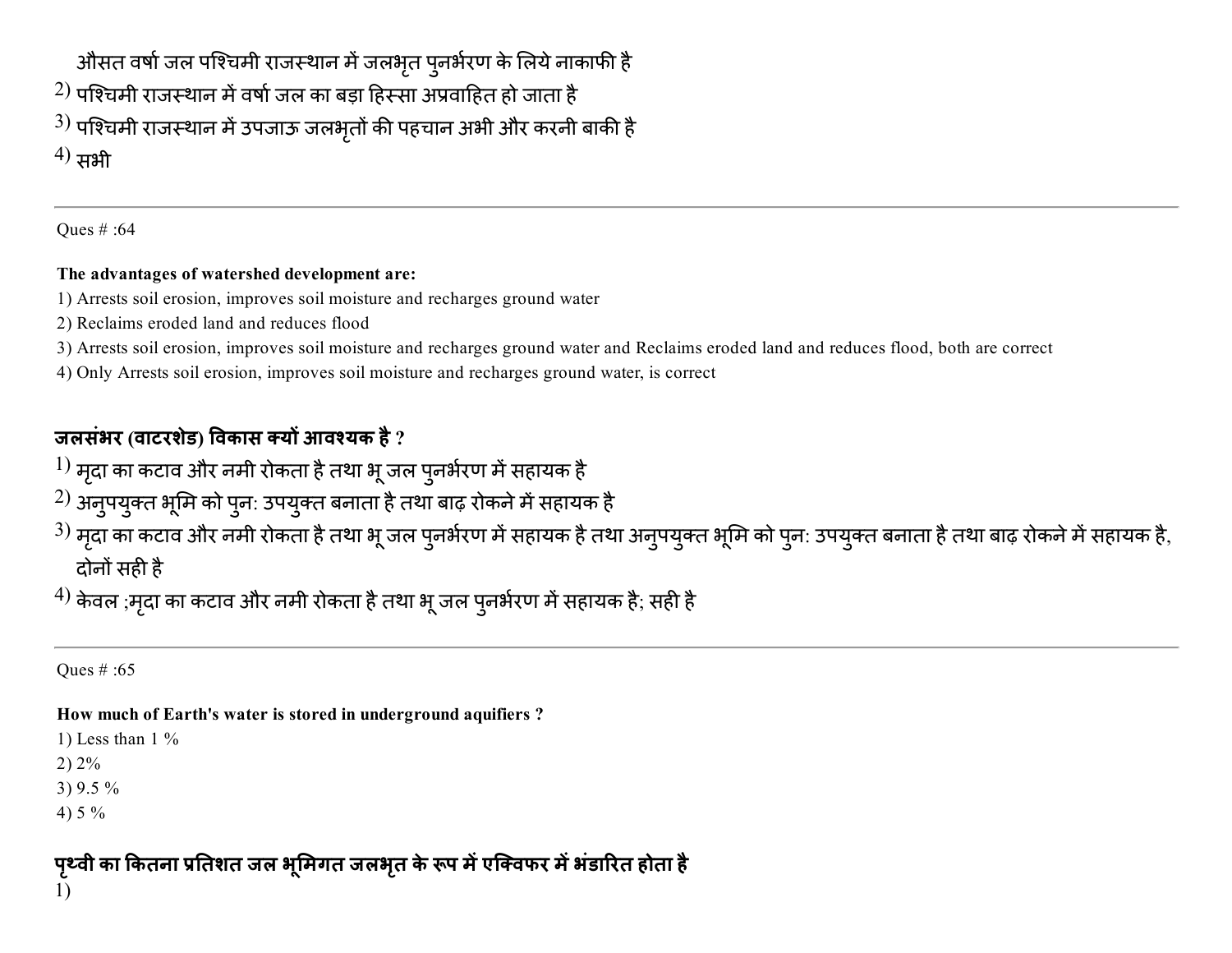### 1 % सेकम 2) 2 % 3) 9.5 % 4) 5 %

#### Ques # :66

An area of land that contains a common set of streams and rivers that all drain into a single larger body is called watershed for e.g.,

- 1) Mississippi River
- 2) Jaisamand Lake
- 3) Stream and ocean
- 4) all of these

### वह भूमि का हिस्सा जिसमे सामान्यत: एक ही सेट की नदिया होती है तथा सभी नदी नाले एक हि स्थान पर पानी जमा करते है , वाटरशेड कहलाता है , उदहारण के लिये

- $1)$  मिसिसिपी नदी
- $^{2)}$  जयसमंद ताल
- $^{3)}$  नदी तथा समुद्र
- $^{(4)}$  सभी

Ques # :67

Rainfall is the main source of ground water recharge, The average annual rainfall in Western Rajasthan is about

- 1) 10cm
- 2) 30cm
- 3) 100cm
- 4) 1000mm

### पश्चिमी राजस्थान में भूजल पुनर्भरण का मुख्य स्त्रोत वर्षाजल है , यहाँ औसतन प्रति वर्ष कितनी बारिश होती है ?

- 1) 10cm
- 2) 30cm
- 3) 100cm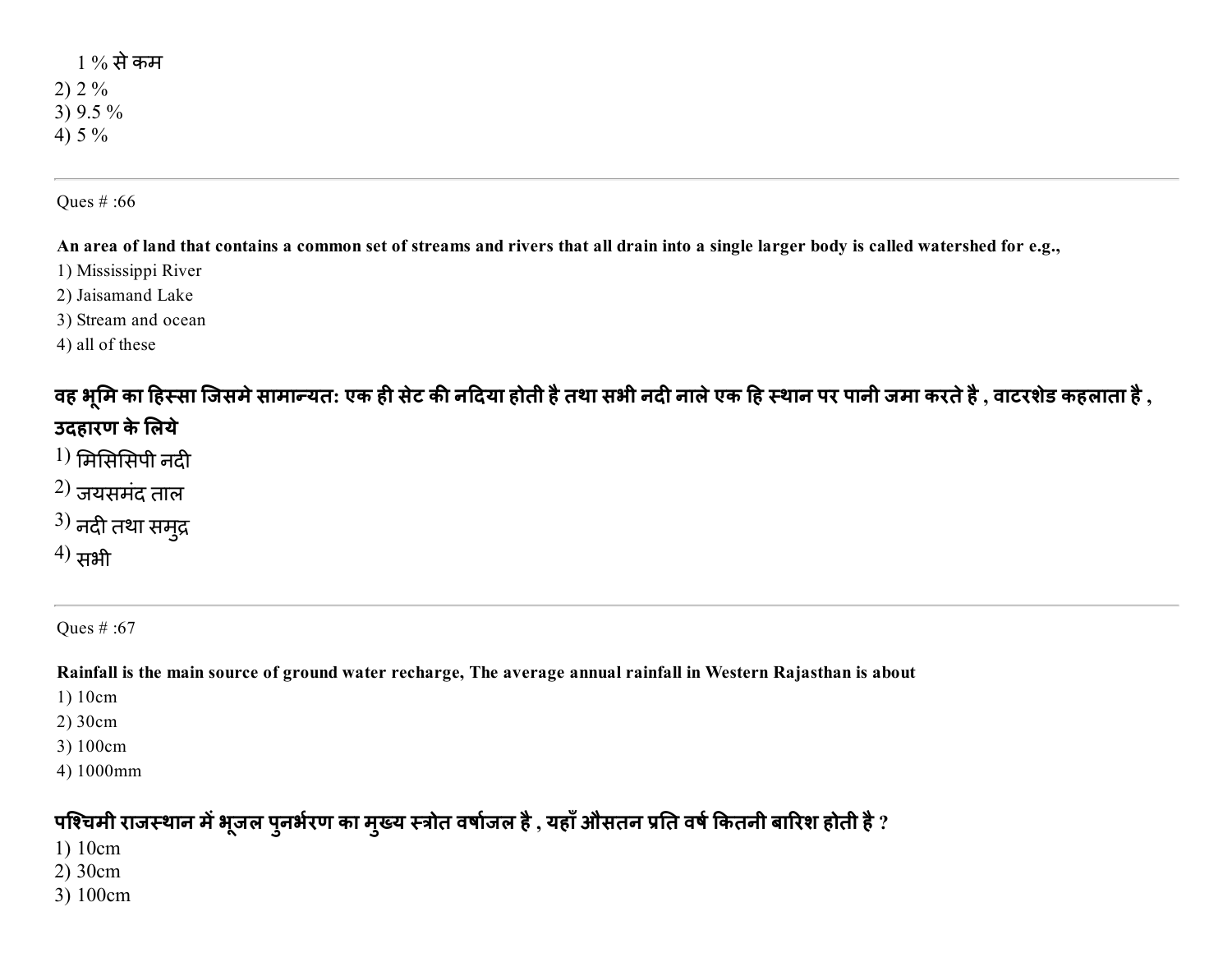#### 4) 1000mm

Ques # :68

A confined aquifer has a transmissivity of 40m<sup>2</sup>/day. The slope of the piezometric surface is 0.25 m/km. How much water per day flows through an aquifer per kilometre width of the aquifer ? (hint Q = WTi)

- 1)  $100 \text{ m}^3/\text{day}$
- 2)  $10 \text{ m}^3/\text{day}$
- 3)  $1 m<sup>3</sup>/day$
- 4)  $1000 \text{ m}^3/\text{day}$

परिरुद्ध जलभूत की ट्रांस्मिसिविटी है  $40 \text{m}^2/\text{day}$ तथा पीजोमेट्रिक सतह का ढलान है 0.25 m/km इस जलभूत में प्रति दिन उसकी प्रति km चौड़ाई के हिसाब से कितना पानी बहेगा ? (hint  $Q = WTi$ )

- 1)  $100 \text{ m}^3/\text{day}$
- 2)  $10 \text{ m}^3/\text{day}$
- 3)  $1 m<sup>3</sup>/day$
- 4)  $1000 \text{ m}^3/\text{day}$

Ques # :69

Radioactive waste disposal can cause ground water pollution. Possible sites for radio active waste disposal are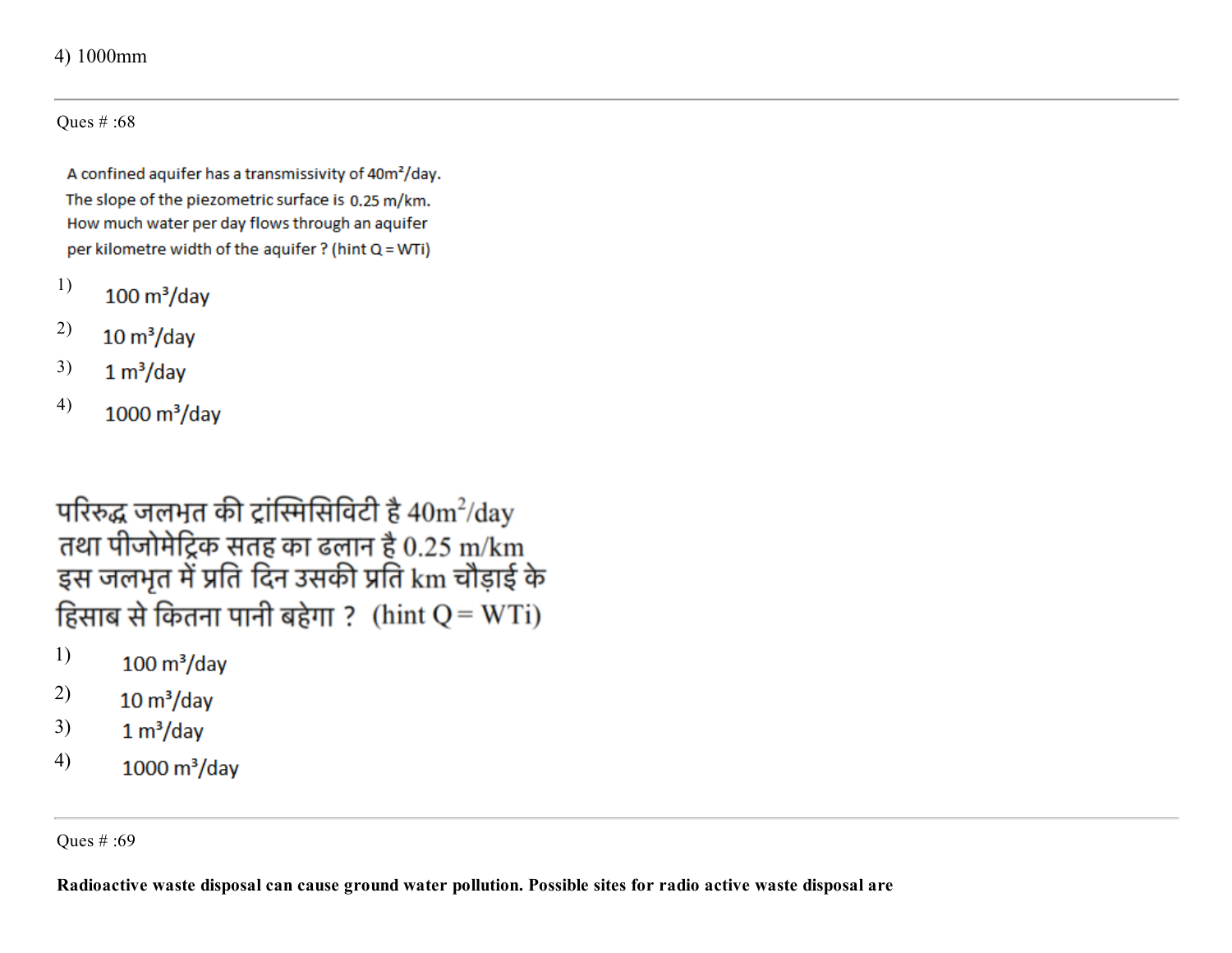1) salt domes and brine aquifers

2) subterranean cavity created by underground nuclear explosion

3) deep mines

4) all of these

### रेडियोएक्टिव कचरा निस्तारण भूजल को प्रदूषित कर सकता है , इसके निस्तारण की संभावित जगह निम्न हो सकती है

- $\left(1\right)$  साल्ट डॉम और खारे जलभृत
- $^{2)}$  भूमिगत नयूक्लिअर टेस्ट से बने गड्ढे
- $^{3)}$  गहरी खदाने
- $^{(4)}$  सभी

Ques # :70

#### Ground water contamination due to coal mining is caused by

- 1) oxidation of pyrite
- 2) formation of sulfuric acid and iron hydroxide
- 3) decrease in pH due to sulphate concentration
- 4) all of these

## कोयला खनन से भूजल निम्न कारण से प्रद्षित हो जाता है

- $\left(1\right)$  पाइराइट के ऑक्सीकरण से
- $^{2)}$  सल्फ्यूरिक अम्ल तथा आयरन हाइड्रोऑक्साइड बनने से
- $^{(3)}$  सल्फेट के कारण pH घटने से
- $^{(4)}$  सभी

Ques # :71

#### Baoris and Jhalra's like traditional water bodies of western Rajasthan are :

- 1) Surface and ground water bodies
- 2) Only surface water bodies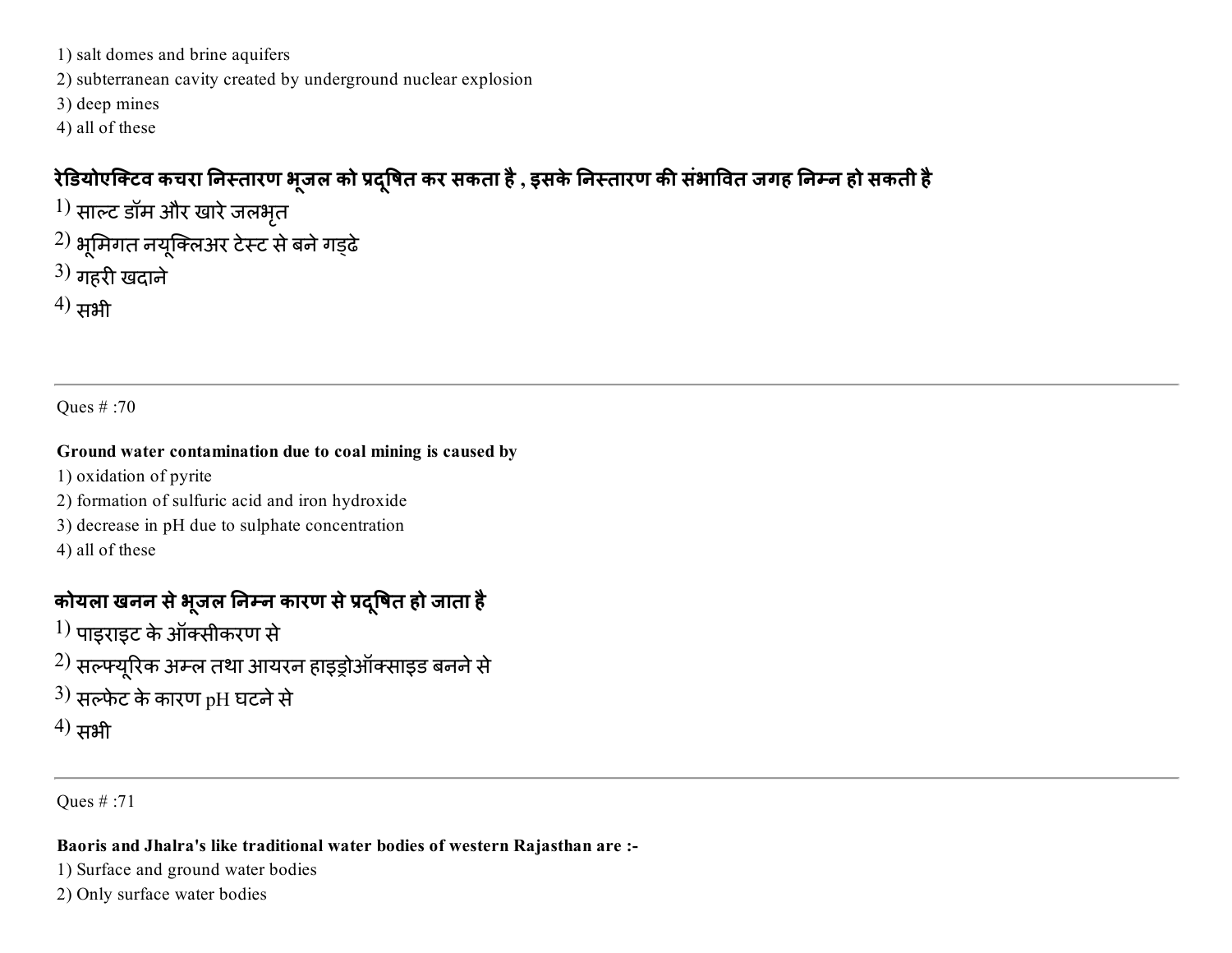3) Only ground water bodies

4) None of these

### पश्चिम राजस्थान के बावड़ी एवं झालरे जैसी परम्परागत जल स्त्रोत है :-

- $^{1)}$  सतही एवं भूजल स्त्रोत
- $^{2)}$  केवल सतही जल स्त्रोत
- $3)$  केवल भूजल स्त्रोत
- $^{4)}$  इनमें से कोई नहीं

Ques # :72

#### Remote Sensing for ground water involves sensing of

- 1) energy source and radiation
- 2) interaction with targets
- 3) atmospheric interaction
- 4) all of these

## भूजल की खोज में सुदूर संवेदन में निम्न का संवेदन किया जाता है

- $^{1)}$  रेडिएशन तथा एनर्जी स्त्रोत
- $(2)$  टारगेट से सम्बन्ध
- $(3)$  वातावरणीय सम्बन्ध
- $^{(4)}$  सभी

Ques # :73

#### Exploration by resistivity method helps in assessing the quality of groundwater because

- 1) Resistivity increases with more dissolved solids in water
- 2) Distilled water has very high conductivity
- 3) Resistivity decreases with increasing amount of ions
- 4) Water is not a very good electrolyte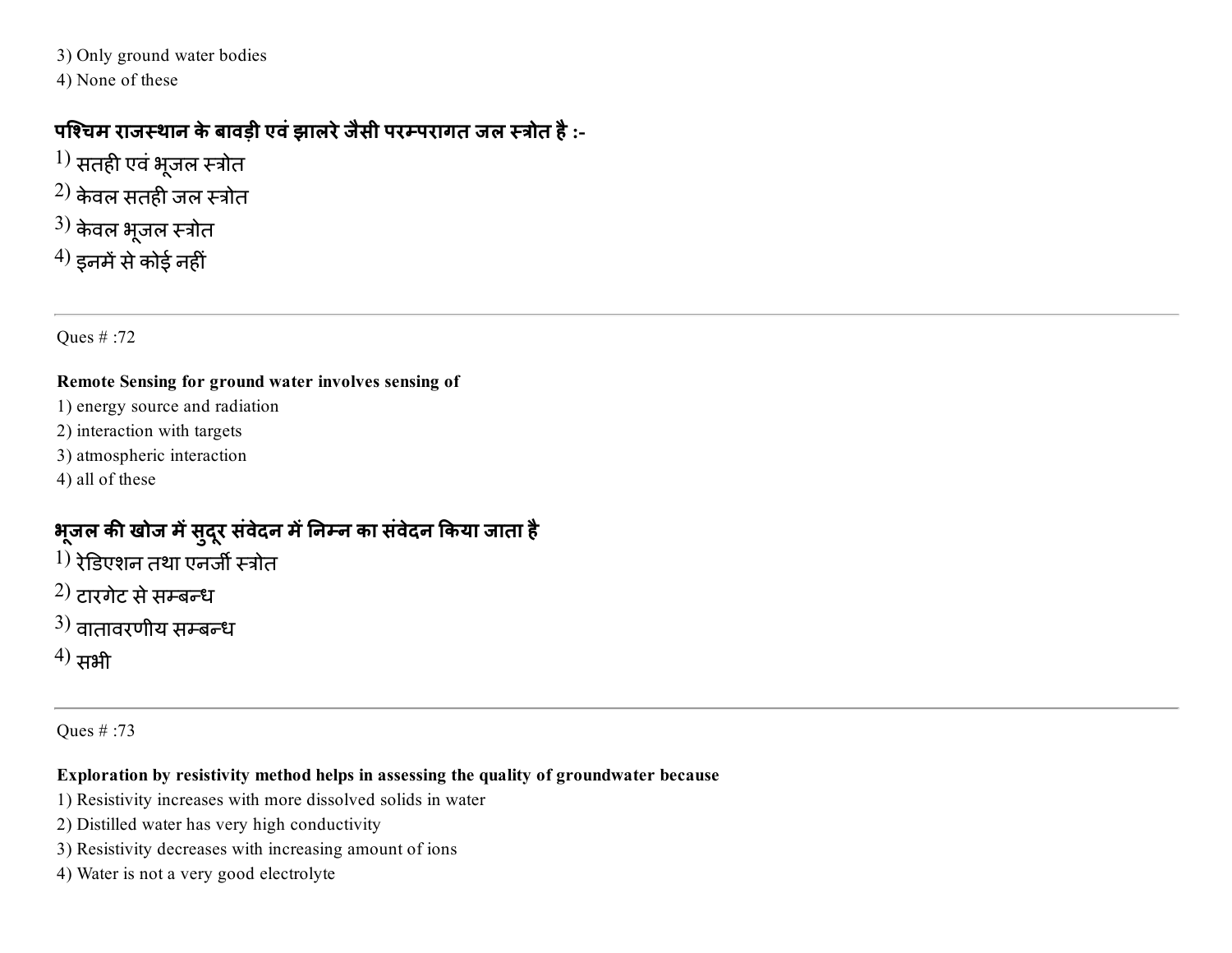### रसिस्टीविटी अन्वेषण विधि से भू जल की गुणवत्ता का पता लग जाता है ; क्योंकि

- $^{1)}$  जल में घुले पदार्थों से रसिस्टीविटी बढ़ जाती है
- $^{\rm 2)}$  आसुत जल की चालकता बहुत अधिक होती है
- $^{3)}$  रसिस्टीविटी घट जाती है जब आयनों की तादात बढ़ जाती है
- $^{4)}$  जल अच्छा डलेक्टोलाइट नहीं होता

Ques # :74

### Free air correction is applied in gravity method of exploration because

1) measured value of gravity decrease with the increase in the elevation

2) measured value of gravity increases with the increase in the elevation

# <sup>3)</sup> the equation  $g_0 = G M/R^2$ is not correct

4) isostatic correction is not reqired in geodetic survey

## ग्रेविटी अन्वेषण विधि में फ्री-एयर-करेक्शन का उपयोग होता है, क्योंकि

 $\ket{1}$  ऊंचाई बढ़ने से ग्रेविटी का नापित परिमाण घट जाता है

- $^{2)}$  ऊंचाई बढ़ने से ग्रेविटी का नापित परिमाण बढ़ जाता है
- $^{3)}$  समीकरण g = G M/R<sup>2</sup> सही नहीं है

 $^{4)}$  जियोडेटिक सर्वे में आइसोस्टेटिक करेक्शन की आवश्यकता नहीं होती

Ques # :75

The magnetic minerals such as magnetite, ilmenite, pyrrhotite etc locally influences the Earth's field depending upon a factor called

1) dielectric constant

2) conductivity

3) permeability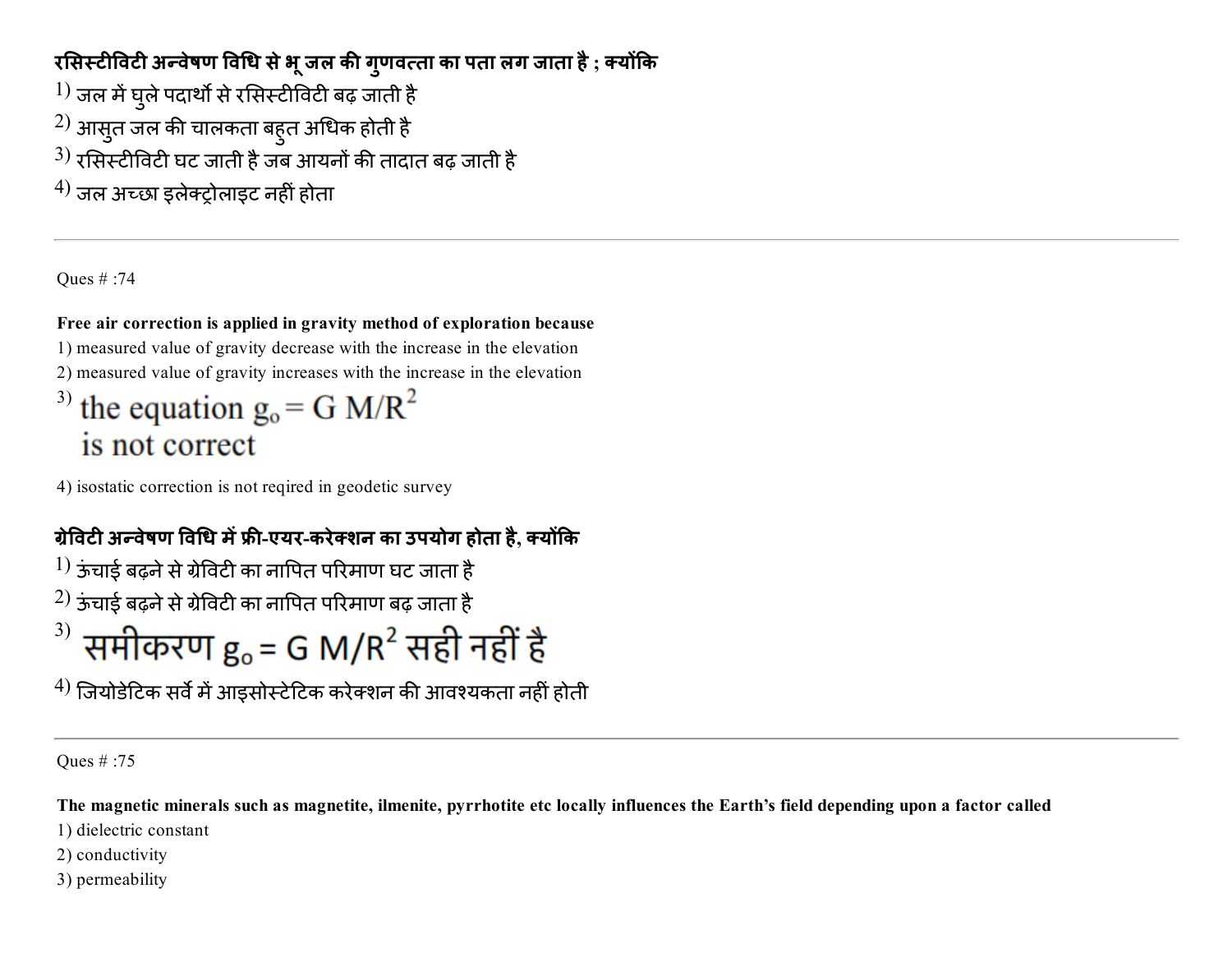4) resistivity

## चुम्बकीय खनिज जैसे मैग्नेटाइट इल्मेनाइट, पिरोटाइट आदि पृथ्वी के चुम्बकीय फील्ड को प्रभावित निम्न कारक के आधार पर करते है  $^{1)}$  पारदुतिक स्थिरांक

- $(2)$  चालकता
- $3)$  पारगम्यता
- $^{(4)}$  रसिस्टीविटी

Ques # :76

#### The variation in the velocity of elastic seismic waves is dependent upon the rock type and its degree of consolidation therefore

- 1) their velocity will not vary for the same rock type such as shale
- 2) their velocity will vary for the same rock type such as shale
- 3) their velocity will not vary for the same rock type such as granite
- 4) their velocity will not vary for the same rock type such as sandstone

### सिस्मिक किरणों के वेग में परिवर्तन चट्टानों के प्रारूप और ठोसता पर निर्भर करता है इसलिए

- $^{1)}$  समान रूप की चट्टान जैसे शेल में वेग नहीं बदलेगा
- $^{2)}$  समान रूप की चट्टान जैसे शेल के वेग में परिवर्तन होगा
- $^{3)}$  समान रूप की चट्टान जैसे ग्रेनाइट का वेग वहीं रहेगा
- $^{4)}$  समान रूप की चट्टान जैसे सैंडस्टोन का वेग नहीं बदलेगा

Ques # :77

### To determine accurate depth of the beds especially to locate structural traps for ground water, the exploration method employed is

- 1) electromagnetic method
- 2) gravity metod
- 3) seismic reflection method
- 4) magnetic metod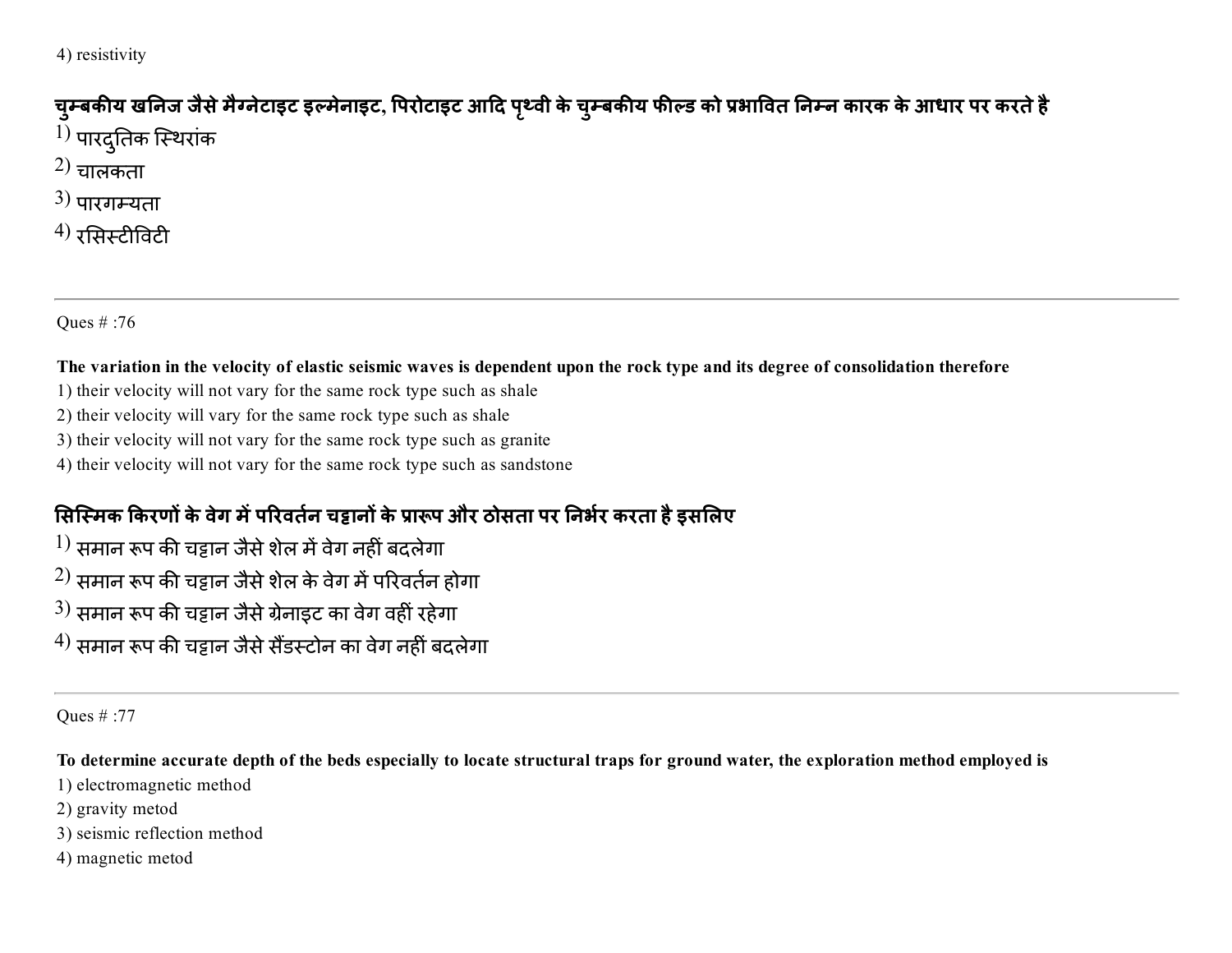### चट्टानों की परत की एक दम सही गहराई का पता लगाने के लिये , खासकर भूजल के लिये सरचनात्मक ट्रैप्स की जानकारी के लिये किस अन्वेषण विधि का प्रयोग किया जाता है  $?$

- $\left( 1\right)$  इलेक्टोमैग्नेटिक
- $(2)$  <u>and</u>
- $^{\rm 3)}$  सिस्मिक रिफ्लेक्शन
- $(4)$  मैग्नेटिक

Ques # :78

#### Mark the true statement

- 1) compressed air is used in pneumatic drills
- 2) percussion drill can not be used for making blast holes
- 3) hammer drills can not be used as hand held drills
- 4) diamond drills are advisable in the soft rock formations

## सही कथन चिन्हित कीजिये :-

 $^{1)}$  न्यूमेटिक ड्रिल में संकुचित हवा का प्रयोग होता है  $^{2)}$  परकशन डिल से ब्लास्ट छिद्र नहीं किये जाते  $^{3)}$  हैमर ड्रिल को हैण्ड हेल्ड ड्रिल की तरह नहीं उपयोग किया जाता  $^{4)}$  डायमंड डिल नरम चड़ानों के लिये उपयोगी नहीं है

Ques # :79

#### Ground penetrating radar(GPR) and seismic reflection techniques are analogous because

1) both techniques record the time required for a wave to travel to the interface between two formations and then return to the surface

2) both techniques record the velocity required for a wave to travel to the interface between two formations and then return to the surface

3) both techniques do not record the time required for a wave to travel to the interface between two formations and then return to the surface

4) both techniques do not record the velocity required for a wave to travel to the interface between two formations and then return to the surface

### जीपीआर तथा सिस्मिक रिफ्लेक्शन तकनिकी विधि सामान है क्योंकि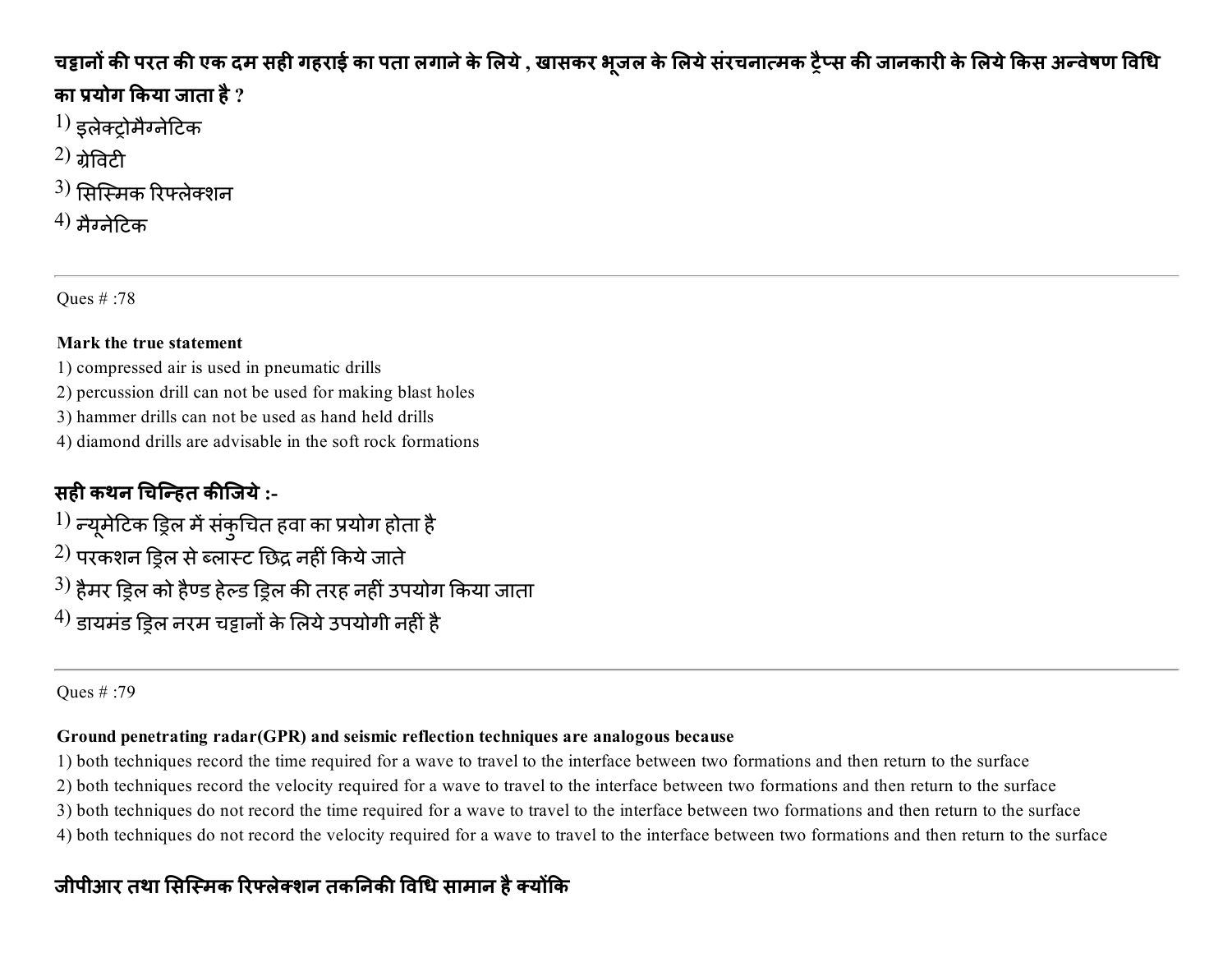$\rm ^1)$  दोनों तकनीकों में तरंगो का दो परतो के इंटरफ़ेस तक जाने आने का समय नापा जाता है  $^{2)}$  दोनों तकनीकों में तरंगो का दो परतो के इंटरफ़ेस तक जाने आने की गति नापी जाती है  $^{3)}$  दोनों तकनीकों में तरंगो का दो परतो के इंटरफ़ेस तक जाने आने का समय नापा नहीं जाता है  $^{4)}$  दोनों तकनीकों में तरंगो का दो परतो के इंटरफ़ेस तक जाने आने की गति नहीं नापी जाती है

Ques # :80

If the pumping rate is 1000  $\mathrm{m}^3$  /day and the drawdown is 30 m

- 1) the specific capacity of the well is 33.3  $m^3$ /day/m
- 2) the transmissivity of the well is 33.3  $m^3$ /day/m
- 3) the storage coefficient of the well is 33.3  $m^3$ /day/m
- 4) All of these

```
यदि पम्पिंग रेट 1000m<sup>3</sup> / day और जलप्लावन
(ड़ाडाउन) 30 m हैं तो
```

```
1)
    कुँए की विशिष्ट क्षमता होगी 33.3 m<sup>3</sup> / day /m
```
 $^{2)}$  कुँए की ट्रांग्मिसिविटी होगी 33.3 m $^{3}$  / day /m

```
3) क्रूँए की भण्डारण गुणांक होगा 33.3 m<sup>3</sup> / day /m
```

```
^{(4)} सभी
```
Ques # :81

For industrial, municipal or irrigation purpose the transmissivity of aquifer should generally be more than

1) $125 \text{ m}^2/\text{day}$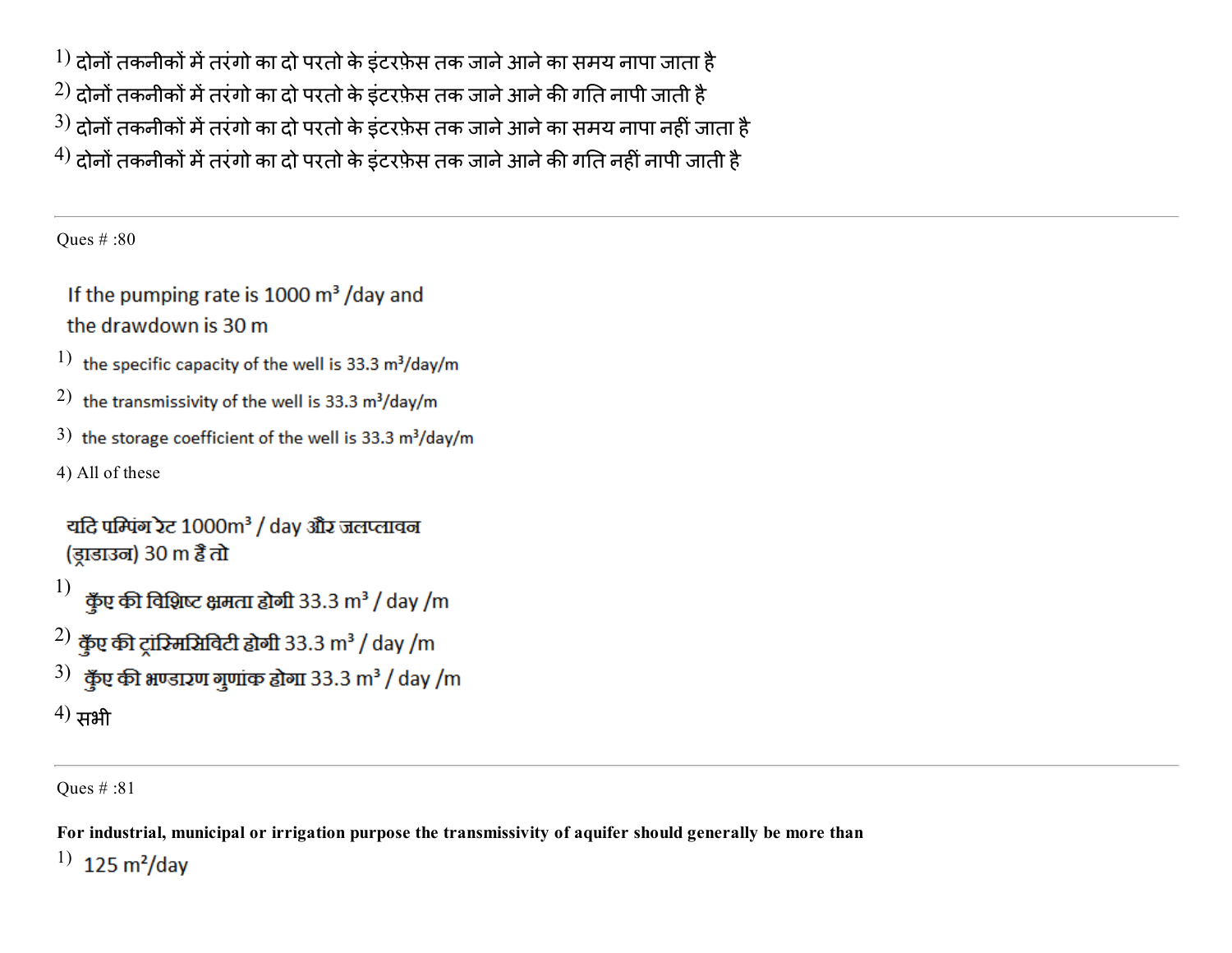## $^{2)}$  125 m<sup>3</sup>/day/m

- $3)$  125 m<sup>3</sup>/day
- $^{(4)}$  225 m<sup>2</sup>/day

## औद्योगिक , म्युनिसिपल तथा सिंचाई के लिये जलभृत की ट्रांस्मिसिविटी सामान्यत: निम्न से अधिक होनी चाहिए

- 1)  $125 \text{ m}^2/\text{day}$
- $^{2)}$  125 m<sup>3</sup>/day/m
- $3)$  125 m<sup>3</sup>/day
- $^{(4)}$  225 m<sup>2</sup>/day

Ques # :82

The flow of groundwater to the well forms a cone of depression. The volume of cone is

 $^{1)}$  1/3 4 $\pi$ r<sup>3</sup>h <sup>2)</sup>  $1/3 \pi r^3$ <sup>3)</sup>  $1/3 \pi r^2 h$ <sup>4)</sup>  $4/3 \pi r^3$ 

कुँए से जल प्लावन के दौरान कोन ऑफ़ डिप्रेशन (अवनमन शंकु) बनता है , शंकु (कोन) का आयतन निम्न होता है - $^{1)}$  1/3 4 $\pi r^3 h$ 

- <sup>2)</sup>  $1/3 \pi r^3$ <sup>3)</sup>  $1/3 \pi r^2 h$
- <sup>4)</sup> 4/3  $\pi r^3$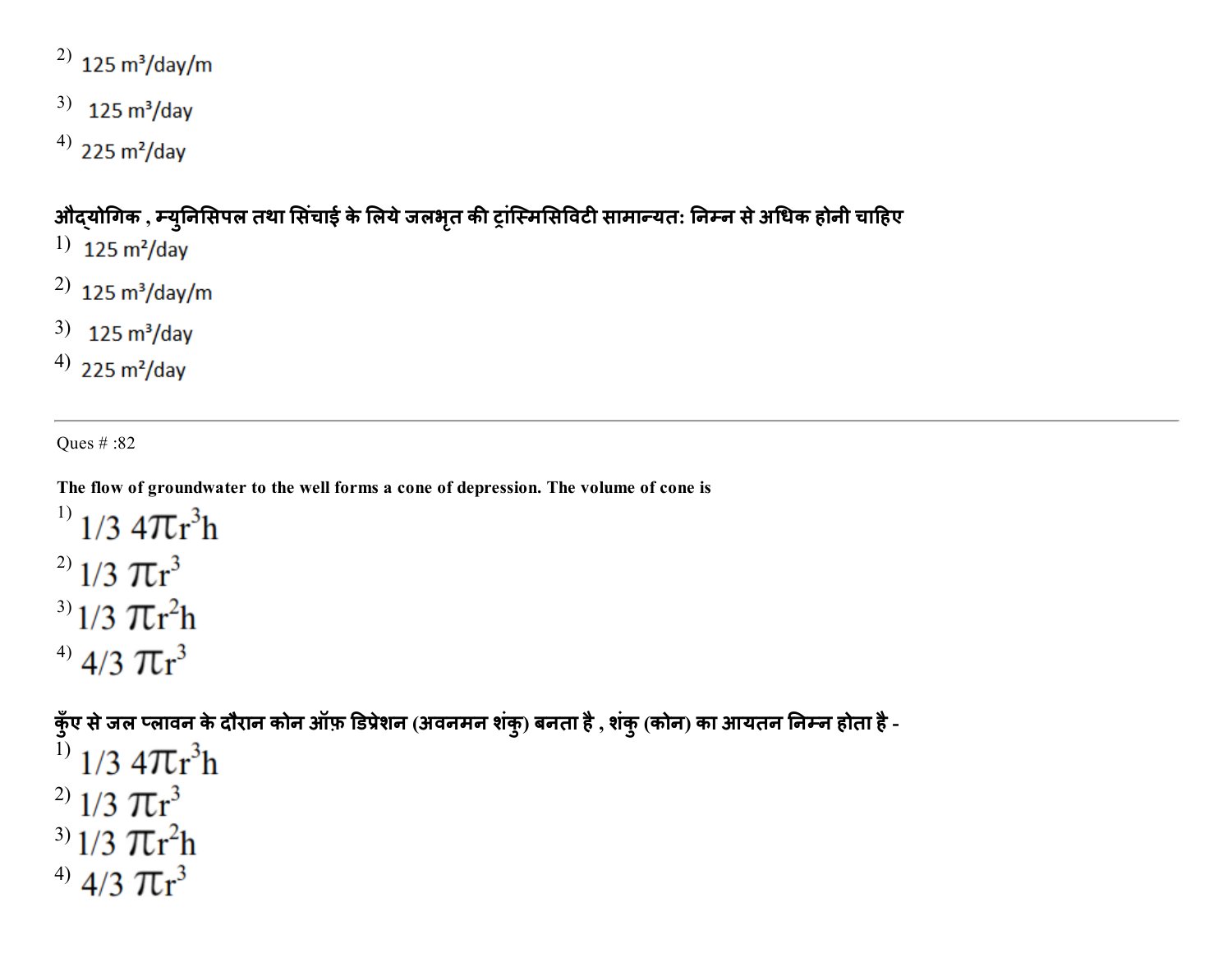#### Groundwater flow velocity can be measured with the help of

- 1) Can not be measured
- 2) Tracers
- 3) dowsing
- 4) It remains constant

### भूजल की वेलोसिटी (वेग) का आकलन किसकी मदद से किया जा सकता है ?

- $\left(1\right)$  नहीं मापी जा सकती
- $^{(2)}$  ट्रेसर की सहायता से
- $(3)$  ड़ोसिंग से
- $^{4)}$  अटल रहती है

Ques # :84

#### The Flow Net is

- 1) A set of intersecting flow lines and equipotential lines
- 2) A set of meandering river lines
- 3) A set of wind blowing directions
- 4) A set of groundwater velocity lines

### फ्लो नेट क्या होता है  $?$

- $^{1)}$  आपस में काटती फ्लो रेखाओ और समविभव रेखाओ का सेट
- $^{2)}$  घुमावदार नदियों की रेखाओ के सेट $^{\rm 2}$
- $^{3)}$  हवा की दिशाओ के सेट
- $^{(4)}$  भूजल वेग रेखाओं के सेट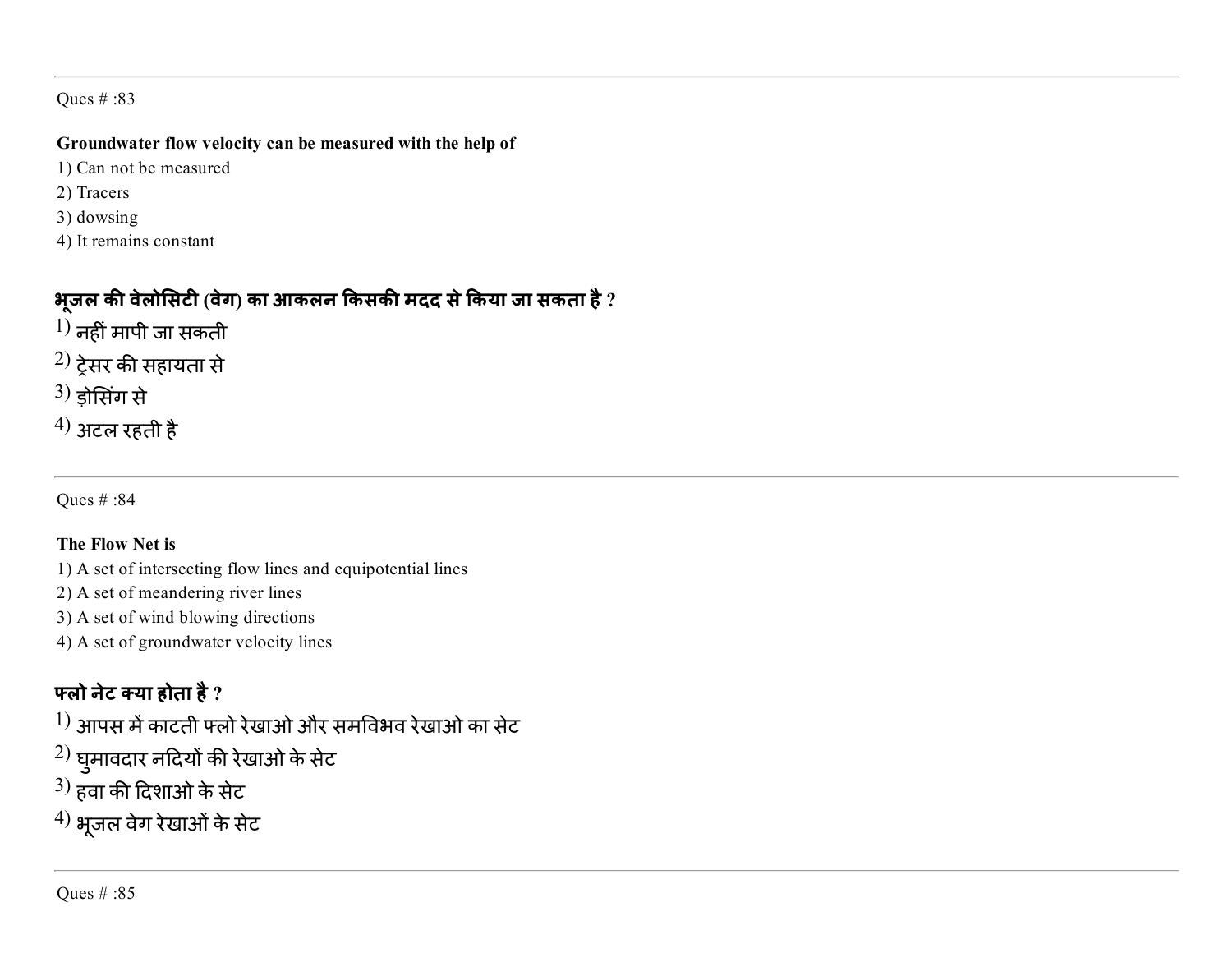#### Water having more than 100,000 mg/l T D S is called

- 1) Saline water
- 2) Brackish water
- 3) Brine water
- 4) Fresh water

### भूजल जिसका TDS 100,000 mg/1 से अधिक है, क्या कहलाता है ?

- $1)$  खारा पानी
- $^{(2)}$  नुनखरा पानी
- $3)$  लवण जल
- $^{\prime 4)}$  शुद्ध पानी

Ques # :86

#### Radionuclide contamination in groundwater is measured in

- 1) ppm
- 2) ppb
- 3) pCi/l
- 4) gm/l

### भूजल में रेडियोधमी प्रदुषण को किस में नापा जाता है ?

- 1) ppm
- 2) ppb
- 3) pCi/l
- 4) gm/l

Ques # :87

#### The energy responsible for generating tornadoes and hurricane comes from water because it has

- 1) High heat capacity
- 2) Highest heat of vaporization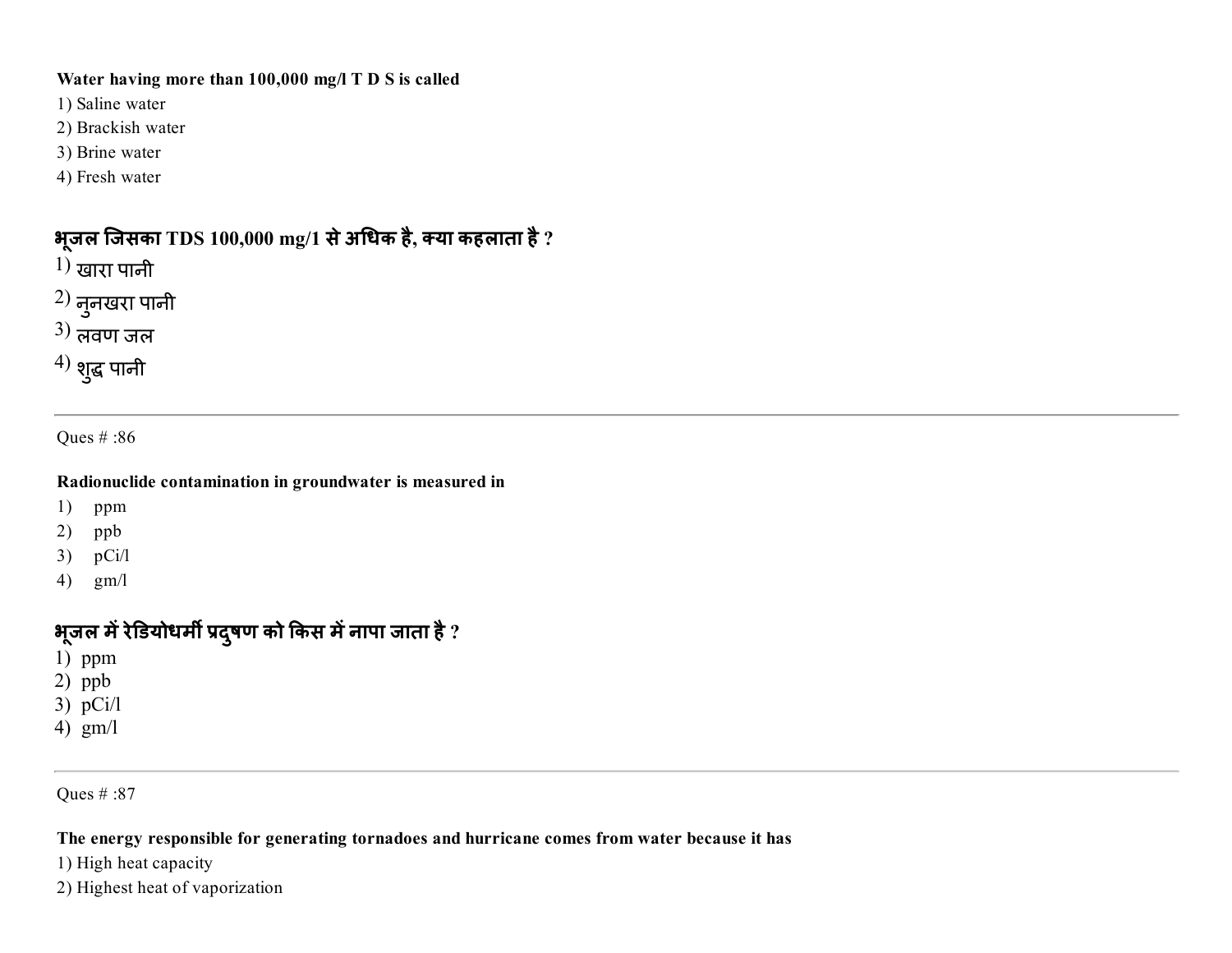3) Highest solubility

4) Quick dissociation

### तूफान और बवंडर उत्पन्न करने वाली शक्ति पानी से आती है क्यों ?

 $^{1)}$  पानी की ताप क्षमता बहुत ज्यादा है  $^{2)}$  वाष्पीकरण की उष्मा सर्वाधिक है  $^{3)}$  सर्वाधिक घुलनशीलता है  $^{\prime 4)}$  पानी में पृथक्करण जल्दी हो जाता है

Ques # :88

#### The source of Organo-mercury compounds as pollutants in ground water are

- 1) Gasoline
- 2) Fungicides
- 3) Fertilizers
- 4) Septic tanks

### जल में जीव-मरकरी योगिक प्रदूषको का स्त्रोत क्या है ?

- $1)$  गैसोलीन
- $^{2)}$  फफूंदनाशी
- $3)$  उर्वरक
- $^{(4)}$  सेप्टिक टैंक

Ques # :89

#### The source of lead in groundwater as pollutant is

- 1) Gasoline
- 2) Fungicides
- 3) Fertilizers
- 4) Septic tanks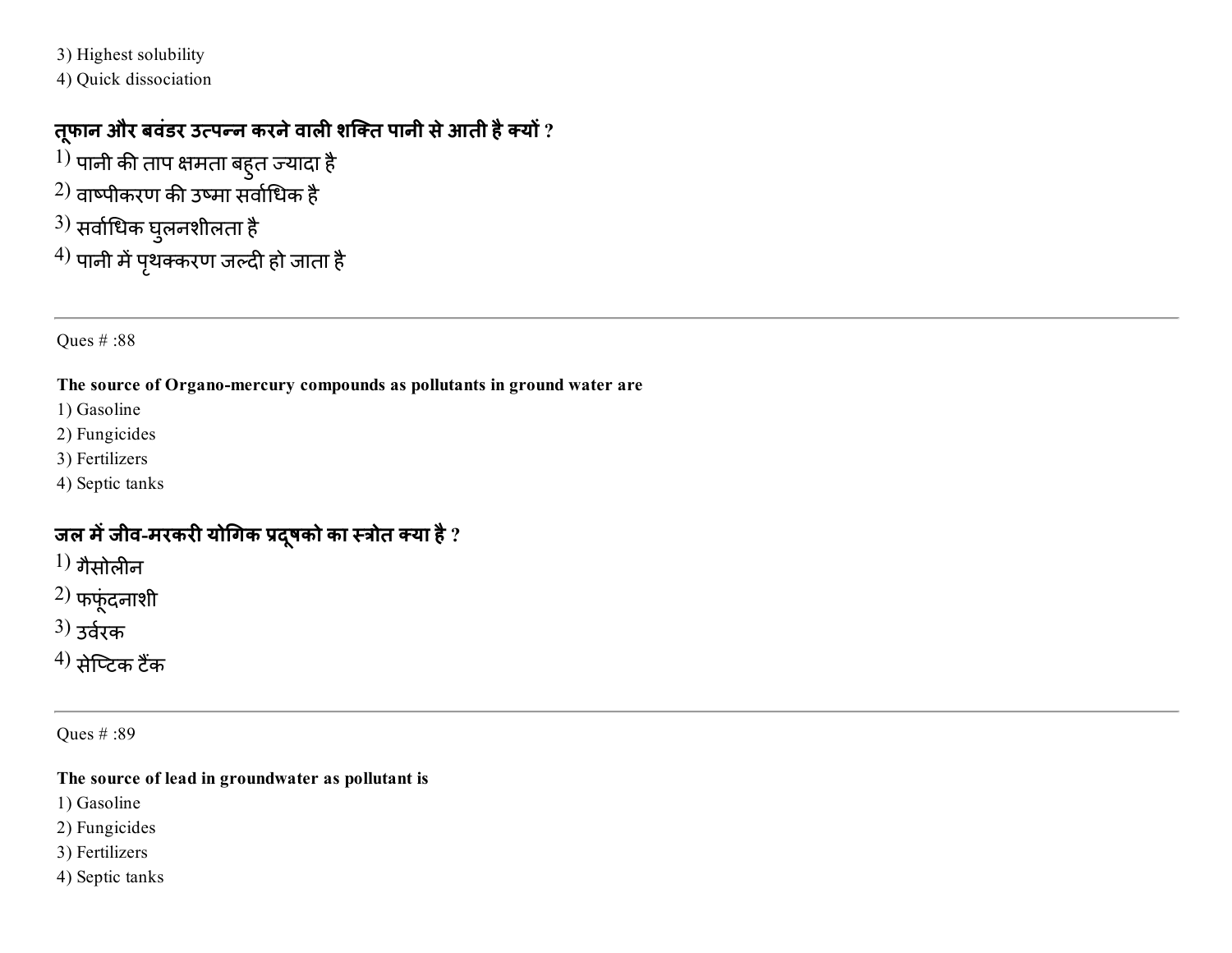### भूजल में लेड प्रदूषक का स्त्रोत क्या है ?

- $^{1)}$  गैसोलीन $\,$
- $2)$  फफूंदनाशी
- $3)$  उर्वरक
- $^{(4)}$  सेप्टिक टैंक

Ques # :90

#### Ozone in the atmosphere is destroyed by

- 1) photodissociation by UV rays
- 2) reaction with NO
- 3) reaction with chlorofluorcarbons
- 4) all of these

## वायुमडल में ओजोन कैसे नष्ट हो जाती है

- $^{1)}$  UV किरणों दवारा फोटोडिसोसियेशन
- $^{2)}$  NO से अभिक्रिया के कारण
- $^{3)}$  क्लोरोफ्लोरोकार्बन से क्रिया के कारण
- $^{(4)}$  सभी

Ques # :91

#### Relative humidity is

- 1) amount of water vapour per m<sup>3</sup> of air
- 2) % of maximum amount of water vapour that air can hold
- 3) amount of water vapour per m<sup>3</sup> of air and % of maximum amount of water vapour that air can hold, both are correct
- 4) None of these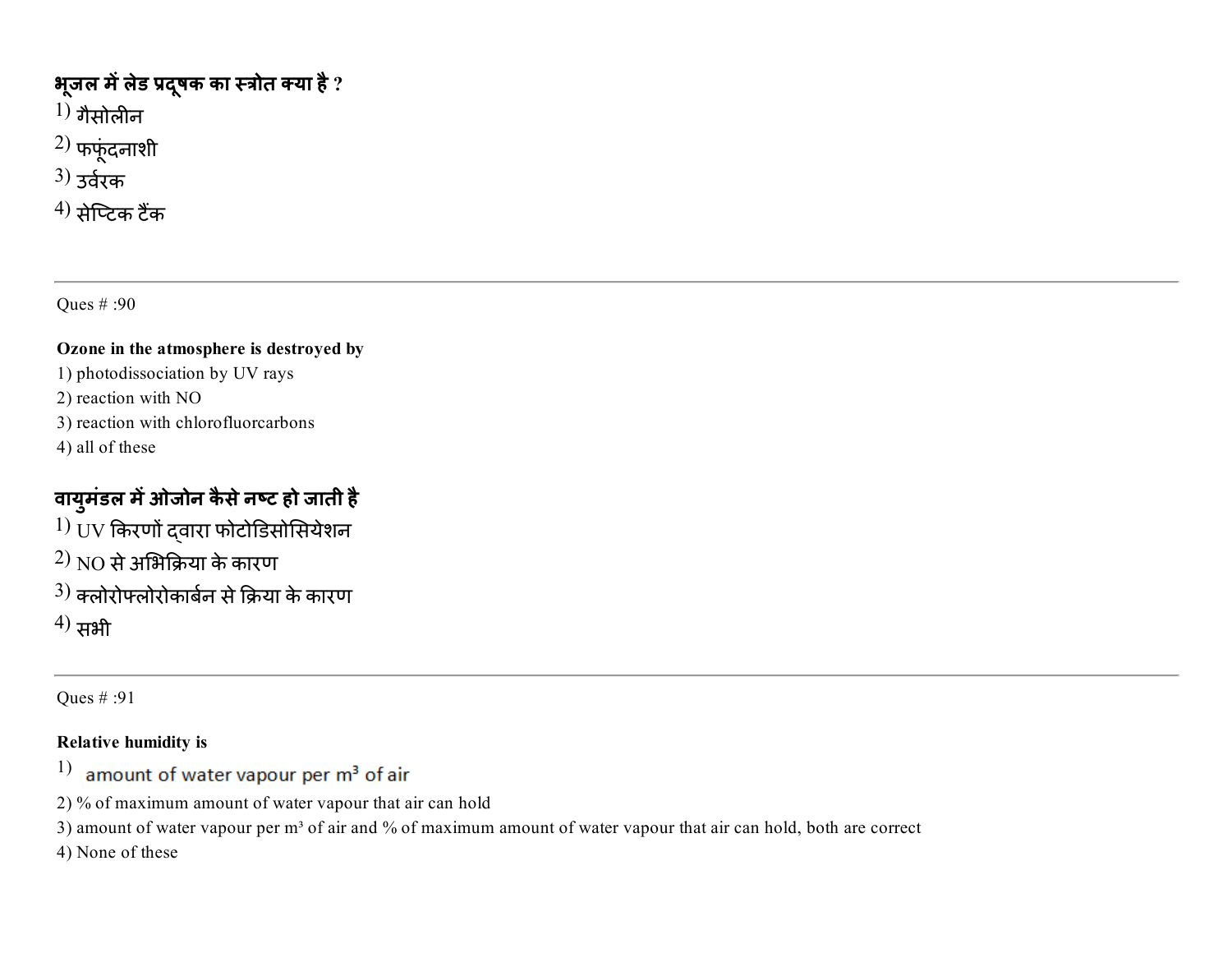### सापेक्षित आद्रता क्या होती है

 $^{1)}$  हवा में नमी की प्रति m $^{\rm 3}$  मात्रा

 $^{2)}$  वायु में अधिकतम नमी की मात्रा का प्रतिशत

 $^{3)}$  हवा में नमी की प्रति  $\mathrm{m}^{_3}$  मात्रा तथा वायु में अधिकतम नमी की मात्रा का प्रतिशत, दोनों सही है

 $^{(4)}$  इनमे से कोई नहीं

Ques # :92

The ocean have an average salinity of 34.77 % while fresh water has

1)  $0\%$  salinity

2) salinity of 0.2 to  $4\%$ 

3) 0.2 % salinity

4) 4  $%$  salinity

### महासागरों की औसत लवणता 34.77 % है, जबकि शुद्ध जल की लवणता कितनी है ?

1)  $0\%$ 2) 0.2 % से 4 % 3) 0.2 % 4)  $4\%$ 

Ques # :93

#### Monsoon is the wind system that

1) never fluctuates

2) maintains its course in the opposite season

3) reverses its course in the opposite seasons

4) has nothing to do with the rotation of the earth

### मानसनूवो पवन तं꤆ हैजो

 $^{1)}$  स्थिर रहता है 2)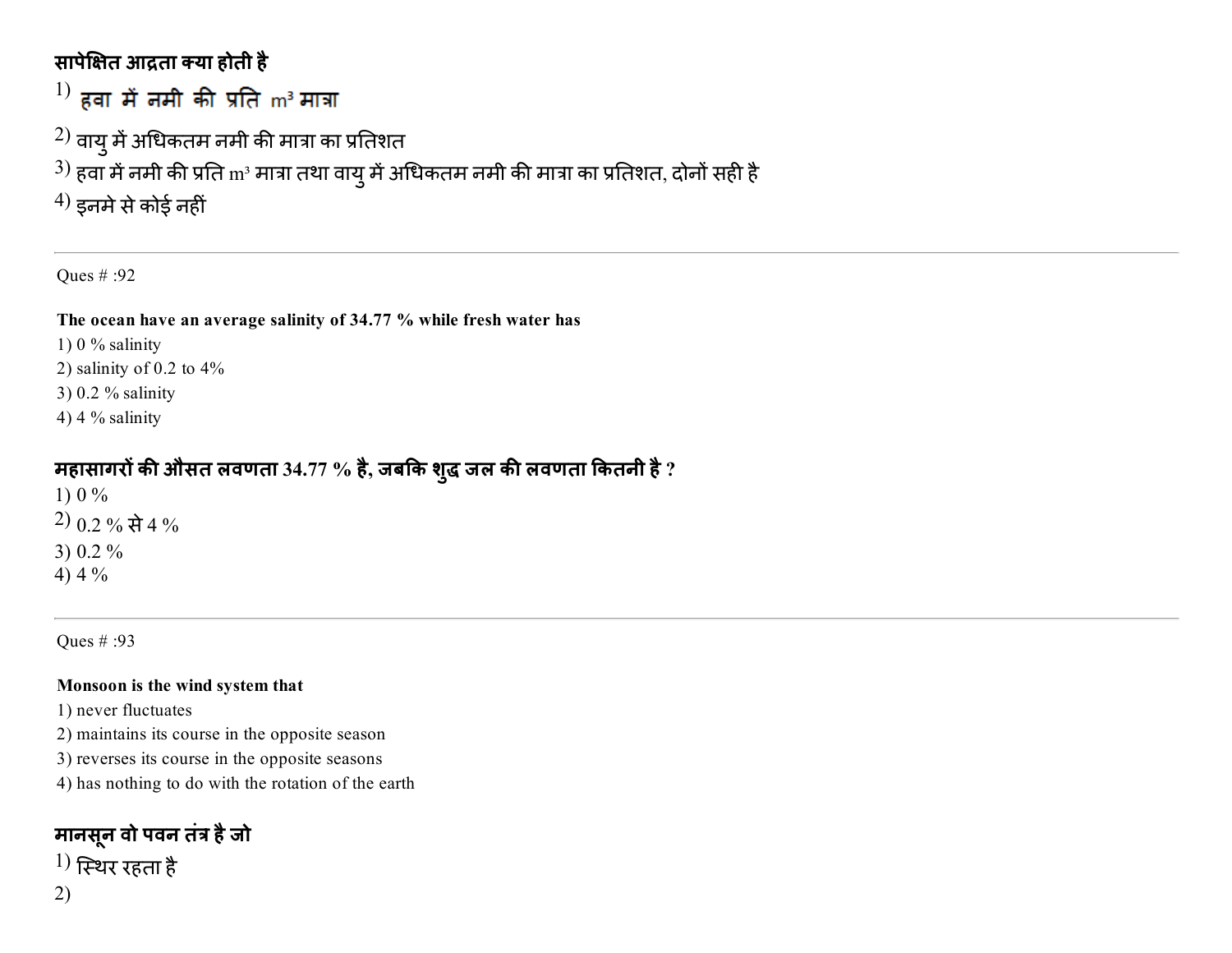## विपरीत मौसम में दिशा नहीं बदलता है  $^{\rm 3)}$  विपरीत मौसम में दिशा बदल देता है  $^{\prime 4)}$  पृथ्वी के घूर्णन से सम्बन्ध नहीं रखता

Ques # :94

#### Which feature is a sign of Karst Topography ?

1) Sinkholes

2) Artesian Wells

3) Moraines

4) Anticline

### कार्स्ट स्थलाकृति का चिन्ह कौनसा है ?

 $1)$  सिंक होल

 $^{2)}$  अर्टिसियन वेल

 $^{3)}$  हिमोद

 $4)$  एन्टीकलाइन

Ques # :95

### During ice ages the sea level was :

1) 5km lower than today

2) same as today

3) higher than today

4) 120m lower than today

### हिम युग में समुद्र का स्तर क्या था ?  $1)$  वर्तमान से 5 km निचे

 $(2)$  वर्तमान जितना

3)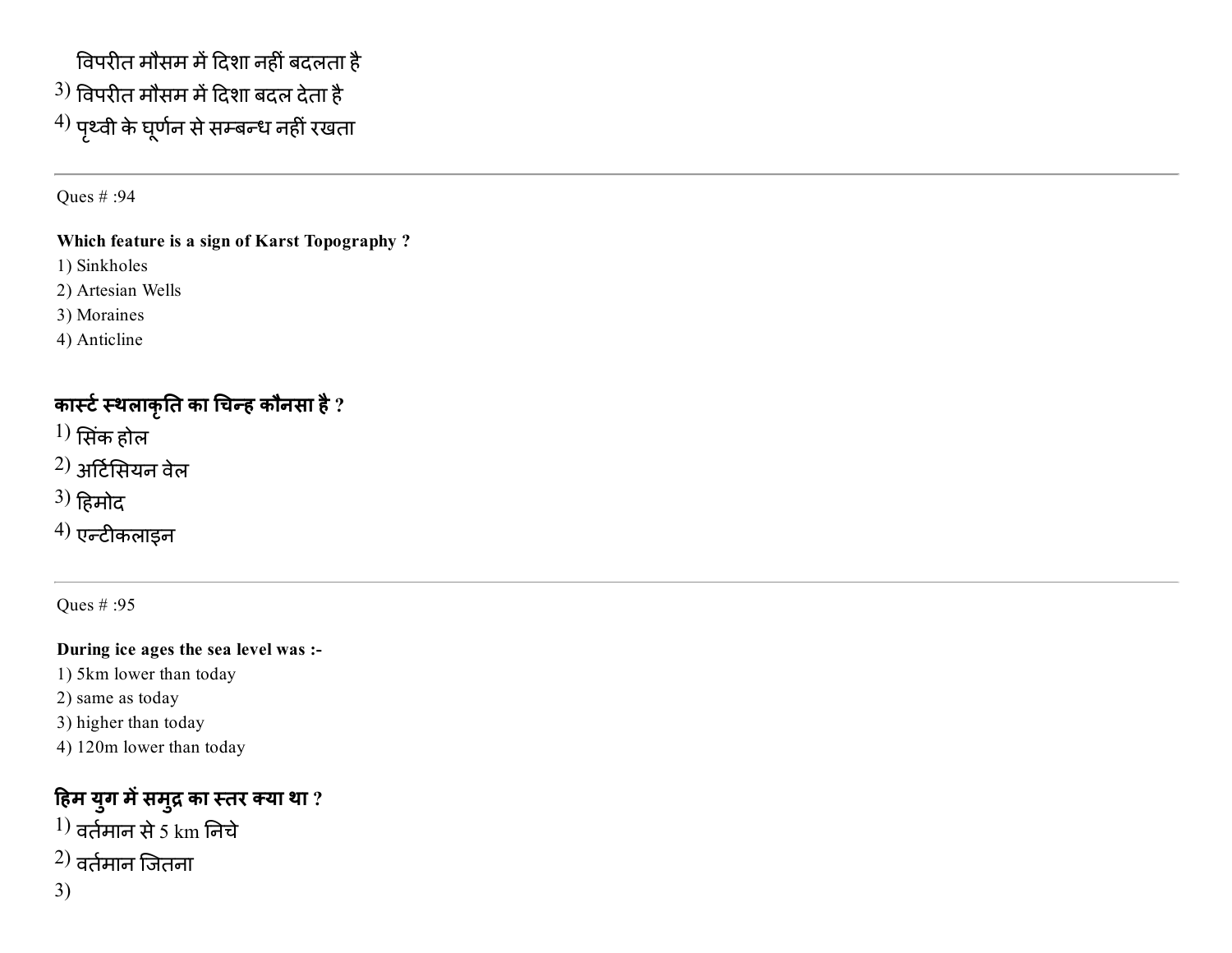## वर्तमान से अधिक  $^{(4)}$  वर्तमान से 120 m कम

Ques # :96

#### Water is critical in maintaining our uniform body temperature because it has:

- 1) High heat capacity
- 2) Highest heat of vaporization
- 3) Highest solubility
- 4) Quick dissociation

## मानव के शरीर के तापमान को बनाये रखने में जल का बहुत महत्व है क्योंकि :-

- $^{1)}$  पानी की ताप क्षमता बहुत ज्यादा है
- $^{2)}$  वाष्पीकरण की उष्मा सर्वाधिक है
- $^{3)}$  सर्वाधिक घुलनशीलता है
- $^{\prime 4)}$  पानी में पृथक्करण जल्दी हो जाता है

Ques # :97

#### Water in the atmosphere:

- 1) Radiates back heat received from the Sun
- 2) Cannot radiate back heat received from the Sun
- 3) Has no effect on heat received from the Sun
- 4) Makes the Sun look brighter

## वायुमंडल में जल की क्या भूमिका है ?

 $^{1)}$  सूर्य की उर्जा को वापस विकीर्ण कर देता है  $^{2)}$  सूर्य की उर्जा को वापस विकीर्ण नहीं करता है  $^{3)}$  सूर्य से प्राप्त ऊर्जा का इस पर असर नहीं होता  $^{4)}$  सूर्य ज्यादा उज्जवल दिखाता है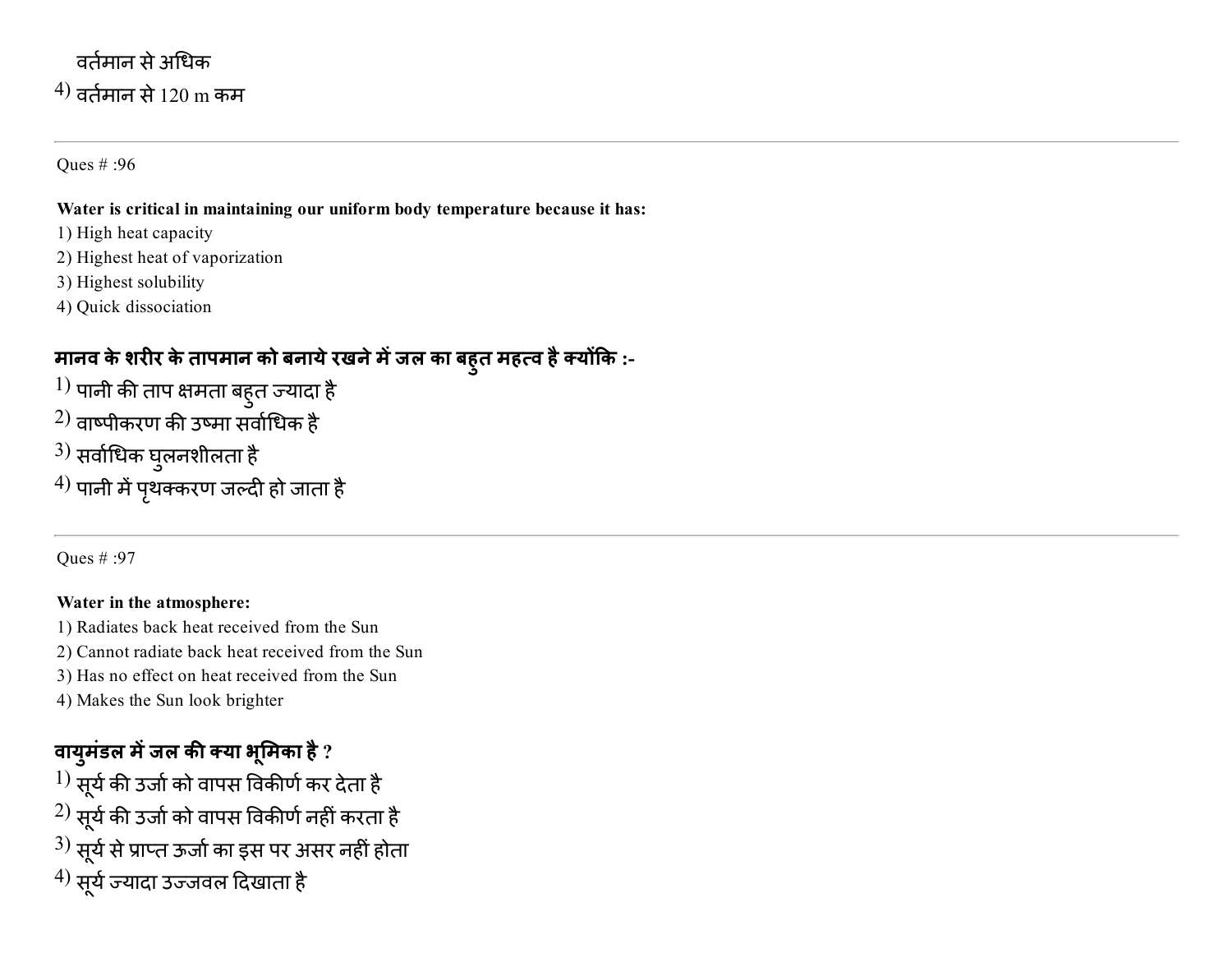#### 'Atmospheric windows' useful in Remote Sensing are created because :

- 1) Ozone absorbs UV radiation from the Sun
- 2) Carbon dioxide absorbs radiation in the infrared portion of the spectrum
- 3) Water vapour absorbs portions of the infrared and microwave radiation 4) all of these

### रिमोट सेसिंग में लाभकारी वायुमंडलीय गवाक्ष कैसे बनती है ?

- $\left\vert 1\right\rangle$  ओजोन सूर्य के रेडिएशन को सोख लेती है
- $^{2)}$  स्पेक्ट्रम के इन्फ्रारेड हिस्से को कार्बन डाई ऑक्साइड सोख लेती है
- $^{3)}$  इन्फ्रारेड तथा माइक्रोवेव रेडिएशन को जलवाष्प (वाटर वेपर ) सोख लेता है

 $^{(4)}$  सभी

Ques # :99

#### Horizontal permeable conduit for collecting ground water by gravity flow is known as

1) Tube well

- 2) Infiltration gallery
- 3) Gravity gallery
- 4) Dugwell

### सामानांतर पारगम्य पाइप जिनमे ग्रेविटी बहाव के कारण जल इकट्ठा किया जाता है उन्हें क्या कहते है ?

- $1)$  ट्यूब वेल
- $^{2)}$  अंत<sup>:</sup>स्यंदन दीर्घा
- $3)$  ग्रेविटी दीर्घा
- $(4)$  बावडी